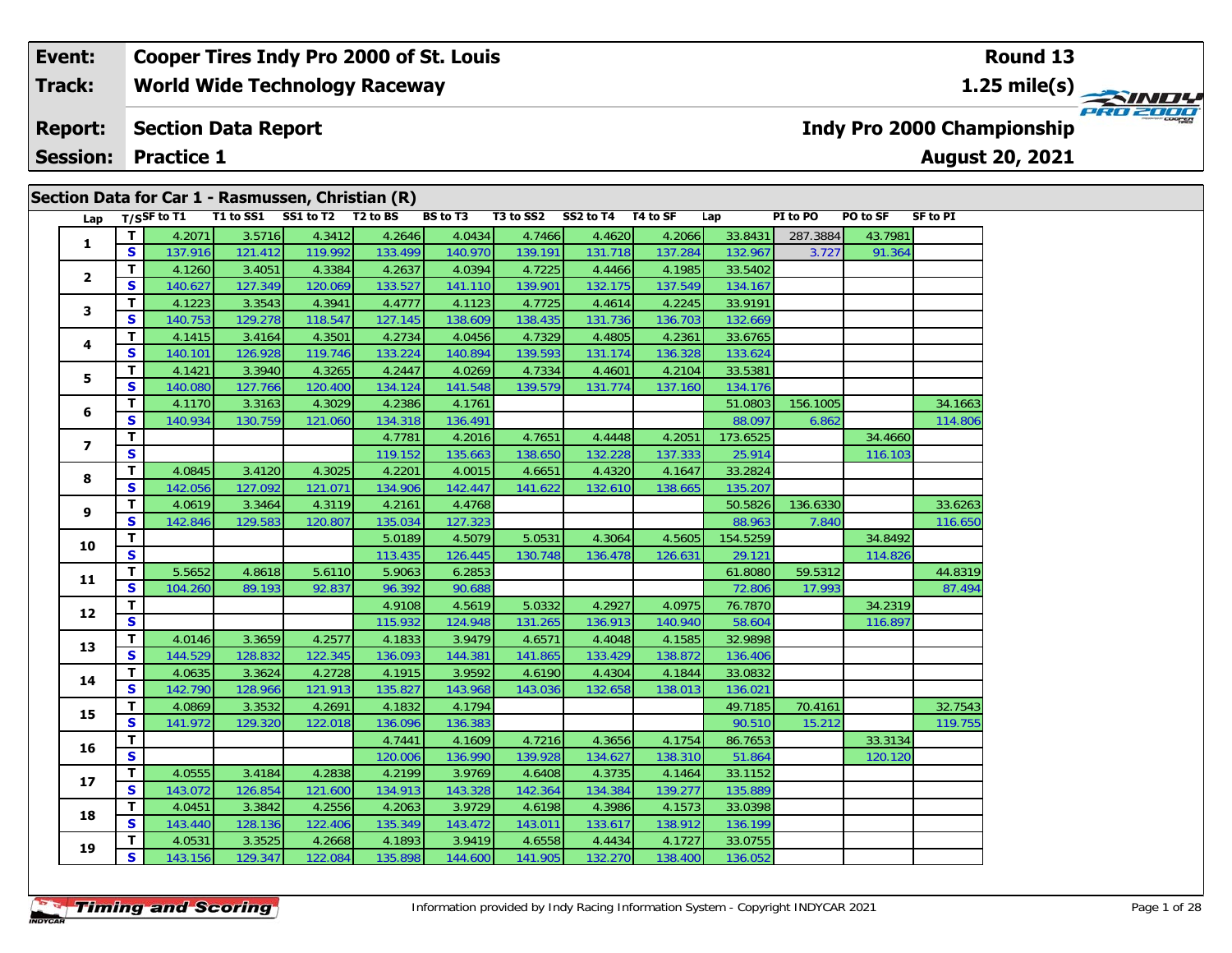#### **Event:Round 13 Cooper Tires Indy Pro 2000 of St. Louis Track:World Wide Technology Raceway 1.25 mile(s)** PRO 2000 **Report: Section Data Report Indy Pro 2000 Championship Session: Practice 1August 20, 2021 Section Data for Car 1 - Rasmussen, Christian (R)** Lap T/S<sup>SF</sup> to T1 T1 to SS1 SS1 to T2 T2 to BS BS to T3 T3 to SS2 SS2 to T4 T4 to SF Lap PI to PO PO to SF SF to PI

136.525

122.972

**<sup>T</sup>** 4.0422 3.3385 4.4536 4.3424 4.5214 50.9673 153.0428 34.0326 **<sup>S</sup>** 143.542 129.890 116.964 131.107 126.067 88.292 6.999 115.257

**<sup>T</sup>** 4.0059 3.3125 4.2011 4.1784 4.4990 50.0073 70.3689 33.0830 **<sup>S</sup>** 144.843 130.909 123.993 136.253 126.695 89.987 15.222 118.565

**T** 3.9393 3.3173 4.3630 4.2137 4.0306 4.2005 4.88373 90.1391 31.8974<br>**S** 147.292 130.720 119.392 135.111 141.418

**T** 4.0481 3.4417 4.3013 4.2303 4.0622 4.2302 32.7232 32.7232 32.7232 32.7232 32.7232 32.7232 32.7232 32.7232 32.7232 32.7232 32.7232 32.7232 32.7232 32.7232 32.7232 32.7232 32.7232 32.7232 32.7232 32.7232 32.7232 32.7232

**T T** 4.8601 4.3683 4.8149 4.2932 4.0917 170.6832 34.5751 **S** 115.736 117.141 130.486 137.216 136.897 141.139 26.365

**T 5.2748 4.8082 5.1519 4.3074 4.0889 88.4020 34.9574 128.240 136.446 141.236 50.904 114.470** 

**<sup>T</sup>** 4.8088 4.2181 4.8014 4.3435 4.1671 106.7731 33.5739 **<sup>S</sup>** 118.391 135.132 137.602 135.312 138.586 42.145 119.188

**<sup>T</sup>** 4.0129 3.3707 4.2099 4.1841 3.9944 4.6363 4.3026 4.0750 32.7859 **<sup>S</sup>** 144.591 128.649 123.734 136.067 142.700 142.502 136.598 141.718 137.254

**<sup>T</sup>** 4.0044 3.4198 4.2661 4.2117 4.0149 4.6518 4.3107 4.0815 32.9609 **<sup>S</sup>** 144.897 126.802 122.104 135.175 141.971 142.027 136.341 141.492 136.525

**<sup>T</sup>** 3.9877 3.3599 4.1867 4.1512 3.9557 4.5867 4.3002 4.0452 32.5733 **<sup>S</sup>** 145.504 129.062 124.420 137.145 144.096 144.043 136.674 142.762 138.150

**<sup>T</sup>** 3.9499 3.2755 4.2060 4.1487 3.9253 4.5901 4.3029 4.0487 32.4471 **<sup>S</sup>** 146.897 132.388 123.849 137.228 145.212 143.936 136.589 142.638 138.687

**<sup>T</sup>** 4.0886 3.4372 4.1891 4.1778 4.0056 4.6302 4.2496 4.0798 32.8579 **<sup>S</sup>** 141.913 126.160 124.349 136.272 142.301 142.690 138.302 141.551 136.953

**20**

**21**

**22**

**23**

**24**

**25**

**26**

**27**

**28**

**29**

**30**

**31**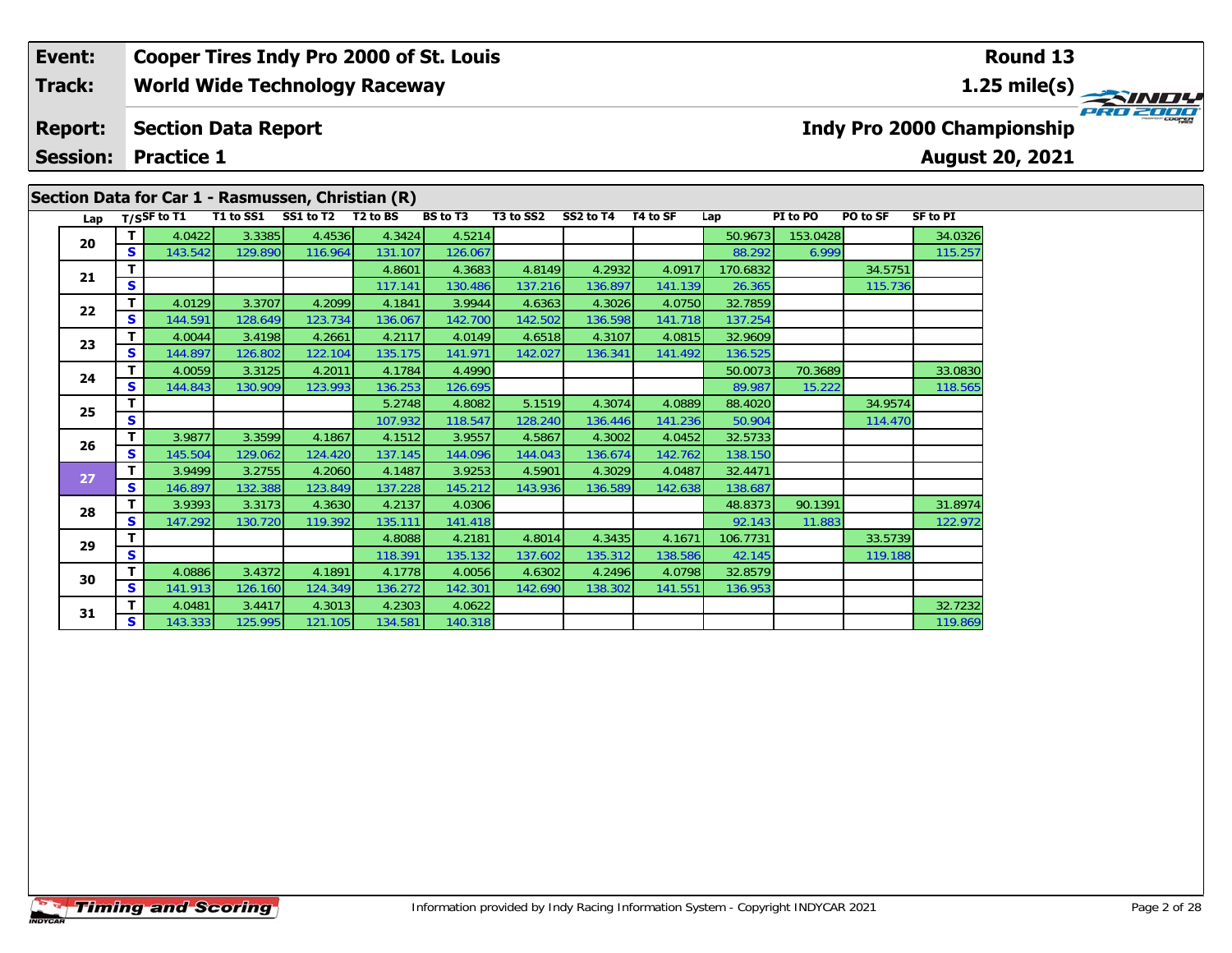#### **Event: Cooper Tires Indy Pro 2000 of St. Louis Round 13World Wide Technology Raceway 1.25 mile(s) Track:** PRO 2000 **Section Data Report Indy Pro 2000 Championship Report: Session:August 20, 2021 Practice 1**

|                |                         |               |         | Section Data for Car 18 - McElrea, Hunter |         |                 |           |           |          |          |          |          |                 |
|----------------|-------------------------|---------------|---------|-------------------------------------------|---------|-----------------|-----------|-----------|----------|----------|----------|----------|-----------------|
| Lap            |                         | $T/SSF$ to T1 |         | T1 to SS1 SS1 to T2 T2 to BS              |         | <b>BS</b> to T3 | T3 to SS2 | SS2 to T4 | T4 to SF | Lap      | PI to PO | PO to SF | <b>SF to PI</b> |
| $\mathbf{1}$   | $\mathbf{T}$            | 7.5994        | 7.4570  | 5.9492                                    | 5.9861  | 4.5575          | 4.8620    | 4.3564    | 4.1442   | 44.9118  | 307.1313 | 41.7358  |                 |
|                | S                       | 76.352        | 58.152  | 87.560                                    | 95.107  | 125.069         | 135.887   | 134.911   | 139.351  | 100.196  | 3.488    | 95.879   |                 |
| $\overline{2}$ | T                       | 4.0752        | 3.4252  | 4.1597                                    | 4.1805  | 3.9832          | 4.5881    | 4.2861    | 4.1003   | 32.7983  |          |          |                 |
|                | $\mathbf{s}$            | 142.380       | 126.602 | 125.228                                   | 136.184 | 143.101         | 143.999   | 137.124   | 140.843  | 137.202  |          |          |                 |
| 3              | т                       | 4.0324        | 3.3694  | 4.0914                                    | 4.1306  | 3.9482          | 4.5865    | 4.2916    | 4.0764   | 32.5265  |          |          |                 |
|                | $\mathbf{s}$            | 143.891       | 128.698 | 127.318                                   | 137.829 | 144.370         | 144.049   | 136.948   | 141.669  | 138.349  |          |          |                 |
| 4              | т                       | 3.9917        | 3.3166  | 4.3059                                    | 4.2014  | 3.9651          | 4.6476    | 4.4937    | 4.2181   | 33.1401  |          |          |                 |
|                | S                       | 145.358       | 130.747 | 120.976                                   | 135.507 | 143.754         | 142.155   | 130.789   | 136.910  | 135.787  |          |          |                 |
| 5              | T                       | 4.0760        | 3.4291  | 4.2299                                    | 4.2070  | 4.2160          |           |           |          | 51.9429  | 215.0489 |          | 35.0805         |
|                | $\mathbf{s}$            | 142.352       | 126.458 | 123.149                                   | 135.326 | 135.199         |           |           |          | 86.634   | 4.981    |          | 111.814         |
| 6              | $\mathbf{T}$            |               |         |                                           | 5.1468  | 4.7613          | 4.9833    | 4.4241    | 4.1733   | 234.6454 |          | 36.4589  |                 |
|                | S                       |               |         |                                           | 110.616 | 119.715         | 132.579   | 132.847   | 138.380  | 19.178   |          | 109.756  |                 |
| $\overline{ }$ | T                       | 4.0654        | 3.3862  | 4.1198                                    | 4.1268  | 3.9328          | 4.6615    | 4.8252    | 5.8759   | 34.9936  |          |          |                 |
|                | $\mathbf{s}$            | 142.723       | 128.060 | 126.440                                   | 137.956 | 144.935         | 141.732   | 121.804   | 98.283   | 128.595  |          |          |                 |
| 8              | T                       | 4.9323        | 3.7940  | 4.2909                                    | 4.2184  | 4.0029          | 4.6498    | 4.3017    | 4.1132   | 34.3032  |          |          |                 |
|                | S                       | 117.638       | 114.295 | 121.399                                   | 134.961 | 142.397         | 142.088   | 136.627   | 140.402  | 131.183  |          |          |                 |
| 9              | т                       | 4.0451        | 3.3676  | 4.0665                                    | 4.1155  | 3.9513          | 4.6001    | 4.3645    | 4.1268   | 32.6374  |          |          |                 |
|                | $\mathbf{s}$            | 143.440       | 128.767 | 128.098                                   | 138.335 | 144.256         | 143.623   | 134.661   | 139.939  | 137.879  |          |          |                 |
| 10             | T                       | 4.0597        | 3.3402  | 4.0971                                    | 4.1325  | 3.9627          | 4.6558    | 4.3346    | 4.1368   | 32.7194  |          |          |                 |
|                | $\mathbf{s}$            | 142.924       | 129.823 | 127.141                                   | 137.766 | 143.841         | 141.905   | 135.590   | 139.601  | 137.533  |          |          |                 |
| 11             | т                       | 4.0610        | 3.3326  | 4.0899                                    | 4.1372  | 3.9616          | 4.6086    | 4.3173    | 4.1004   | 32.6086  |          |          |                 |
|                | $\mathbf{s}$            | 142.878       | 130.120 | 127.365                                   | 137.610 | 143.881         | 143.358   | 136.133   | 140.840  | 138.000  |          |          |                 |
| 12             | T.                      | 4.0277        | 3.3009  | 4.0682                                    | 4.1180  | 3.9364          | 4.6102    | 4.3382    | 4.1177   | 32.5173  |          |          |                 |
|                | S                       | 144.059       | 131.369 | 128.044                                   | 138.251 | 144.802         | 143.309   | 135.477   | 140.248  | 138.388  |          |          |                 |
| 13             | т                       | 4.0296        | 3.3088  | 4.2470                                    | 4.2682  | 4.9518          |           |           |          | 55.6111  | 86.1864  |          | 38.7741         |
|                | S                       | 143.991       | 131.055 | 122.653                                   | 133.386 | 115.110         |           |           |          | 80.919   | 12.428   |          | 101.163         |
| 14             | $\mathbf{T}$            |               |         |                                           | 4.9002  | 4.2312          | 4.7236    | 4.3206    | 4.1072   | 104.9054 |          | 35.5560  |                 |
|                | S                       |               |         |                                           | 116.183 | 134.714         | 139.868   | 136.029   | 140.607  | 42.896   |          | 112.543  |                 |
| 15             | T                       | 4.0229        | 3.3019  | 4.0761                                    | 4.1207  | 3.9528          | 4.6090    | 4.2995    | 4.0984   | 32.4813  |          |          |                 |
|                | S                       | 144.231       | 131.329 | 127.796                                   | 138.161 | 144.202         | 143.346   | 136.697   | 140.909  | 138.541  |          |          |                 |
| 16             | T.                      | 4.0345        | 3.3186  | 4.1215                                    | 4.1383  | 3.9671          | 4.6057    | 4.3255    | 4.1158   | 32.6270  |          |          |                 |
|                | S                       | 143.816       | 130.668 | 126.388                                   | 137.573 | 143.682         | 143.449   | 135.875   | 140.313  | 137.923  |          |          |                 |
| 17             | т                       | 4.0414        | 3.2877  | 4.1504                                    | 4.1469  | 3.9641          | 4.6114    | 4.3344    | 4.1305   | 32.6668  |          |          |                 |
|                | $\mathbf{s}$            | 143.571       | 131.897 | 125.508                                   | 137.288 | 143.791         | 143.271   | 135.596   | 139.814  | 137.755  |          |          |                 |
| 18             | $\mathbf{T}$            | 4.0543        | 3.3285  | 4.1213                                    | 4.1472  | 3.9616          | 4.6142    | 4.3360    | 4.1373   | 32.7004  |          |          |                 |
|                | S                       | 143.114       | 130.280 | 126.394                                   | 137.278 | 143.881         | 143.184   | 135.546   | 139.584  | 137.613  |          |          |                 |
| 19             | т                       | 4.0536        | 3.3043  | 4.1856                                    | 4.1833  | 4.4290          |           |           |          | 52.4473  | 66.5681  |          | 35.5169         |
|                | $\overline{\mathbf{s}}$ | 143.139       | 131.234 | 124.453                                   | 136.093 | 128.697         |           |           |          | 85.800   | 16.091   |          | 110.440         |

110.440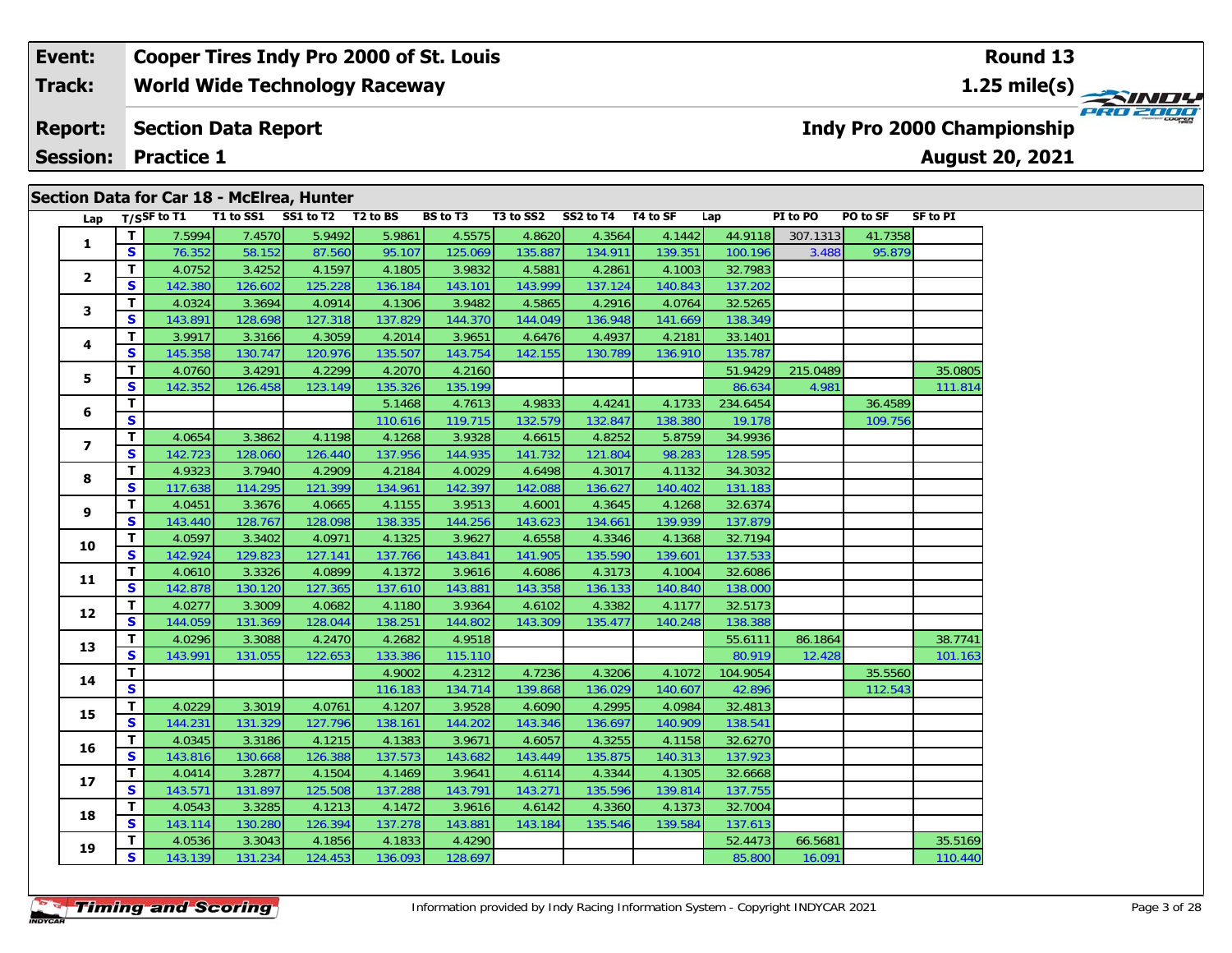#### **Event: Cooper Tires Indy Pro 2000 of St. Louis Round 131.25 mile(s) World Wide Technology Raceway Track:** PRO 2000 **Section Data Report Indy Pro 2000 Championship Report: August 20, 2021 Session: Practice 1**

| Lap |              | T/SSF to $\overline{11}$ |         | T1 to SS1 SS1 to T2 T2 to BS |         | <b>BS</b> to T3 | T3 to SS2 | SS2 to T4 T4 to SF |         | Lap      | PI to PO | PO to SF | SF to PI |
|-----|--------------|--------------------------|---------|------------------------------|---------|-----------------|-----------|--------------------|---------|----------|----------|----------|----------|
| 20  | т            |                          |         |                              | 4.7465  | 4.1869          | 4.7299    | 4.3703             | 4.1604  | 83.6269  |          | 33.9892  |          |
|     | S            |                          |         |                              | 119.945 | 136.139         | 139.682   | 134.482            | 138.809 | 53.810   |          | 117.731  |          |
| 21  | T.           | 4.0923                   | 3.3073  | 4.0420                       | 4.1268  | 3.9632          | 4.5974    | 4.3235             | 4.1211  | 32.5736  |          |          |          |
|     | S            | 141.785                  | 131.115 | 128.874                      | 137.956 | 143.823         | 143.708   | 135.938            | 140.132 | 138.149  |          |          |          |
| 22  | $\mathbf{T}$ | 4.0619                   | 3.3075  | 4.0984                       | 4.1652  | 3.9988          | 4.6808    | 4.3299             | 4.1387  | 32.7812  |          |          |          |
|     | <b>S</b>     | 142.846                  | 131.107 | 127.101                      | 136.684 | 142.543         | 141.147   | 135.737            | 139.537 | 137.274  |          |          |          |
| 23  | T.           | 4.0674                   | 3.3428  | 4.1336                       | 4.1780  | 4.1573          |           |                    |         | 50.1261  | 100.2453 |          | 33.2103  |
|     | S            | 142.653                  | 129.722 | 126.018                      | 136.266 | 137.108         |           |                    |         | 89.774   | 10.685   |          | 118.111  |
| 24  | т            |                          |         |                              | 4.8288  | 4.2424          | 4.7619    | 4.3418             | 4.1073  | 117.8912 |          | 34.5617  |          |
|     | S            |                          |         |                              | 117.901 | 134.358         | 138.743   | 135.365            | 140.603 | 38.171   |          | 115.781  |          |
| 25  | T.           | 4.0142                   | 3.2684  | 4.1204                       | 4.1590  | 4.0029          | 4.6674    | 4.2984             | 4.0864  | 32.6171  |          |          |          |
|     | S            | 144.544                  | 132.675 | 126.422                      | 136.888 | 142.397         | 141.552   | 136.732            | 141.322 | 137.964  |          |          |          |
| 26  | T.           | 4.0174                   | 3.3535  | 4.1158                       | 4.1622  | 4.0120          | 4.6646    | 4.3362             | 4.0975  | 32.7592  |          |          |          |
|     | S            | 144.429                  | 129.309 | 126.563                      | 136.783 | 142.074         | 141.637   | 135.540            | 140.940 | 137.366  |          |          |          |
| 27  | T.           | 4.0255                   | 3.3671  | 4.1611                       | 4.1808  | 4.3028          |           |                    |         | 51.7373  | 106.2283 |          | 34.8988  |
|     | S            | 144.138                  | 128.786 | 125.185                      | 136.174 | 132.472         |           |                    |         | 86.978   | 10.083   |          | 112.396  |
| 28  | т            |                          |         |                              | 4.9956  | 4.2916          | 4.7657    | 4.3206             | 4.0837  | 126.0398 |          | 36.6500  |          |
|     | S            |                          |         |                              | 113.964 | 132.818         | 138.633   | 136.029            | 141.416 | 35.703   |          | 109.184  |          |
| 29  | T.           | 4.0042                   | 3.2898  | 4.0172                       | 4.0926  | 3.9446          | 4.5811    | 4.2390             | 4.0234  | 32.1919  |          |          |          |
|     | <b>S</b>     | 144.905                  | 131.812 | 129.670                      | 139.109 | 144.501         | 144.219   | 138.648            | 143.535 | 139.787  |          |          |          |
| 30  | T.           | 3.9706                   | 3.2443  | 4.0665                       | 4.1106  | 3.9406          | 4.5835    | 4.2525             | 4.0750  | 32.2436  |          |          |          |
|     | S            | 146.131                  | 133.661 | 128.098                      | 138.500 | 144.648         | 144.144   | 138.207            | 141.718 | 139.563  |          |          |          |
| 31  | T.           | 4.0234                   | 3.3396  | 4.2649                       | 4.6998  | 5.0617          |           |                    |         | 55.7642  | 91.9888  |          | 38.8574  |
|     | S            | 144.213                  | 129.847 | 122.139                      | 121.137 | 112.610         |           |                    |         | 80.697   | 11.644   |          | 100.946  |
| 32  | T.           |                          |         |                              | 4.7177  | 4.1989          | 4.7218    | 4.2913             | 4.1030  | 109.4373 |          | 34.3553  |          |
|     | S            |                          |         |                              | 120.677 | 135.750         | 139.922   | 136.958            | 140.751 | 41.119   |          | 116.477  |          |
| 33  | т            | 4.0297                   | 3.2762  | 4.0392                       | 4.1293  | 4.8697          |           |                    |         |          |          |          | 38.2014  |
|     | S            | 143.988                  | 132.360 | 128.963                      | 137.873 | 117.050         |           |                    |         |          |          |          | 102.679  |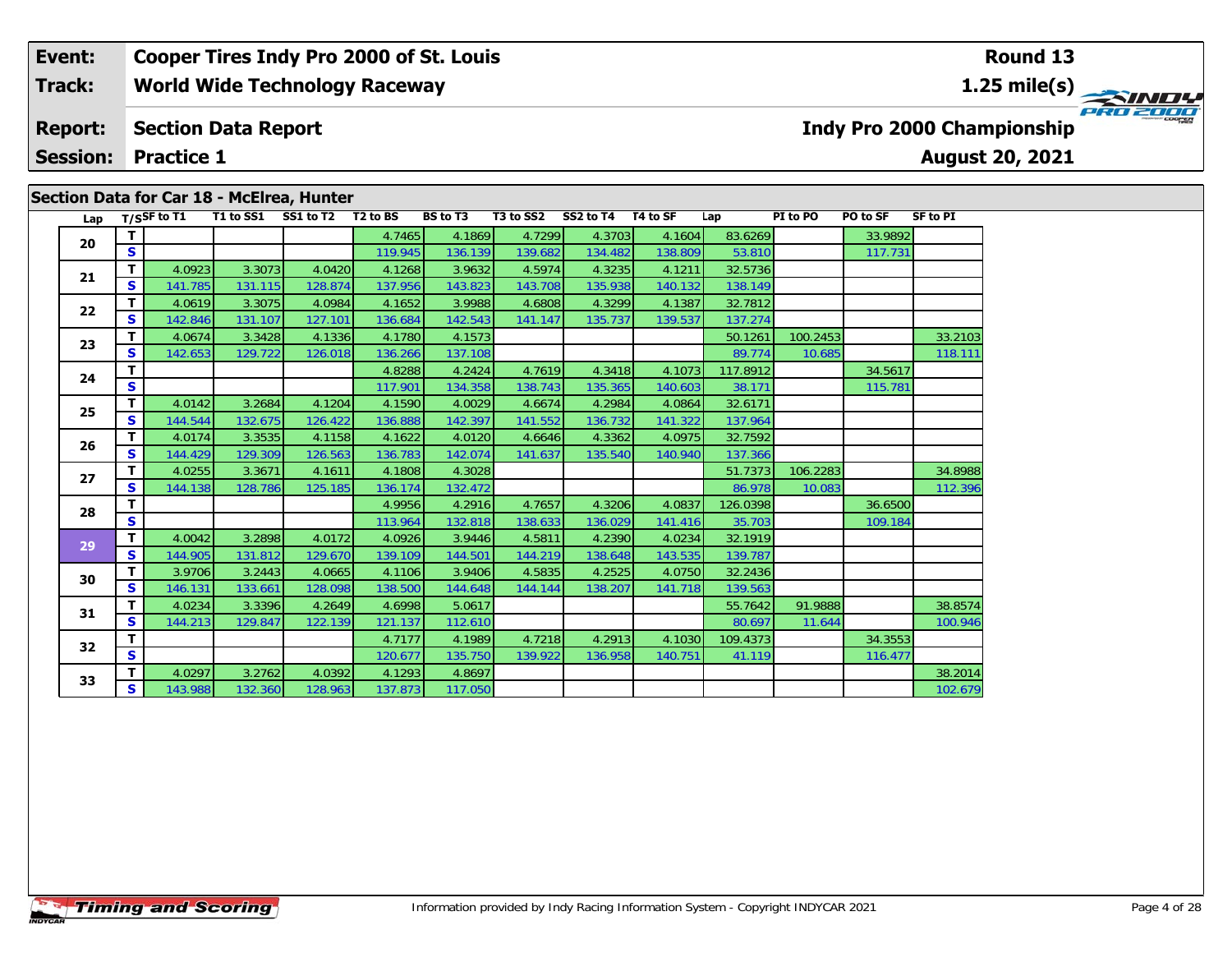#### **Event: Cooper Tires Indy Pro 2000 of St. Louis Round 131.25 mile(s) World Wide Technology Raceway Track:** PRO 2000 **Section Data Report Indy Pro 2000 Championship Report: August 20, 2021 Session: Practice 1**

|                         |                         |             |         | Section Data for Car 21 - Simpson, Kyffin (R) |         |                 |           |                    |         |          |          |          |          |
|-------------------------|-------------------------|-------------|---------|-----------------------------------------------|---------|-----------------|-----------|--------------------|---------|----------|----------|----------|----------|
| Lap                     |                         | T/SSF to T1 |         | T1 to SS1 SS1 to T2 T2 to BS                  |         | <b>BS</b> to T3 | T3 to SS2 | SS2 to T4 T4 to SF |         | Lap      | PI to PO | PO to SF | SF to PI |
| 1                       | т                       | 4.3476      | 3.6445  | 4.5454                                        | 4.3579  | 4.2508          | 5.3376    | 4.9300             | 4.5896  | 53.7106  | 185.9467 | 38.9218  | 36.6998  |
|                         | $\overline{\mathbf{s}}$ | 133.459     | 118.984 | 114.601                                       | 130.640 | 134.092         | 123.779   | 119.214            | 125.828 | 83.782   | 5.760    | 102.811  | 106.881  |
| 2                       | T                       |             |         |                                               | 6.2699  | 4.6873          | 5.1985    | 4.4852             | 4.1664  | 205.9072 |          | 36.9713  |          |
|                         | $\mathbf{s}$            |             |         |                                               | 90.802  | 121.605         | 127.091   | 131.037            | 138.609 | 21.855   |          | 108.235  |          |
| З                       | т                       | 4.0530      | 3.4971  | 4.3733                                        | 4.2505  | 3.9991          | 4.8417    | 4.4515             | 4.1873  | 33.6535  |          |          |          |
|                         | $\mathbf{s}$            | 143.160     | 123.999 | 119.111                                       | 133.941 | 142.532         | 136.457   | 132.029            | 137.917 | 133.716  |          |          |          |
| 4                       | T                       | 4.0671      | 3.4433  | 4.3198                                        | 4.2242  | 3.9795          | 4.8110    | 4.4429             | 4.1788  | 33.4666  |          |          |          |
|                         | S                       | 142.664     | 125.936 | 120.586                                       | 134.775 | 143.234         | 137.327   | 132.285            | 138.198 | 134.462  |          |          |          |
| 5                       | T.                      | 4.0697      | 3.4163  | 4.3158                                        | 4.2247  | 3.9947          | 4.7929    | 4.4202             | 4.1656  | 33.3999  |          |          |          |
|                         | S                       | 142.572     | 126.932 | 120.698                                       | 134.759 | 142.689         | 137.846   | 132.964            | 138.635 | 134.731  |          |          |          |
| 6                       | T                       | 4.0497      | 3.4108  | 4.2490                                        | 4.1951  | 3.9920          | 4.7507    | 4.3907             | 4.1331  | 33.1711  |          |          |          |
|                         | S                       | 143.277     | 127.136 | 122.596                                       | 135.710 | 142.786         | 139.070   | 133.857            | 139.726 | 135.660  |          |          |          |
| $\overline{\mathbf{z}}$ | T                       | 4.0216      | 3.3757  | 4.2668                                        | 4.2023  | 3.9939          | 4.7593    | 4.4264             | 4.1352  | 33.1812  |          |          |          |
|                         | S                       | 144.278     | 128.458 | 122.084                                       | 135.478 | 142.718         | 138.819   | 132.778            | 139.655 | 135.619  |          |          |          |
| 8                       | т                       | 4.0186      | 3.3536  | 4.2688                                        | 4.2001  | 3.9876          | 4.7986    | 4.4255             | 4.1598  | 33.2126  |          |          |          |
|                         | S                       | 144.385     | 129.305 | 122.027                                       | 135.549 | 142.943         | 137.682   | 132.805            | 138.829 | 135.491  |          |          |          |
| 9                       | т                       | 4.0704      | 3.4082  | 4.2541                                        | 4.2018  | 4.2170          |           |                    |         | 50.9997  | 256.8387 |          | 34.1159  |
|                         | $\mathbf{s}$            | 142.548     | 127.233 | 122.449                                       | 135.494 | 135.167         |           |                    |         | 88.236   | 4.170    |          | 114.976  |
| 10                      | T                       |             |         |                                               | 4.7253  | 4.1825          | 4.9862    | 4.5497             | 4.2385  | 275.8232 |          | 35.8683  |          |
|                         | $\mathbf{s}$            |             |         |                                               | 120.483 | 136.282         | 132.502   | 129.179            | 136.251 | 16.315   |          | 111.563  |          |
| 11                      | T.                      | 4.1119      | 3.4536  | 4.2689                                        | 4.2022  | 3.9729          | 4.8180    | 4.4402             | 4.1770  | 33.4447  |          |          |          |
|                         | $\mathbf{s}$            | 141.109     | 125.561 | 122.024                                       | 135.481 | 143.472         | 137.128   | 132.365            | 138.257 | 134.550  |          |          |          |
|                         | T                       | 4.0835      | 3.3910  | 4.2797                                        | 4.2035  | 3.9758          | 4.8526    | 4.5184             | 4.2413  | 33.5458  |          |          |          |
| 12                      | $\mathbf{s}$            | 142.091     | 127.879 | 121.716                                       | 135.439 | 143.367         | 136.150   | 130.074            | 136.161 | 134.145  |          |          |          |
|                         | T                       | 4.1200      | 3.3815  | 4.2001                                        | 4.1674  | 3.9548          | 4.7275    | 4.4725             | 4.1887  | 33.2125  |          |          |          |
| 13                      | S                       | 140.832     | 128.238 | 124.023                                       | 136.612 | 144.129         | 139.753   | 131.409            | 137.871 | 135.491  |          |          |          |
|                         | T                       | 4.0871      | 3.3859  | 4.2615                                        | 4.1925  | 3.9607          | 4.7307    | 4.3994             | 4.1713  | 33.1891  |          |          |          |
| 14                      | S                       | 141.966     | 128.071 | 122.236                                       | 135.794 | 143.914         | 139.658   | 133.593            | 138.446 | 135.587  |          |          |          |
|                         | т                       | 4.0669      | 3.3570  | 4.2245                                        | 4.1800  | 3.9593          | 4.7382    | 4.4135             | 4.1691  | 33.1085  |          |          |          |
| 15                      | S                       | 142.671     | 129.174 | 123.307                                       | 136.201 | 143.965         | 139.437   | 133.166            | 138.519 | 135.917  |          |          |          |
|                         | т                       | 4.0463      | 3.3281  | 4.2219                                        | 4.1725  | 3.9524          | 4.7596    | 4.4098             | 4.1523  | 33.0429  |          |          |          |
| 16                      | S                       | 143.397     | 130.295 | 123.383                                       | 136.445 | 144.216         | 138.810   | 133.278            | 139.080 | 136.187  |          |          |          |
|                         | T                       | 4.0270      | 3.3278  | 4.2126                                        | 4.1748  | 3.9507          | 4.6949    | 4.3666             | 4.1228  | 32.8772  |          |          |          |
| 17                      | S                       | 144.084     | 130.307 | 123.655                                       | 136.370 | 144.278         | 140.723   | 134.596            | 140.075 | 136.873  |          |          |          |
|                         | T                       | 4.0191      | 3.3872  | 4.2870                                        | 4.2210  | 4.0401          |           |                    |         | 51.1173  | 214.2782 |          | 34.1885  |
| 18                      | $\mathbf{s}$            | 144.367     | 128.022 | 121.509                                       | 134.878 | 141.086         |           |                    |         | 88.033   | 4.999    |          | 114.732  |
|                         | т                       |             |         |                                               | 4.8340  | 4.2487          | 5.1047    | 4.6220             | 4.2817  | 233.1072 |          | 35.7578  |          |
| 19                      | $\overline{\mathbf{s}}$ |             |         |                                               | 117.774 | 134.159         | 129.426   | 127.159            | 134.876 | 19.304   |          | 111.908  |          |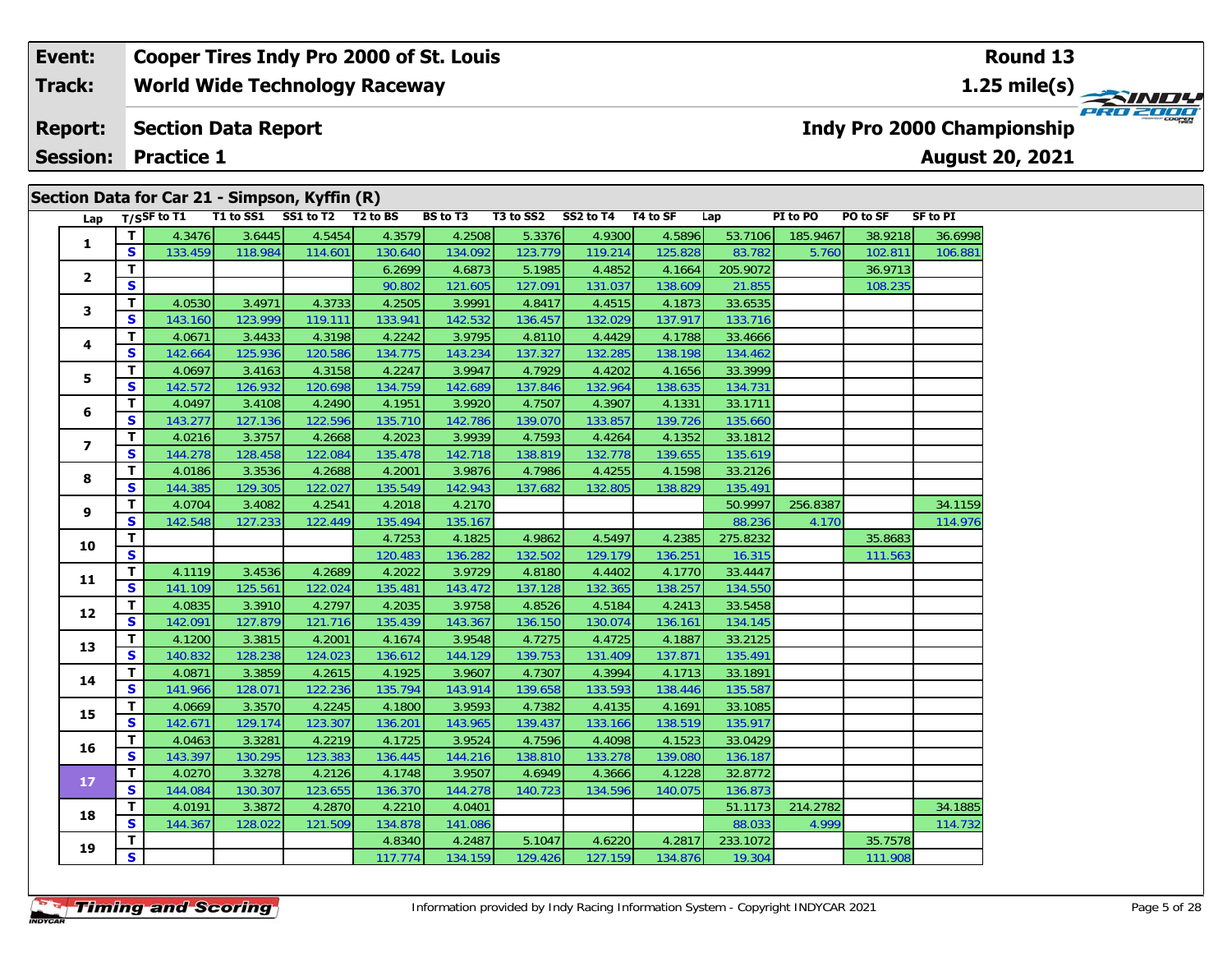#### **Event: Cooper Tires Indy Pro 2000 of St. Louis Round 13World Wide Technology Raceway 1.25 mile(s) Track:** PRO 2000 **Section Data Report Indy Pro 2000 Championship Report: August 20, 2021 Session: Practice 1 Section Data for Car 21 - Simpson, Kyffin (R)**

| Lap |                   | T/SSF to T1       | T1 to SS1 SS1 to T2 T2 to BS | $\overline{\phantom{a}}$ secuoli Data Iol Cal ZI - Siliipsoli, Kylliil $(K)$ |                   | BS to T3          | T3 to SS2         | SS2 to T4 T4 to SF |                   | Lap                | PI to PO | PO to SF | <b>SF to PI</b> |
|-----|-------------------|-------------------|------------------------------|------------------------------------------------------------------------------|-------------------|-------------------|-------------------|--------------------|-------------------|--------------------|----------|----------|-----------------|
|     | T.                | 4.1251            | 3.4394                       | 4.1938                                                                       | 4.1769            | 4.0006            | 4.8372            | 4.4280             | 4.1450            | 33.3460            |          |          |                 |
| 20  | S                 | 140.658           | 126.079                      | 124.209                                                                      | 136.302           | 142.479           | 136.584           | 132.730            | 139.324           | 134.949            |          |          |                 |
| 21  | т                 | 4.0390            | 3.3875                       | 4.2419                                                                       | 4.1991            | 4.0080            | 4.7470            | 4.3630             | 4.0988            | 33.0843            |          |          |                 |
|     | S                 | 143.656           | 128.011                      | 122.801                                                                      | 135.581           | 142.216           | 139.179           | 134.707            | 140.895           | 136.016            |          |          |                 |
| 22  | т                 | 4.0160            | 3.3552                       | 4.2109                                                                       | 4.1812            | 4.0002            | 4.7823            | 4.3780             | 4.1179            | 33.0417            |          |          |                 |
|     | S                 | 144.479           | 129.243                      | 123.705                                                                      | 136.161           | 142.493           | 138.151           | 134.246            | 140.241           | 136.192            |          |          |                 |
| 23  | T.                | 4.0425            | 3.5510                       | 4.3847                                                                       | 4.2557            | 4.0168            | 4.7960            | 4.4188             | 4.1318            | 33.5973            |          |          |                 |
|     | S                 | 143.532           | 122.117                      | 118.802                                                                      | 133.778           | 141.904           | 137.757           | 133.006            | 139.770           | 133.939            |          |          |                 |
| 24  | T.                | 4.0200            | 3.3808                       | 4.2292                                                                       | 4.1578            | 3.9518            | 4.7184            | 4.3605             | 4.0832            | 32.9017            |          |          |                 |
|     | S                 | 144.335           | 128.264                      | 123.170                                                                      | 136.928           | 144.238           | 140.022           | 134.784            | 141.433           | 136.771            |          |          |                 |
| 25  | т                 | 3.9704            | 3.3492                       | 4.2736                                                                       | 4.1811            | 3.9641            | 4.7672            | 4.4127             | 4.1286            | 33.0469            |          |          |                 |
|     | S                 | 146.138           | 129.475                      | 121.890                                                                      | 136.165           | 143.791           | 138.589           | 133.190            | 139.878           | 136.170            |          |          |                 |
| 26  | T.                | 4.0118            | 3.3474                       | 4.2594                                                                       | 4.1898            | 3.9826            | 4.7719            | 4.4218             | 4.1372            | 33.1219            |          |          |                 |
|     | S                 | 144.630           | 129.544                      | 122.296                                                                      | 135.882           | 143.123           | 138.453           | 132.916            | 139.587           | 135.862            |          |          |                 |
| 27  | T.                | 4.0269            | 3.3812                       | 4.1987                                                                       | 4.1640            | 3.9562            | 4.7470            | 4.4077             | 4.1219            | 33.0036            |          |          |                 |
|     | S                 | 144.088           | 128.249                      | 124.064                                                                      | 136.724           | 144.078           | 139.179           | 133.341            | 140.105           | 136.349            |          |          |                 |
| 28  | т                 | 4.0291            | 3.3473                       | 4.1977                                                                       | 4.1705            | 3.9526            | 4.7136            | 4.3855             | 4.1504            | 32.9467            |          |          |                 |
|     | S                 | 144.009           | 129.548                      | 124.094                                                                      | 136.511           | 144.209           | 140.165           | 134.016            | 139.143           | 136.584            |          |          |                 |
| 29  | T                 | 4.0656            | 3.3466                       | 4.1960                                                                       | 4.1678            | 3.9460            | 4.7088            | 4.3836             | 4.1633            | 32.9777            |          |          |                 |
|     | S                 | 142.716           | 129.575                      | 124.144                                                                      | 136.599           | 144.450           | 140.308           | 134.074            | 138.712           | 136.456            |          |          |                 |
| 30  | T.                | 4.0762            | 3.4151                       | 4.2147                                                                       | 4.1816            | 3.9701            | 4.7264            | 4.3934             | 4.1630            | 33.1405            |          |          |                 |
|     | S                 | 142.345           | 126.976                      | 123.593                                                                      | 136.148           | 143.573           | 139.785           | 133.775            | 138.722           | 135.786            |          |          |                 |
| 31  | т<br>$\mathbf{s}$ | 4.0726            | 3.3981                       | 4.2320                                                                       | 4.1869            | 3.9800            | 4.7575            | 4.4134             | 4.1820            | 33.2225            |          |          |                 |
|     |                   | 142.471           | 127.611                      | 123.088                                                                      | 135.976           | 143.216<br>3.9826 | 138.872           | 133.169            | 138.092           | 135.450<br>33.1777 |          |          |                 |
| 32  | т<br>S            | 4.0840<br>142.073 | 3.3905                       | 4.2050                                                                       | 4.1812            |                   | 4.7642            | 4.4060             | 4.1642            |                    |          |          |                 |
|     | T.                | 4.0658            | 127.897<br>3.3764            | 123.878<br>4.2228                                                            | 136.161<br>4.1885 | 143.123<br>3.9824 | 138.676<br>4.8068 | 133.392<br>4.4496  | 138.682<br>4.1889 | 135.633<br>33.2812 |          |          |                 |
| 33  | S                 | 142.709           | 128.432                      | 123.356                                                                      | 135.924           | 143.130           | 137.447           | 132.085            | 137.864           | 135.211            |          |          |                 |
|     | T.                | 4.0899            | 3.5155                       | 4.4302                                                                       | 4.2961            | 4.2052            |                   |                    |                   |                    |          |          | 34.8363         |
| 34  | S                 |                   |                              |                                                                              |                   |                   |                   |                    |                   |                    |          |          |                 |
|     |                   | 141.868           | 123.350                      | 117.581                                                                      | 132.520           | 135.546           |                   |                    |                   |                    |          |          | 112.598         |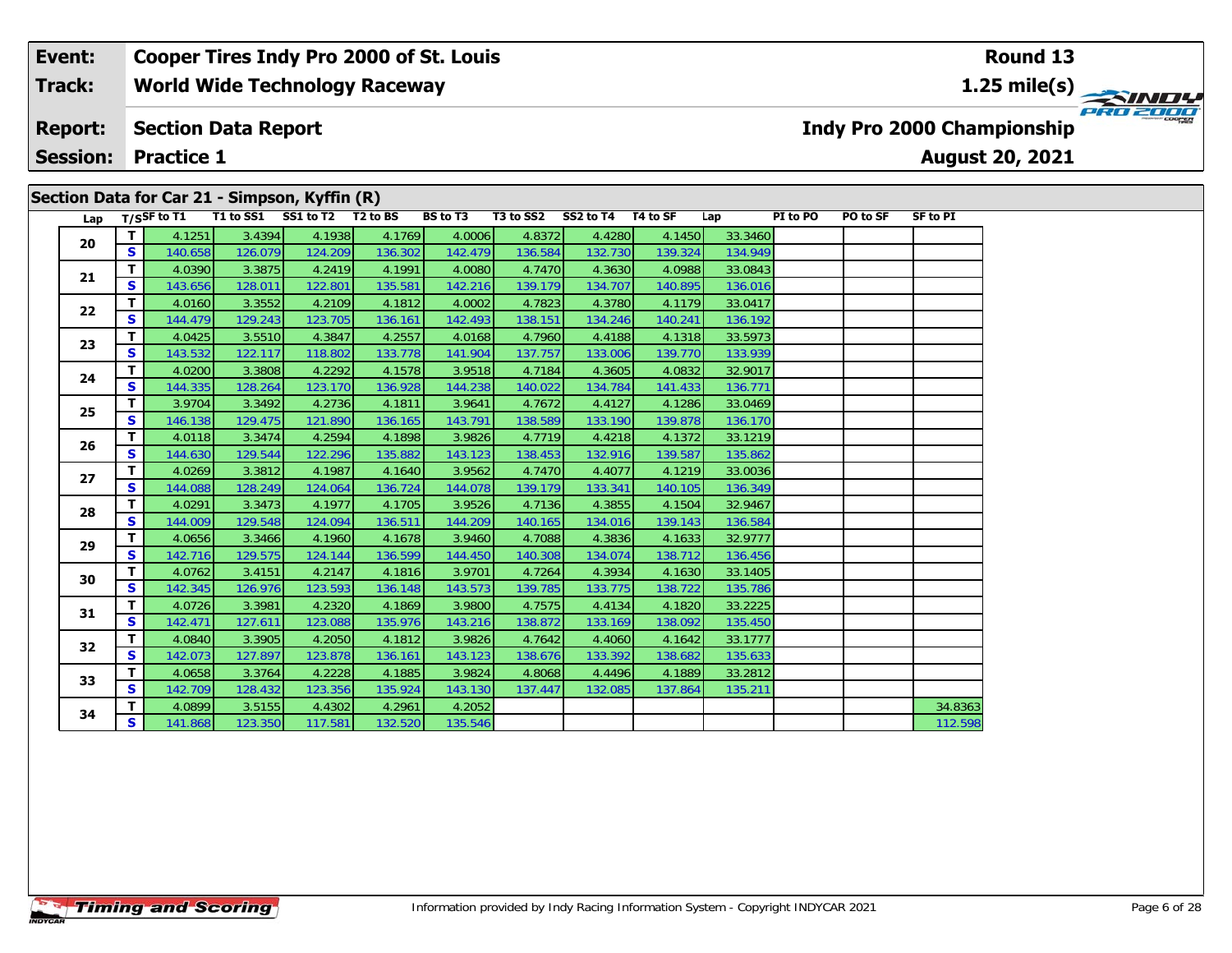#### **Event: Cooper Tires Indy Pro 2000 of St. Louis Round 131.25 mile(s) World Wide Technology Raceway Track:** PRO 2000 **Section Data Report Indy Pro 2000 Championship Report: August 20, 2021 Session: Practice 1**

|                |                         |             |         | Section Data for Car 22 - Sulaiman, Manuel |         |                 |           |           |          |          |          |          |                 |
|----------------|-------------------------|-------------|---------|--------------------------------------------|---------|-----------------|-----------|-----------|----------|----------|----------|----------|-----------------|
| Lap            |                         | T/SSF to T1 |         | T1 to SS1 SS1 to T2 T2 to BS               |         | <b>BS to T3</b> | T3 to SS2 | SS2 to T4 | T4 to SF | Lap      | PI to PO | PO to SF | <b>SF to PI</b> |
| $\mathbf{1}$   | $\mathbf T$             | 4.1773      | 3.7351  | 4.4699                                     | 4.3152  | 4.3524          | 5.6917    | 4.7070    | 4.2386   | 52.5245  | 154.3089 | 37.3329  | 36.8098         |
|                | $\mathbf{s}$            | 138.900     | 116.098 | 116.537                                    | 131.933 | 130.962         | 116.078   | 124.862   | 136.248  | 85.674   | 6.942    | 107.187  | 106.561         |
| $\mathbf{2}$   | $\overline{\mathsf{T}}$ |             |         |                                            | 4.7225  | 4.1984          | 5.0833    | 4.5755    | 4.2831   | 173.4297 |          | 34.8355  |                 |
|                | $\mathbf{s}$            |             |         |                                            | 120.554 | 135.766         | 129.971   | 128.451   | 134.832  | 25.947   |          | 114.871  |                 |
| 3              | T                       | 4.1828      | 3.6028  | 4.3668                                     | 4.2740  | 4.0297          | 5.2521    | 4.6533    | 4.3137   | 34.6752  |          |          |                 |
|                | S                       | 138.717     | 120.361 | 119.289                                    | 133.205 | 141.450         | 125.794   | 126.303   | 133.876  | 129.776  |          |          |                 |
| 4              | T                       | 4.1678      | 3.5602  | 4.3259                                     | 4.2356  | 3.9885          | 4.7752    | 4.3735    | 4.1415   | 33.5682  |          |          |                 |
|                | $\mathbf{s}$            | 139.217     | 121.801 | 120.416                                    | 134.413 | 142.911         | 138.357   | 134.384   | 139.442  | 134.055  |          |          |                 |
| 5              | T                       | 4.0665      | 3.4256  | 4.2177                                     | 4.1820  | 3.9635          | 4.6913    | 4.3578    | 4.1362   | 33.0406  |          |          |                 |
|                | $\mathbf{s}$            | 142.685     | 126.587 | 123.505                                    | 136.135 | 143.812         | 140.831   | 134.868   | 139.621  | 136.196  |          |          |                 |
| 6              | T                       | 4.0607      | 3.4236  | 4.2210                                     | 4.1848  | 3.9692          | 4.7044    | 4.3354    | 4.1239   | 33.0230  |          |          |                 |
|                | S                       | 142.888     | 126.661 | 123.409                                    | 136.044 | 143.606         | 140.439   | 135.565   | 140.037  | 136.269  |          |          |                 |
| $\overline{z}$ | T                       | 4.0444      | 3.3647  | 4.1270                                     | 4.1420  | 3.9761          | 4.6642    | 4.3052    | 4.1106   | 32.7342  |          |          |                 |
|                | <b>S</b>                | 143.464     | 128.878 | 126.220                                    | 137.450 | 143.357         | 141.650   | 136.516   | 140.490  | 137.471  |          |          |                 |
| 8              | $\mathbf T$             | 4.0451      | 3.3430  | 4.1403                                     | 4.1530  | 3.9819          | 4.7417    | 4.7296    | 4.4065   | 33.5411  |          |          |                 |
|                | S                       | 143.440     | 129.715 | 125.814                                    | 137.086 | 143.148         | 139.334   | 124.266   | 131.056  | 134.164  |          |          |                 |
| 9              | T                       | 4.2700      | 3.7530  | 4.5901                                     | 4.8069  | 5.3407          |           |           |          | 56.5096  | 159.7546 |          | 39.0409         |
|                | $\mathbf{s}$            | 135.885     | 115.544 | 113.485                                    | 118.438 | 106.728         |           |           |          | 79.632   | 6.705    |          | 100.472         |
| 10             | T                       |             |         |                                            | 5.1189  | 4.3723          | 5.1586    | 4.5983    | 4.3342   | 180.8664 |          | 38.5805  |                 |
|                | $\overline{\mathbf{s}}$ |             |         |                                            | 111.219 | 130.366         | 128.074   | 127.814   | 133.243  | 24.880   |          | 103.721  |                 |
| 11             | T.                      | 4.1968      | 3.5136  | 4.3068                                     | 4.2357  | 4.0202          | 4.8052    | 4.4094    | 4.1618   | 33.6495  |          |          |                 |
|                | $\mathbf{s}$            | 138.255     | 123.417 | 120.950                                    | 134.409 | 141.784         | 137.493   | 133.290   | 138.762  | 133.732  |          |          |                 |
| 12             | T                       | 4.0828      | 3.4036  | 4.1704                                     | 4.1695  | 3.9813          | 4.7377    | 4.3875    | 4.1422   | 33.0750  |          |          |                 |
|                | $\mathbf{s}$            | 142.115     | 127.405 | 124.906                                    | 136.544 | 143.169         | 139.452   | 133.955   | 139.419  | 136.054  |          |          |                 |
| 13             | T                       | 4.0590      | 3.4262  | 4.2263                                     | 4.1834  | 3.9820          | 4.7108    | 4.3316    | 4.0889   | 33.0082  |          |          |                 |
|                | $\mathbf{s}$            | 142.948     | 126.565 | 123.254                                    | 136.090 | 143.144         | 140.248   | 135.684   | 141.236  | 136.330  |          |          |                 |
| 14             | $\mathbf T$             | 4.0054      | 3.3648  | 4.1783                                     | 4.1532  | 3.9397          | 4.7222    | 4.3954    | 4.1204   | 32.8794  |          |          |                 |
|                | $\mathbf{s}$            | 144.861     | 128.874 | 124.670                                    | 137.079 | 144.681         | 139.910   | 133.714   | 140.156  | 136.864  |          |          |                 |
| 15             | T                       | 4.0282      | 3.3705  | 4.2558                                     | 4.3299  | 4.8876          |           |           |          | 53.4220  | 177.2634 |          | 36.7547         |
|                | S                       | 144.041     | 128.656 | 122.400                                    | 131.485 | 116.622         |           |           |          | 84.235   | 6.043    |          | 106.721         |
| 16             | T                       |             |         |                                            | 4.7216  | 4.1641          | 4.9242    | 4.4702    | 4.2093   | 195.8511 |          | 35.2550  |                 |
|                | $\mathbf{s}$            |             |         |                                            | 120.577 | 136.884         | 134.170   | 131.477   | 137.196  | 22.977   |          | 113.504  |                 |
| 17             | $\mathbf{T}$            | 4.1263      | 3.4720  | 4.2323                                     | 4.1934  | 3.9818          | 4.7720    | 4.4072    | 4.1498   | 33.3348  |          |          |                 |
|                | $\mathbf{s}$            | 140.617     | 124.895 | 123.079                                    | 135.765 | 143.151         | 138.450   | 133.356   | 139.163  | 134.994  |          |          |                 |
| 18             | $\mathbf{T}$            | 4.0811      | 3.4090  | 4.2174                                     | 4.1858  | 3.9821          | 4.7748    | 4.3961    | 4.1566   | 33.2029  |          |          |                 |
|                | $\mathbf{s}$            | 142.174     | 127.203 | 123.514                                    | 136.012 | 143.141         | 138.368   | 133.693   | 138.936  | 135.530  |          |          |                 |
| 19             | T                       | 4.0803      | 3.4070  | 4.2088                                     | 4.1874  | 3.9960          | 4.7902    | 4.4253    | 4.1663   | 33.2613  |          |          |                 |
|                | $\mathbf{s}$            | 142.202     | 127.278 | 123.767                                    | 135.960 | 142.643         | 137.924   | 132.811   | 138.612  | 135.292  |          |          |                 |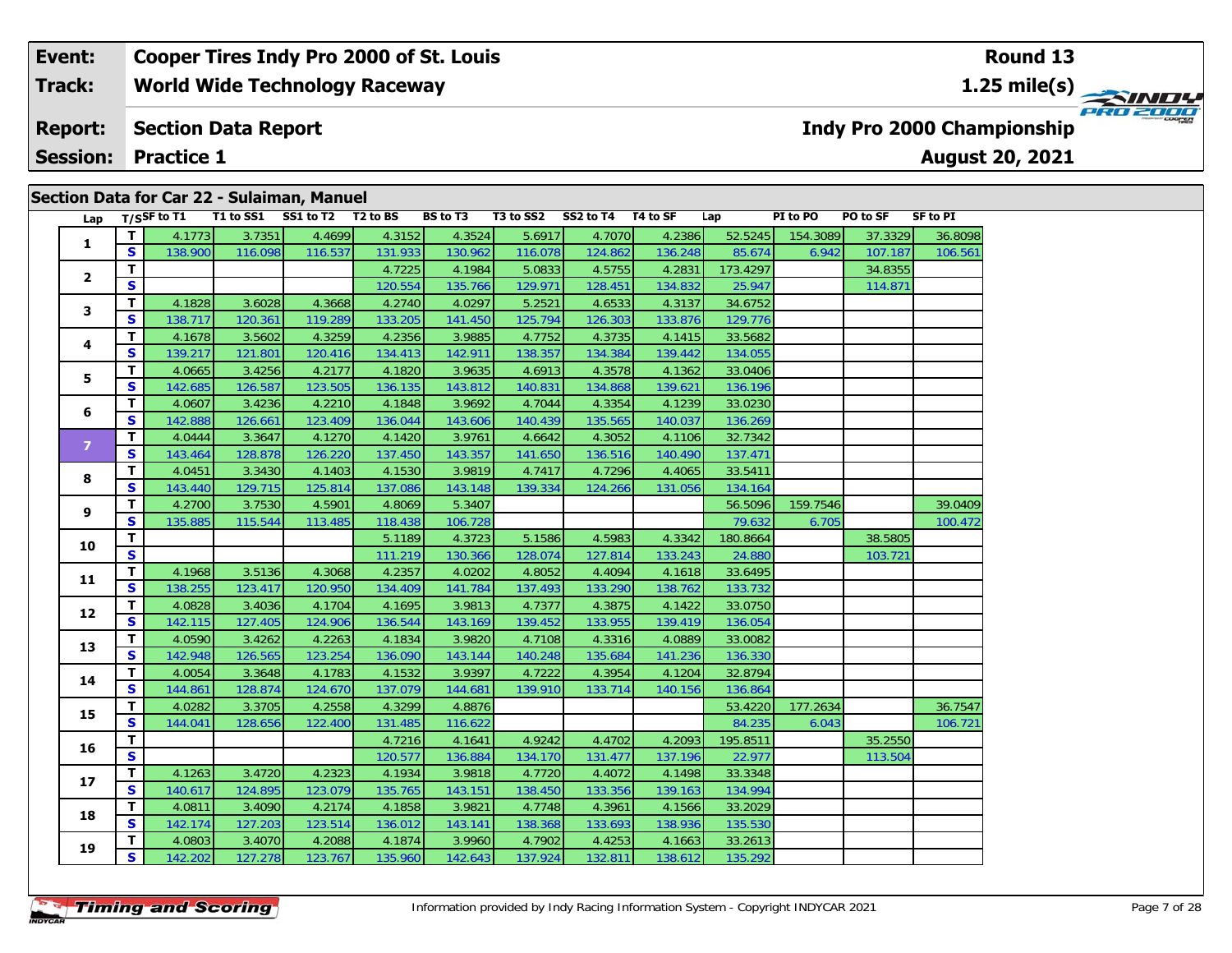#### **Event: Cooper Tires Indy Pro 2000 of St. Louis Round 13World Wide Technology Raceway 1.25 mile(s) Track:** PRO 2000 **Section Data Report Indy Pro 2000 Championship Report: August 20, 2021 Session: Practice 1 Section Data for Car 22 - Sulaiman, Manuel**

|     |              | $T/S$ SF to T1 | T1 to SS1 | Secuoli Data IVI Cai 22 - Sulallilali, Maliuel<br>SS1 to T2 | T <sub>2</sub> to BS | <b>BS</b> to T3 | T3 to SS2 | SS2 to T4 | T4 to SF | Lap      | PI to PO | PO to SF | <b>SF to PI</b> |
|-----|--------------|----------------|-----------|-------------------------------------------------------------|----------------------|-----------------|-----------|-----------|----------|----------|----------|----------|-----------------|
| Lap | T.           | 4.0736         | 3.4102    | 4.2029                                                      | 4.1882               | 3.9999          | 4.7971    | 4.4070    | 4.1294   | 33.2083  |          |          |                 |
| 20  | S            | 142.436        | 127.159   | 123.940                                                     | 135.934              | 142.504         | 137.725   | 133.362   | 139.851  | 135.508  |          |          |                 |
|     | T            | 4.0450         | 3.3936    | 4.2070                                                      | 4.1832               | 3.9960          | 4.8366    | 4.3985    | 4.1372   | 33.1971  |          |          |                 |
| 21  | S            | 143.443        | 127.781   | 123.820                                                     | 136.096              | 142.643         | 136.600   | 133.620   | 139.587  | 135.554  |          |          |                 |
|     | т            | 4.0462         | 3.4373    | 4.6624                                                      | 4.5949               | 4.8909          |           |           |          | 52.0526  | 177.3152 |          | 35.6343         |
| 22  | S            | 143.401        | 126.156   | 111.726                                                     | 123.902              | 116.543         |           |           |          | 86.451   | 6.041    |          | 110.077         |
|     | T            |                |           |                                                             | 5.4181               | 4.4370          | 5.1608    | 4.6039    | 4.2788   | 203.8197 |          | 42.9228  |                 |
| 23  | $\mathbf{s}$ |                |           |                                                             | 105.077              | 128.465         | 128.019   | 127.659   | 134.968  | 22.078   |          | 93.228   |                 |
|     | T            | 4.1418         | 3.4388    | 4.2577                                                      | 4.1953               | 4.0058          | 4.7925    | 4.3746    | 4.1099   | 33.3164  |          |          |                 |
| 24  | $\mathbf{s}$ | 140.091        | 126.101   | 122.345                                                     | 135.704              | 142.294         | 137.857   | 134.350   | 140.514  | 135.069  |          |          |                 |
|     | т            | 4.0364         | 3.4190    | 4.1853                                                      | 4.1587               | 4.2371          |           |           |          | 55.2247  | 31.5071  |          | 38.2247         |
| 25  | S            | 143.749        | 126.831   | 124.462                                                     | 136.898              | 134.526         |           |           |          | 81.485   | 33.997   |          | 102.617         |
|     | T            |                |           |                                                             | 5.1436               | 4.8279          | 5.1958    | 4.4011    | 4.1284   | 51.3036  |          | 36.7965  |                 |
| 26  | $\mathbf{s}$ |                |           |                                                             | 110.685              | 118.064         | 127.157   | 133.541   | 139.885  | 87.713   |          | 108.749  |                 |
| 27  | т            | 4.0592         | 3.4391    | 4.2002                                                      | 4.1677               | 3.9585          | 4.7447    | 4.3642    | 4.1185   | 33.0521  |          |          |                 |
|     | $\mathbf{s}$ | 142.941        | 126.090   | 124.020                                                     | 136.602              | 143.994         | 139.246   | 134.670   | 140.221  | 136.149  |          |          |                 |
| 28  | т            | 4.0411         | 3.3687    | 4.1619                                                      | 4.1370               | 3.9452          | 4.7219    | 4.3316    | 4.0859   | 32.7933  |          |          |                 |
|     | S            | 143.582        | 128.725   | 125.161                                                     | 137.616              | 144.479         | 139.919   | 135.684   | 141.340  | 137.223  |          |          |                 |
| 29  | T            | 4.0126         | 3.3856    | 4.1643                                                      | 4.1212               | 3.8973          | 4.8694    | 4.5315    | 4.2067   | 33.1886  |          |          |                 |
|     | S            | 144.601        | 128.083   | 125.089                                                     | 138.144              | 146.255         | 135.680   | 129.698   | 137.281  | 135.589  |          |          |                 |
| 30  | т            | 4.0658         | 3.5674    | 4.2886                                                      | 4.1746               | 3.9216          | 4.9142    | 4.4299    | 4.1255   | 33.4876  |          |          |                 |
|     | $\mathbf{s}$ | 142.709        | 121.555   | 121.464                                                     | 136.377              | 145.349         | 134.443   | 132.673   | 139.983  | 134.378  |          |          |                 |
| 31  | Т            | 4.0157         | 3.5458    | 4.5592                                                      | 5.0477               | 4.7025          | 5.1396    | 4.5316    | 4.2263   | 35.7684  |          |          |                 |
|     | S            | 144.490        | 122.296   | 114.254                                                     | 112.788              | 121.212         | 128.547   | 129.695   | 136.644  | 125.809  |          |          |                 |
| 32  | т            | 4.1399         | 3.6860    | 5.0895                                                      | 6.1982               | 6.1654          |           |           |          |          |          |          | 43.5204         |
|     | S.           | 140.155        | 117.644   | 102.350                                                     | 91.852               | 92.451          |           |           |          |          |          |          | 90.130          |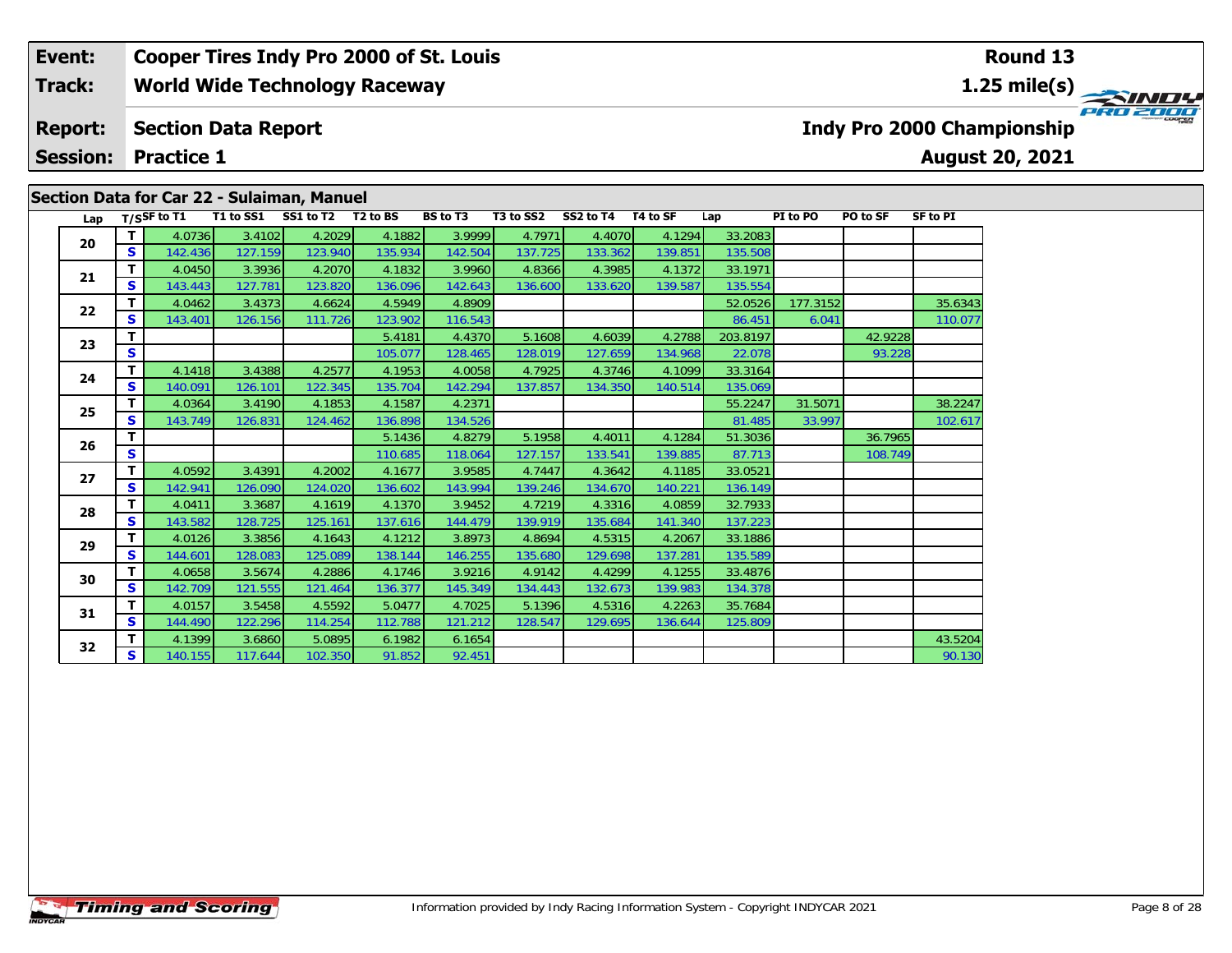#### **Event: Cooper Tires Indy Pro 2000 of St. Louis Round 13Track:World Wide Technology Raceway 1.25 mile(s)** PRO 2000 **Report: Section Data Report Indy Pro 2000 Championship August 20, 2021 Session:Practice 1**

# **Lap T/SSF to T1 T1 to SS1 SS1 to T2 T2 to BS BS to T3 T3 to SS2 SS2 to T4 T4 to SF Lap PI to PO PO to SF SF to PI 1 <sup>T</sup>** 4.0375 3.6563 4.5135 4.3263 4.4213 5.2173 4.4545 4.0877 53.1411 107.2482 39.8365 36.3006 **<sup>S</sup>** 143.710 118.600 115.411 131.595 128.921 126.633 131.940 141.277 84.680 9.987 100.450 108.056**2T 1** 4.7398 4.1857 4.9083 4.4563 4.1782 125.0668 34.6591 5<br><u>IS</u> 115.456 120.114 136.178 134.605 131.887 138.217 35.981 115.456 **3T** 4.0722 3.4716 4.2771 4.2223 4.3863 35.1270 107.3377 35.7978 35.7978<br> **S** 142.485 124.910 121.790 134.836 129.950 1000 84.703 9.979 109.574 **4T** 4.6906 4.1608 4.8221 4.4503 4.1639 124.1519 34.1434 **S** 121.374 136.993 137.011 132.065 138.692 36.246 117.200 **5 <sup>T</sup>** 4.0583 3.4654 4.1857 4.1725 3.9934 4.6441 4.2973 4.0781 32.8948 **<sup>S</sup>** 142.973 125.133 124.450 136.445 142.736 142.263 136.767 141.610 136.800**6 <sup>T</sup>** 3.9948 3.3622 4.1373 4.1382 3.9713 4.6646 4.5055 4.1367 32.9106 **<sup>S</sup>** 145.246 128.974 125.906 137.576 143.530 141.637 130.447 139.604 136.734**7 <sup>T</sup>** 4.0240 3.3867 4.1581 4.1388 3.9494 4.6564 4.3615 4.0892 32.7641 **<sup>S</sup>** 144.192 128.041 125.276 137.556 144.326 141.887 134.753 141.226 137.345**8 <sup>T</sup>** 4.0172 3.3922 4.1559 4.1333 3.9182 4.5861 4.2751 4.0351 32.5131 **<sup>S</sup>** 144.436 127.833 125.342 137.739 145.475 144.062 137.477 143.119 138.406**9 <sup>T</sup>** 3.9444 3.3600 4.3002 4.2991 4.8331 6.0369 5.2265 4.8095 36.8097 **<sup>S</sup>** 147.102 129.058 121.136 132.427 117.937 109.441 112.451 120.075 122.250**10 <sup>T</sup>** 4.3659 3.6078 4.2995 4.2181 3.9962 4.7089 4.3920 4.1427 33.7311 **<sup>S</sup>** 132.900 120.194 121.156 134.970 142.636 140.305 133.818 139.402 133.408**11 <sup>T</sup>** 4.0558 3.4131 4.1581 4.1510 3.9619 4.6466 4.4237 4.1432 32.9534 **<sup>S</sup>** 143.061 127.051 125.276 137.152 143.870 142.186 132.859 139.385 136.556**12 <sup>T</sup>** 4.0553 3.4314 4.1496 4.1510 3.9625 4.6840 4.3661 4.1304 32.9303 **<sup>S</sup>** 143.079 126.373 125.532 137.152 143.849 141.051 134.612 139.817 136.652**13T** 4.0490 3.4425 4.1507 4.1639 4.2715 13.443 53.8322 153.9761 37.0154<br>**S** 143.301 125.966 125.499 136.727 133.443 83.593 6.957 105.969 **144 T** 33.9338 4.6562 4.1387 4.8080 4.3771 4.1200 171.0931 33.9338<br>S 117.923 140.170 26.301 **15 <sup>T</sup>** 4.0354 3.4090 4.1483 4.1246 3.9364 4.6076 4.3189 4.0669 32.6471 **<sup>S</sup>** 143.784 127.203 125.572 138.030 144.802 143.390 136.083 142.000 137.838**16 <sup>T</sup>** 3.9920 3.3630 4.1055 4.1042 3.9001 4.6563 4.3857 4.1030 32.6098 **<sup>S</sup>** 145.348 128.943 126.881 138.716 146.150 141.890 134.010 140.751 137.995**17 <sup>T</sup>** 3.9788 3.3285 4.2468 4.1465 3.8964 4.7388 4.3872 4.1082 32.8312 **<sup>S</sup>** 145.830 130.280 122.659 137.301 146.289 139.420 133.964 140.573 137.065**18 <sup>T</sup>** 3.9717 3.4248 4.2283 4.1293 3.8650 4.8227 4.4552 4.1230 33.0200 **<sup>S</sup>** 146.090 126.617 123.196 137.873 147.477 136.994 131.919 140.068 136.281**19 <sup>T</sup>** 3.9532 3.3620 4.3426 4.1827 3.8991 4.7443 4.3582 4.0669 32.9090 **<sup>S</sup>** 146.774 128.982 119.953 136.113 146.188 139.258 134.856 142.000 136.741**Section Data for Car 3 - Roe, James (R)**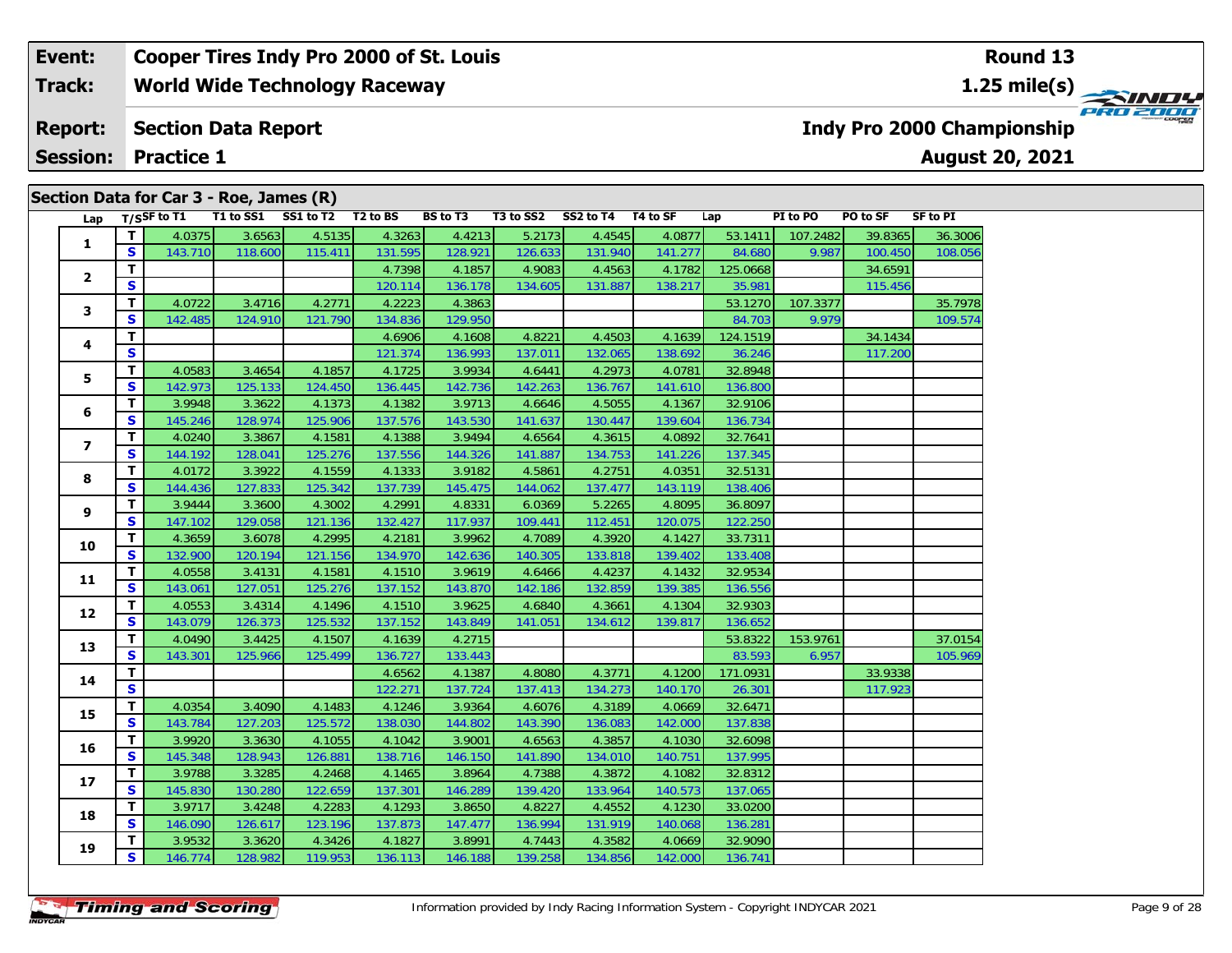## **Event: Cooper Tires Indy Pro 2000 of St. Louis Round 13World Wide Technology Raceway 1.25 mile(s) Track: PRO 2000 Section Data Report Report: Indy Pro 2000 Championship August 20, 2021 Session: Practice 1 Section Data for Car 3 - Roe, James (R)**

| Lap |              | T/SSF to T1 | T1 to SS1 | SS1 to T2 | T <sub>2</sub> to BS | <b>BS</b> to T3 | T3 to SS2 | SS2 to T4 | T4 to SF | Lap      | PI to PO | PO to SF | <b>SF to PI</b> |
|-----|--------------|-------------|-----------|-----------|----------------------|-----------------|-----------|-----------|----------|----------|----------|----------|-----------------|
|     | T.           | 3.9474      | 3.4166    | 4.2898    | 4.1801               | 3.9188          | 4.6885    | 4.3338    | 4.1138   | 32.8888  |          |          |                 |
| 20  | S            | 146.990     | 126.920   | 121.430   | 136.197              | 145.453         | 140.915   | 135.615   | 140.381  | 136.825  |          |          |                 |
| 21  | т            | 4.0250      | 3.3748    | 4.1480    | 4.1544               | 3.9548          | 4.6325    | 4.3473    | 4.0903   | 32.7271  |          |          |                 |
|     | <b>S</b>     | 144.156     | 128.492   | 125.581   | 137.040              | 144.129         | 142.619   | 135.194   | 141.188  | 137.501  |          |          |                 |
| 22  | $\mathbf{T}$ | 4.0061      | 3.3563    | 4.1102    | 4.1319               | 3.9554          | 4.6116    | 4.3163    | 4.0777   | 32.5655  |          |          |                 |
|     | S            | 144.836     | 129.201   | 126.736   | 137.786              | 144.107         | 143.265   | 136.165   | 141.624  | 138.183  |          |          |                 |
| 23  | т            | 3.9872      | 3.3761    | 4.0954    | 4.1279               | 3.9664          | 4.6208    | 4.3543    | 4.0932   | 32.6213  |          |          |                 |
|     | S            | 145.522     | 128.443   | 127.194   | 137.920              | 143.707         | 142.980   | 134.976   | 141.088  | 137.947  |          |          |                 |
| 24  | T            | 4.0029      | 3.3631    | 4.2240    | 4.1987               | 4.5779          |           |           |          | 53.8656  | 229.2575 |          | 37.1207         |
|     | S            | 144.952     | 128.939   | 123.321   | 135.594              | 124.511         |           |           |          | 83.541   | 4.672    |          | 105.669         |
| 25  | T            |             |           |           | 5.9914               | 5.4869          | 5.2044    | 4.3875    | 4.1037   | 250.1957 |          | 37.6831  |                 |
|     | S            |             |           |           | 95.023               | 103.884         | 126.947   | 133.955   | 140.727  | 17.986   |          | 106.191  |                 |
| 26  | т            | 4.0022      | 3.3455    | 4.1087    | 4.1131               | 3.9478          | 4.5905    | 4.2846    | 4.0227   | 32.4151  |          |          |                 |
|     | S            | 144.977     | 129.618   | 126.782   | 138.416              | 144.384         | 143.924   | 137.172   | 143.560  | 138.824  |          |          |                 |
| 27  | т            | 3.9462      | 3.3196    | 4.0771    | 4.0906               | 3.9306          | 4.5763    | 4.2756    | 3.9978   | 32.2138  |          |          |                 |
|     | S            | 147.034     | 130.629   | 127.765   | 139.177              | 145.016         | 144.370   | 137.461   | 144.454  | 139.692  |          |          |                 |
| 28  | т            | 3.9276      | 3.2873    | 4.0754    | 4.0832               | 3.9260          | 4.5916    | 4.3069    | 4.0228   | 32.2208  |          |          |                 |
|     | S            | 147.731     | 131.913   | 127.818   | 139.429              | 145.186         | 143.889   | 136.462   | 143.557  | 139.661  |          |          |                 |
| 29  | т            | 3.9476      | 3.3700    | 4.2006    | 4.1695               | 4.4631          |           |           |          | 58.3538  | 60.4299  |          | 41.5447         |
|     | S            | 146.982     | 128.675   | 124.008   | 136.544              | 127.714         |           |           |          | 77.116   | 17.725   |          | 94.416          |
| 30  | т            |             |           |           | 4.6685               | 4.1533          | 4.7541    | 4.3644    | 4.1039   | 77.8984  |          | 34.2776  |                 |
|     | S            |             |           |           | 121.949              | 137.240         | 138.971   | 134.664   | 140.720  | 57.768   |          | 116.741  |                 |
| 31  | T            | 4.0084      | 3.3292    | 4.2015    | 4.2385               | 3.9907          | 4.8754    | 5.0133    | 4.7870   | 34.4440  |          |          |                 |
|     | $\mathbf{s}$ | 144.753     | 130.252   | 123.982   | 134.321              | 142.832         | 135.513   | 117.234   | 120.639  | 130.647  |          |          |                 |
| 32  | т            | 4.7027      | 3.8612    | 5.3670    | 6.2876               | 6.4591          |           |           |          | 60.7936  |          |          | 43.8463         |
|     | S            | 123.382     | 112.306   | 97.058    | 90.546               | 88.248          |           |           |          | 74.021   |          |          | 89.460          |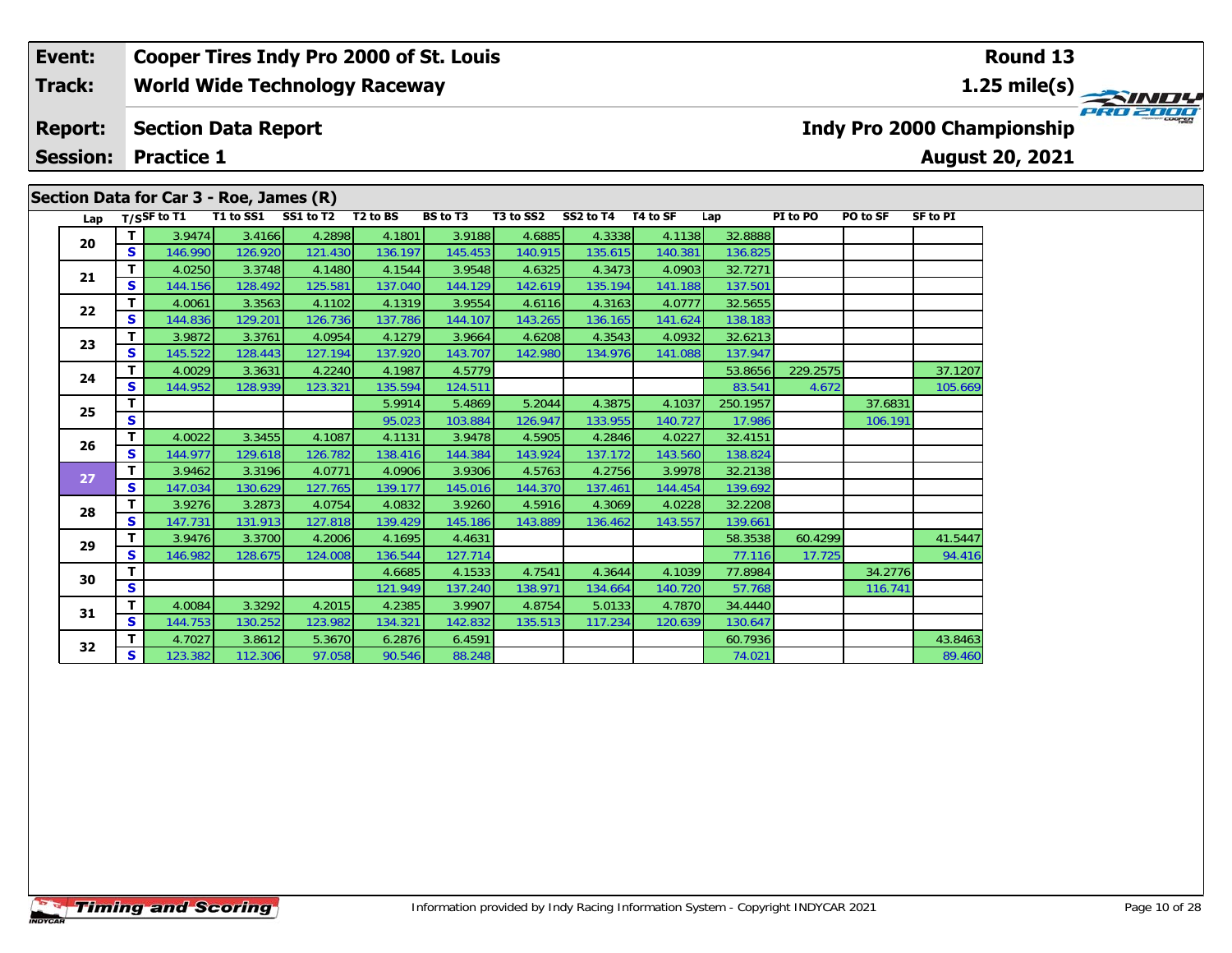#### **Event: Cooper Tires Indy Pro 2000 of St. Louis Round 13World Wide Technology Raceway 1.25 mile(s) Track:** PRO 2000 **Section Data Report Report: Indy Pro 2000 Championship August 20, 2021 Session: Practice 1 Section Data for Car 40 - Miller, Jack William (R)**

| Lap            |              | T/SSF to T1 |         | T1 to SS1 SS1 to T2 T2 to BS |         | <b>BS</b> to T3 |         | T3 to SS2 SS2 to T4 T4 to SF |         | Lap      | PI to PO | PO to SF | SF to PI |
|----------------|--------------|-------------|---------|------------------------------|---------|-----------------|---------|------------------------------|---------|----------|----------|----------|----------|
| $\mathbf{1}$   | T.           | 6.0475      | 4.5094  | 5.7059                       | 5.6216  | 4.6283          | 5.0693  | 4.5890                       | 4.3024  | 40.4734  | 286.4520 | 41.7832  |          |
|                | S.           | 95.945      | 96.163  | 91.293                       | 101.273 | 123.155         | 130.330 | 128.073                      | 134.227 | 111.184  | 3.739    | 95.770   |          |
|                | $\mathbf{T}$ | 4.1829      | 3.5221  | 4.3255                       | 4.2473  | 4.0150          | 4.6763  | 4.4289                       | 4.1807  | 33.5787  |          |          |          |
| $\mathbf{2}$   | S            | 138.714     | 123.119 | 120.427                      | 134.042 | 141.968         | 141.283 | 132.703                      | 138.135 | 134.014  |          |          |          |
| 3              | Τ.           | 4.1032      | 3.4061  | 4.2812                       | 4.2138  | 4.0074          | 4.7019  | 4.4849                       | 4.2191  | 33.4176  |          |          |          |
|                | S.           | 141.408     | 127.312 | 121.674                      | 135.108 | 142.237         | 140.514 | 131.046                      | 136.878 | 134.660  |          |          |          |
| 4              | T.           | 4.1247      | 3.3903  | 4.2804                       | 4.2118  | 4.0056          | 4.6263  | 4.3529                       | 4.1253  | 33.1173  |          |          |          |
|                | S            | 140.671     | 127.905 | 121.696                      | 135.172 | 142.301         | 142.810 | 135.020                      | 139.990 | 135.881  |          |          |          |
| 5              | Τ.           | 4.0360      | 3.3679  | 4.2546                       | 4.2039  | 3.9963          | 4.6223  | 4.4900                       | 4.2011  | 33.1721  |          |          |          |
|                | S            | 143.763     | 128.756 | 122.434                      | 135.426 | 142.632         | 142.934 | 130.897                      | 137.464 | 135.656  |          |          |          |
| 6              | T.           | 4.0863      | 3.3928  | 4.3453                       | 4.2489  | 4.2656          |         |                              |         | 52.4698  | 175.4498 |          | 35.4931  |
|                | S            | 141.993     | 127.811 | 119.879                      | 133.992 | 133.627         |         |                              |         | 85.764   | 6.105    |          | 110.514  |
| $\overline{ }$ | T.           |             |         |                              | 4.7501  | 4.1818          | 4.8363  | 4.4326                       | 4.1545  | 192.7636 |          | 34.2905  |          |
|                | S.           |             |         |                              | 119.854 | 136.305         | 136.609 | 132.592                      | 139.006 | 23.345   |          | 116.697  |          |
| 8              | T.           | 4.0190      | 3.3467  | 4.2685                       | 4.1861  | 3.9624          | 4.6365  | 4.4270                       | 4.1324  | 32.9786  |          |          |          |
|                | S            | 144.371     | 129.571 | 122.036                      | 136.002 | 143.852         | 142.496 | 132.760                      | 139.749 | 136.452  |          |          |          |
| 9              | T.           | 4.0224      | 3.3437  | 4.2983                       | 4.2039  | 3.9776          | 4.6120  | 4.3669                       | 4.1263  | 32.9511  |          |          |          |
|                | S            | 144.249     | 129.688 | 121.190                      | 135.426 | 143.302         | 143.253 | 134.587                      | 139.956 | 136.566  |          |          |          |
| 10             | Τ.           | 4.0505      | 3.3235  | 4.2314                       | 4.1734  | 3.9622          | 4.6079  | 4.3888                       | 4.1410  | 32.8787  |          |          |          |
|                | <b>S</b>     | 143.248     | 130.476 | 123.106                      | 136.416 | 143.859         | 143.380 | 133.915                      | 139.459 | 136.867  |          |          |          |
| 11             | $\mathbf{T}$ | 4.0681      | 3.3510  | 4.1762                       | 4.1509  | 3.9563          | 4.5890  | 4.3684                       | 4.1306  | 32.7905  |          |          |          |
|                | S            | 142.629     | 129.405 | 124.733                      | 137.155 | 144.074         | 143.971 | 134.541                      | 139.810 | 137.235  |          |          |          |
| 12             | Τ.           | 4.0533      | 3.2972  | 4.2658                       | 4.1979  | 3.9771          | 4.5868  | 4.3174                       | 4.1160  | 32.8115  |          |          |          |
|                | S            | 143.149     | 131.517 | 122.113                      | 135.620 | 143.321         | 144.040 | 136.130                      | 140.306 | 137.147  |          |          |          |
| 13             | T.           | 4.0448      | 3.2861  | 4.2221                       | 4.1851  | 3.9731          | 4.5731  | 4.3080                       | 4.1036  | 32.6959  |          |          |          |
|                | S            | 143.450     | 131.961 | 123.377                      | 136.035 | 143.465         | 144.471 | 136.427                      | 140.730 | 137.632  |          |          |          |
| 14             | Τ.           | 4.0842      | 3.6706  | 4.6357                       | 4.4018  | 4.4328          |         |                              |         | 52.8263  | 186.1071 |          | 36.0251  |
|                | S.           | 142.066     | 118.138 | 112.369                      | 129.338 | 128.587         |         |                              |         | 85.185   | 5.755    |          | 108.882  |
| 15             | T.           |             |         |                              | 5.4221  | 4.5227          | 5.2242  | 4.7644                       | 4.4702  | 206.5684 |          | 37.2625  |          |
|                | S            |             |         |                              | 105.000 | 126.031         | 126.466 | 123.358                      | 129.189 | 21.785   |          | 107.389  |          |
| 16             | T.           | 4.3032      | 3.4605  | 4.2419                       | 4.1915  | 3.9740          | 4.5920  | 4.3104                       | 4.1162  | 33.1897  |          |          |          |
|                | S            | 134.836     | 125.310 | 122.801                      | 135.827 | 143.432         | 143.877 | 136.351                      | 140.299 | 135.584  |          |          |          |
| 17             | T.           | 4.0517      | 3.2771  | 4.2044                       | 4.1635  | 3.9556          | 4.5747  | 4.4001                       | 4.1456  | 32.7727  |          |          |          |
|                | S.           | 143.206     | 132.323 | 123.896                      | 136.740 | 144.100         | 144.421 | 133.571                      | 139.304 | 137.309  |          |          |          |
| 18             | T.           | 4.0627      | 3.2801  | 4.1830                       | 4.1524  | 3.9514          | 4.5537  | 4.3279                       | 4.0803  | 32.5915  |          |          |          |
|                | S.           | 142.818     | 132.202 | 124.530                      | 137.106 | 144.253         | 145.087 | 135.800                      | 141.534 | 138.073  |          |          |          |
| 19             | Т.           | 3.9827      | 3.2626  | 4.2151                       | 4.1583  | 3.9466          | 4.5470  | 4.4039                       | 4.1416  | 32.6578  |          |          |          |
|                | S            | 145.687     | 132.911 | 123.582                      | 136.911 | 144.428         | 145.301 | 133.456                      | 139.439 | 137.793  |          |          |          |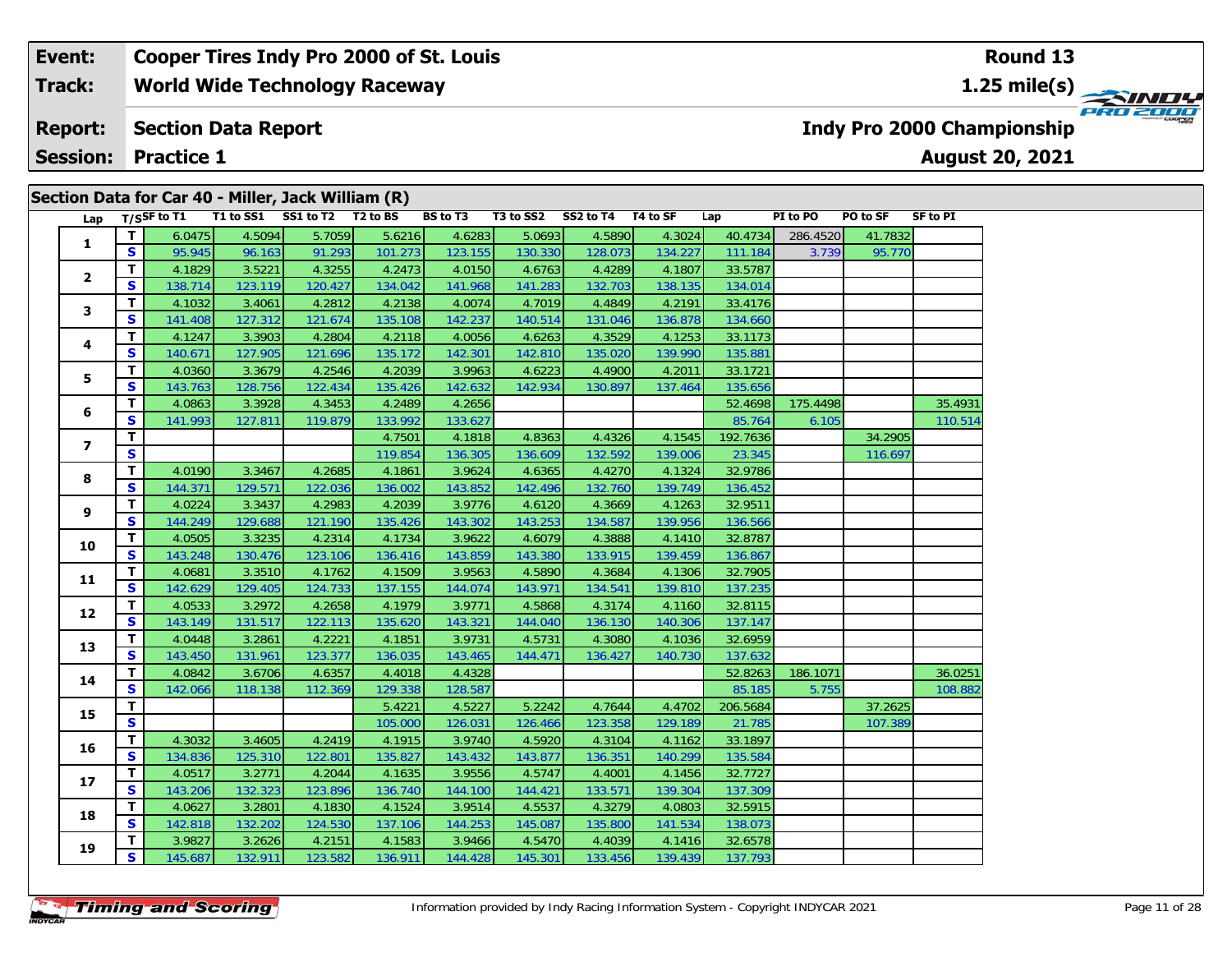#### **Event: Cooper Tires Indy Pro 2000 of St. Louis Round 13World Wide Technology Raceway 1.25 mile(s) Track: PRO 2000 Section Data Report Report: Indy Pro 2000 Championship August 20, 2021 Session: Practice 1 Section Data for Car 40 - Miller, Jack William (R)**

| Lap |              | T/SSF to T1 | T1 to SS1 | SS1 to T2 | T <sub>2</sub> to BS | BS to T3 | T3 to SS2 | SS2 to T4 | T4 to SF | Lap      | PI to PO | PO to SF | <b>SF to PI</b> |
|-----|--------------|-------------|-----------|-----------|----------------------|----------|-----------|-----------|----------|----------|----------|----------|-----------------|
| 20  | $\mathbf{T}$ | 4.0691      | 3.5320    | 4.6023    | 4.7028               | 4.5881   |           |           |          | 53.1036  | 109.7805 |          | 36.2569         |
|     | <b>S</b>     | 142.594     | 122.774   | 113.185   | 121.059              | 124.234  |           |           |          | 84.740   | 9.757    |          | 108.186         |
| 21  | T.           |             |           |           | 4.7605               | 4.2165   | 4.9243    | 4.4911    | 4.2038   | 126.4381 |          | 33.5043  |                 |
|     | S            |             |           |           | 119.592              | 135.183  | 134.168   | 130.865   | 137.376  | 35.591   |          | 119.435  |                 |
| 22  | $\mathbf{T}$ | 4.0888      | 3.3291    | 4.2035    | 4.1947               | 4.0199   | 4.6488    | 4.3144    | 4.0825   | 32.8817  |          |          |                 |
|     | $\mathbf{s}$ | 141.906     | 130.256   | 123.923   | 135.723              | 141.795  | 142.119   | 136.225   | 141.457  | 136.854  |          |          |                 |
| 23  | т            | 4.0043      | 3.2658    | 4.1896    | 4.1806               | 4.0071   | 4.6359    | 4.3993    | 4.1149   | 32.7975  |          |          |                 |
|     | $\mathbf{s}$ | 144.901     | 132.781   | 124.334   | 136.181              | 142.248  | 142.514   | 133.596   | 140.344  | 137.206  |          |          |                 |
| 24  | T            | 4.0250      | 3.2345    | 4.2614    | 4.2301               | 4.0283   | 4.6519    | 4.3000    | 4.0765   | 32.8077  |          |          |                 |
|     | S            | 144.156     | 134.066   | 122.239   | 134.587              | 141.499  | 142.024   | 136.681   | 141.666  | 137.163  |          |          |                 |
| 25  | т            | 3.9983      | 3.2896    | 4.2380    | 4.1924               | 4.2924   |           |           |          | 52.4789  | 94.0808  |          | 33.9158         |
|     | S            | 145.118     | 131.820   | 122.914   | 135.798              | 132.793  |           |           |          | 85.749   | 11.385   |          | 115.654         |
| 26  | T.           |             |           |           | 4.7142               | 4.1736   | 4.7945    | 4.4250    | 4.1524   | 110.3034 |          | 34.7857  |                 |
|     | S            |             |           |           | 120.767              | 136.573  | 137.800   | 132.820   | 139.076  | 40.797   |          | 115.036  |                 |
| 27  | T            | 4.0320      | 3.3329    | 4.1754    | 4.1481               | 3.9520   | 4.5710    | 4.2809    | 4.0542   | 32.5465  |          |          |                 |
|     | S            | 143.906     | 130.108   | 124.757   | 137.248              | 144.231  | 144.538   | 137.291   | 142.445  | 138.264  |          |          |                 |
| 28  | т            | 3.9609      | 3.2535    | 4.1622    | 4.1389               | 3.9451   | 4.5570    | 4.3068    | 4.0418   | 32.3662  |          |          |                 |
|     | $\mathbf{s}$ | 146.489     | 133.283   | 125.152   | 137.553              | 144.483  | 144.982   | 136.465   | 142.882  | 139.034  |          |          |                 |
| 29  | T            | 3.9507      | 3.2612    | 4.1715    | 4.1302               | 3.9370   | 4.5712    | 4.2542    | 4.0313   | 32.3073  |          |          |                 |
|     | S            | 146.867     | 132.968   | 124.873   | 137.843              | 144.780  | 144.531   | 138.152   | 143.254  | 139.287  |          |          |                 |
| 30  | T.           | 3.9583      | 3.2540    | 4.1554    | 4.1304               | 3.9389   | 4.5820    | 4.2695    | 4.0457   | 32.3342  |          |          |                 |
|     | S            | 146.585     | 133.263   | 125.357   | 137.836              | 144.710  | 144.191   | 137.657   | 142.744  | 139.172  |          |          |                 |
| 31  | т            | 3.9863      | 3.2729    | 4.1338    | 4.1246               | 3.9269   | 4.5584    | 4.2961    | 4.1046   | 32.4036  |          |          |                 |
|     | <b>S</b>     | 145.555     | 132.493   | 126.012   | 138.030              | 145.153  | 144.937   | 136.805   | 140.696  | 138.873  |          |          |                 |
| 32  | $\mathbf{T}$ | 4.0423      | 3.2457    | 4.1737    | 4.1476               | 3.9428   | 4.5641    | 4.2863    | 4.0940   | 32.4965  |          |          |                 |
|     | S            | 143.539     | 133.603   | 124.808   | 137.264              | 144.567  | 144.756   | 137.118   | 141.060  | 138.476  |          |          |                 |
| 33  | T            | 4.0248      | 3.2981    | 4.2127    | 4.1725               | 3.9747   | 4.5971    | 4.3045    | 4.1099   | 32.6943  |          |          |                 |
|     | $\mathbf{s}$ | 144.163     | 131.481   | 123.652   | 136.445              | 143.407  | 143.717   | 136.538   | 140.514  | 137.639  |          |          |                 |
| 34  | T.           | 4.0976      | 3.6817    | 4.9832    | 4.8371               | 5.3252   |           |           |          | 59.7508  |          |          | 40.6104         |
|     | S            | 141.602     | 117.782   | 104.533   | 117.698              | 107.038  |           |           |          | 75.313   |          |          | 96.589          |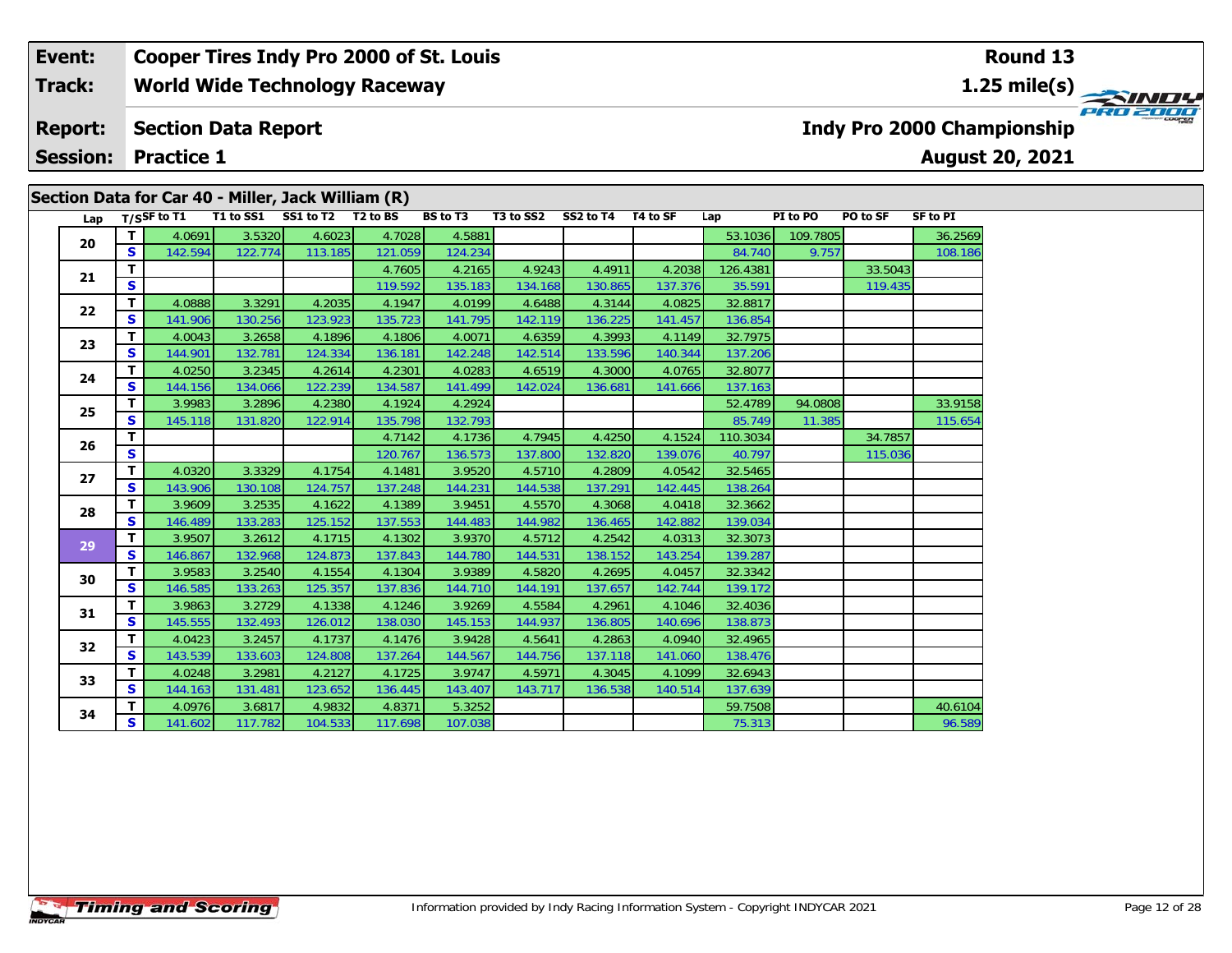#### **Event: Cooper Tires Indy Pro 2000 of St. Louis Round 13World Wide Technology Raceway 1.25 mile(s) Track:** PRO 2000 **Section Data Report Report: Indy Pro 2000 Championship August 20, 2021 Session: Practice 1 Section Data for Car 42 - Petrov, Artem**

| Lap                     |              | T/SSF to T1 |         | Secuoli Data IVI Cal 42 - Fetiov, Altelli<br>T1 to SS1 SS1 to T2 T2 to BS |         | <b>BS</b> to T3 |         | T3 to SS2 SS2 to T4 T4 to SF |         | Lap      | PI to PO | PO to SF | SF to PI |
|-------------------------|--------------|-------------|---------|---------------------------------------------------------------------------|---------|-----------------|---------|------------------------------|---------|----------|----------|----------|----------|
|                         | T            | 4.9585      | 4.1803  | 4.5536                                                                    | 4.3727  | 4.0676          | 4.7092  | 4.3541                       | 4.1489  | 35.3449  | 304.6266 | 34.7965  |          |
| 1                       | S            | 117.017     | 103.733 | 114.395                                                                   | 130.198 | 140.132         | 140.296 | 134.982                      | 139.194 | 127.317  | 3.516    | 115.000  |          |
|                         | T            | 4.0940      | 3.4829  | 4.1557                                                                    | 4.1652  | 3.9935          | 4.6209  | 4.2786                       | 4.1110  | 32.9018  |          |          |          |
| $\mathbf{2}$            | <b>S</b>     | 141.726     | 124.504 | 125.348                                                                   | 136.684 | 142.732         | 142.977 | 137.364                      | 140.477 | 136.771  |          |          |          |
|                         | T            | 4.0745      | 3.4377  | 4.1206                                                                    | 4.1378  | 3.9830          | 4.6098  | 4.2961                       | 4.1178  | 32.7773  |          |          |          |
| 3                       | S            | 142.405     | 126.141 | 126.416                                                                   | 137.590 | 143.108         | 143.321 | 136.805                      | 140.245 | 137.290  |          |          |          |
|                         | T.           | 4.0807      | 3.4256  | 4.0961                                                                    | 4.1378  | 3.9871          | 4.6284  | 4.3113                       | 4.1374  | 32.8044  |          |          |          |
| 4                       | <b>S</b>     | 142.188     | 126.587 | 127.172                                                                   | 137.590 | 142.961         | 142.745 | 136.323                      | 139.580 | 137.177  |          |          |          |
|                         | T.           | 4.1055      | 3.4215  | 4.0922                                                                    | 4.1359  | 3.9966          | 4.6317  | 4.3153                       | 4.1272  | 32.8259  |          |          |          |
| 5                       | S.           | 141.329     | 126.739 | 127.293                                                                   | 137.653 | 142.621         | 142.643 | 136.196                      | 139.925 | 137.087  |          |          |          |
|                         | $\mathbf{T}$ | 4.0787      | 3.4338  | 4.1027                                                                    | 4.1428  | 3.9957          | 4.6321  | 4.2838                       | 4.1015  | 32.7711  |          |          |          |
| 6                       | S            | 142.258     | 126.285 | 126.967                                                                   | 137.424 | 142.653         | 142.631 | 137.198                      | 140.802 | 137.316  |          |          |          |
|                         | T.           | 4.0639      | 3.4073  | 4.0898                                                                    | 4.1285  | 3.9657          | 4.6054  | 4.2704                       | 4.0623  | 32.5933  |          |          |          |
| $\overline{\mathbf{z}}$ | S            | 142.776     | 127.267 | 127.368                                                                   | 137.900 | 143.733         | 143.458 | 137.628                      | 142.161 | 138.065  |          |          |          |
|                         | T.           | 4.0048      | 3.3987  | 4.1540                                                                    | 4.1205  | 3.8849          | 4.7497  | 4.4366                       | 4.1974  | 32.9466  |          |          |          |
| 8                       | S            | 144.883     | 127.589 | 125.399                                                                   | 138.167 | 146.722         | 139.100 | 132.472                      | 137.585 | 136.585  |          |          |          |
|                         | T            | 4.1230      | 3.3996  | 4.1106                                                                    | 4.1421  | 3.9807          | 4.6354  | 4.3006                       | 4.1179  | 32.8099  |          |          |          |
| 9                       | S.           | 140.729     | 127.555 | 126.723                                                                   | 137.447 | 143.191         | 142.530 | 136.662                      | 140.241 | 137.154  |          |          |          |
| 10                      | T.           | 4.0742      | 3.4013  | 4.1367                                                                    | 4.1549  | 3.9829          | 4.6164  | 4.3028                       | 4.1225  | 32.7917  |          |          |          |
|                         | S            | 142.415     | 127.491 | 125.924                                                                   | 137.023 | 143.112         | 143.116 | 136.592                      | 140.085 | 137.230  |          |          |          |
| 11                      | T.           | 4.0812      | 3.3974  | 4.0936                                                                    | 4.1346  | 3.9815          | 4.6229  | 4.3077                       | 4.1268  | 32.7457  |          |          |          |
|                         | S.           | 142.171     | 127.638 | 127.250                                                                   | 137.696 | 143.162         | 142.915 | 136.436                      | 139.939 | 137.423  |          |          |          |
| 12                      | $\mathbf{T}$ | 4.0792      | 3.3988  | 4.1158                                                                    | 4.1434  | 4.7149          |         |                              |         | 54.9426  | 149.1778 |          | 38.1655  |
|                         | S            | 142.240     | 127.585 | 126.563                                                                   | 137.404 | 120.893         |         |                              |         | 81.904   | 7.180    |          | 102.776  |
| 13                      | T.           |             |         |                                                                           | 4.7990  | 4.2285          | 4.9241  | 4.3805                       | 4.1771  | 166.1851 |          | 33.7844  |          |
|                         | $\mathbf{s}$ |             |         |                                                                           | 118.633 | 134.800         | 134.173 | 134.169                      | 138.254 | 27.078   |          | 118.445  |          |
| 14                      | T.           | 4.1411      | 3.4884  | 4.0975                                                                    | 4.1429  | 3.9852          | 4.5980  | 4.2744                       | 4.0927  | 32.8202  |          |          |          |
|                         | S            | 140.114     | 124.308 | 127.129                                                                   | 137.420 | 143.029         | 143.689 | 137.499                      | 141.105 | 137.111  |          |          |          |
| 15                      | T.           | 4.0621      | 3.3459  | 4.0164                                                                    | 4.0915  | 3.9607          | 4.5777  | 4.2357                       | 4.0751  | 32.3651  |          |          |          |
|                         | <b>S</b>     | 142.839     | 129.602 | 129.696                                                                   | 139.147 | 143.914         | 144.326 | 138.756                      | 141.714 | 139.039  |          |          |          |
| 16                      | T.           | 4.0164      | 3.3003  | 4.0742                                                                    | 4.1065  | 3.9505          | 4.5769  | 4.2624                       | 4.0833  | 32.3705  |          |          |          |
|                         | S            | 144.465     | 131.393 | 127.856                                                                   | 138.638 | 144.286         | 144.351 | 137.886                      | 141.430 | 139.015  |          |          |          |
| 17                      | T.           | 4.0164      | 3.3256  | 4.1443                                                                    | 4.1449  | 3.9757          | 4.6227  | 4.3060                       | 4.1004  | 32.6360  |          |          |          |
|                         | S            | 144.465     | 130.393 | 125.693                                                                   | 137.354 | 143.371         | 142.921 | 136.490                      | 140.840 | 137.885  |          |          |          |
| 18                      | T.           | 4.0464      | 3.6397  | 4.3001                                                                    | 4.2111  | 4.7013          |         |                              |         | 55.4597  | 303.6184 |          | 38.5932  |
|                         | S            | 143.393     | 119.141 | 121.139                                                                   | 135.195 | 121.243         |         |                              |         | 81.140   | 3.528    |          | 101.637  |
| 19                      | T.           |             |         |                                                                           | 5.4341  | 4.4169          | 5.0241  | 4.4193                       | 4.1355  | 324.0408 |          | 37.2889  |          |
|                         | S            |             |         |                                                                           | 104.768 | 129.050         | 131.503 | 132.991                      | 139.645 | 13.887   |          | 107.313  |          |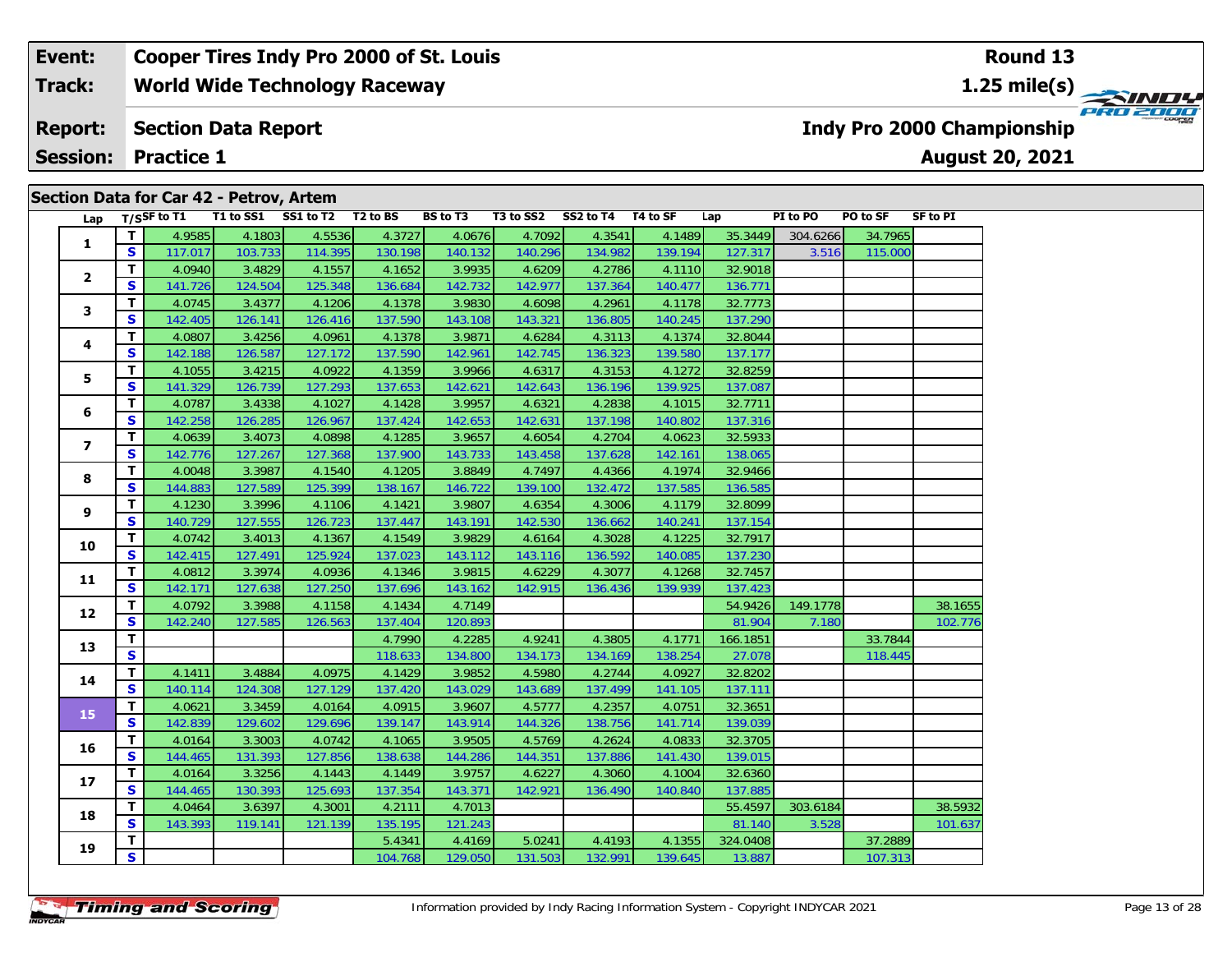#### **Event: Cooper Tires Indy Pro 2000 of St. Louis Round 13Track:World Wide Technology Raceway 1.25 mile(s)** PRO 2000 **Report: Section Data Report Indy Pro 2000 Championship Session: Practice 1August 20, 2021 Section Data for Car 42 - Petrov, Artem** Lap T/S<sup>SF</sup> to T1 T1 to SS1 SS1 to T2 T2 to BS BS to T3 T3 to SS2 SS2 to T4 T4 to SF Lap PI to PO PO to SF SF to PI

138.515

**<sup>T</sup>** 4.0816 3.4164 4.0756 4.1283 3.9822 4.6200 4.2963 4.1218 32.7222 **<sup>S</sup>** 142.157 126.928 127.812 137.906 143.137 143.005 136.798 140.109 137.521

**<sup>T</sup>** 4.0621 3.3765 4.0594 4.1226 3.9865 4.6308 4.2898 4.1211 32.6488 **<sup>S</sup>** 142.839 128.428 128.322 138.097 142.983 142.671 137.006 140.132 137.830

**<sup>T</sup>** 4.0566 3.3192 4.0241 4.1037 3.9967 4.6361 4.2733 4.0946 32.5043 **<sup>S</sup>** 143.033 130.645 129.447 138.733 142.618 142.508 137.535 141.039 138.443

**<sup>T</sup>** 4.0366 3.3148 4.0301 4.1124 3.9955 4.6427 4.2758 4.0795 32.4874 **<sup>S</sup>** 143.742 130.818 129.255 138.439 142.660 142.306 137.454 141.561 138.515

**<sup>T</sup>** 4.0238 3.2939 4.0312 4.1124 3.9975 4.6411 4.2755 4.0775 32.4529 **<sup>S</sup>** 144.199 131.648 129.219 138.439 142.589 142.355 137.464 141.631 138.662

**<sup>T</sup>** 4.0223 3.2931 4.0113 4.1099 3.9945 4.6413 4.2835 4.0702 32.4261 **<sup>S</sup>** 144.253 131.680 129.860 138.524 142.696 142.348 137.207 141.885 138.777

**<sup>T</sup>** 4.0178 3.2870 4.0192 4.1104 3.9945 4.6495 4.2776 4.0755 32.4315 **<sup>S</sup>** 144.414 131.925 129.605 138.507 142.696 142.097 137.397 141.700 138.754

**<sup>T</sup>** 4.0212 3.3568 4.1107 4.1469 4.0113 4.6781 4.2958 4.0955 32.7163 **<sup>S</sup>** 144.292 129.181 126.720 137.288 142.099 141.229 136.814 141.008 137.546

**<sup>T</sup>** 4.0417 3.3569 4.0760 4.1265 4.0028 4.6790 4.2970 4.0910 32.6709 **<sup>S</sup>** 143.560 129.178 127.799 137.966 142.400 141.201 136.776 141.164 137.737

**<sup>T</sup>** 4.0415 3.3728 4.1006 4.1352 4.0018 4.6740 4.3059 4.0916 32.7234 **<sup>S</sup>** 143.567 128.569 127.032 137.676 142.436 141.353 136.493 141.143 137.516

**d T** 4.0576 3.5007 4.1923 4.1733 4.8095 4.8095 57.1998 40.4078 40.4078<br>**S** 142.998 123.871 124.254 136.419 118.515 4.8095 57.1998 78.672

|  |  | <b>Timing and Scoring</b> |
|--|--|---------------------------|
|  |  |                           |

**20**

**21**

**22**

**23**

**24**

**25**

**26**

**27**

**28**

**29**

**30**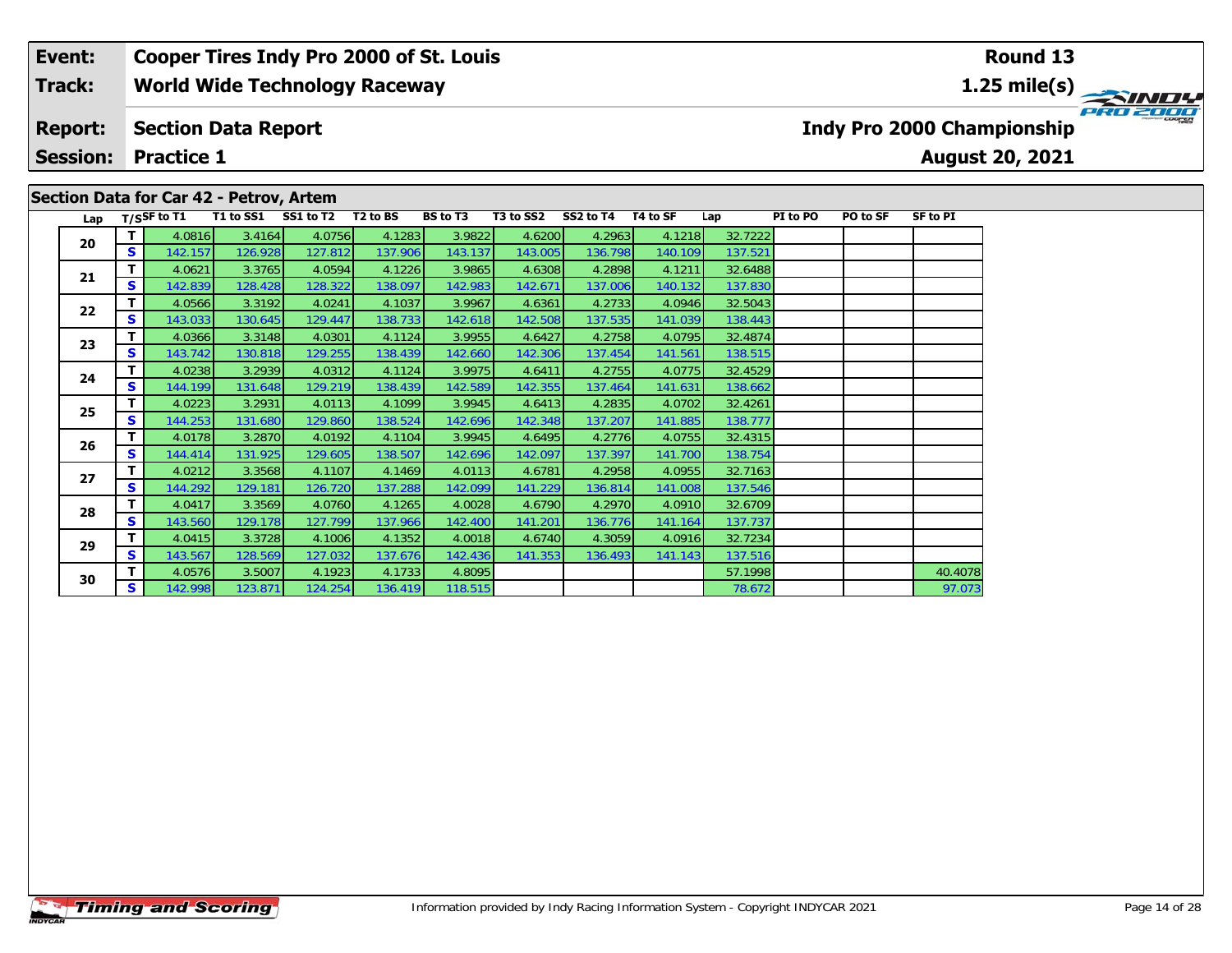#### **Event: Cooper Tires Indy Pro 2000 of St. Louis Round 13World Wide Technology Raceway 1.25 mile(s) Track:** PRO 2000 **Report: Section Data Report Indy Pro 2000 Championship August 20, 2021 Session: Practice 1 Section Data for Car 5 - Brichacek, Wyatt (R)**

| Lap                     |              | $T/S$ SF to T1 |         | $\overline{S}$ ection Data for Car 3 - Brichacek, Wyatt (K)<br>T1 to SS1 SS1 to T2 T2 to BS |         | <b>BS</b> to T3 |         | T3 to SS2 SS2 to T4 T4 to SF |         | Lap      | PI to PO | PO to SF | SF to PI |
|-------------------------|--------------|----------------|---------|---------------------------------------------------------------------------------------------|---------|-----------------|---------|------------------------------|---------|----------|----------|----------|----------|
|                         | T.           | 4.1026         | 3.7378  | 4.4246                                                                                      | 4.2671  | 4.0157          | 5.0694  | 4.5519                       | 4.2403  | 34.4094  | 287.0803 | 44.2915  |          |
| $\mathbf{1}$            | S            | 141.429        | 116.014 | 117.730                                                                                     | 133.420 | 141.943         | 130.327 | 129.117                      | 136.193 | 130.778  | 3.731    | 90.347   |          |
|                         | $\mathbf{T}$ | 4.2092         | 3.8229  | 4.5295                                                                                      | 4.3092  | 4.0136          | 4.9993  | 4.4994                       | 4.2032  | 34.5863  |          |          |          |
| $\overline{2}$          | S.           | 137.847        | 113.431 | 115.004                                                                                     | 132.117 | 142.017         | 132.155 | 130.623                      | 137.395 | 130.109  |          |          |          |
|                         | T.           | 4.0780         | 3.5873  | 4.3781                                                                                      | 4.2377  | 3.9982          | 4.9529  | 4.5207                       | 4.2147  | 33.9676  |          |          |          |
| 3                       | S            | 142.282        | 120.881 | 118.981                                                                                     | 134.346 | 142.564         | 133.393 | 130.008                      | 137.020 | 132.479  |          |          |          |
|                         | T.           | 4.0910         | 3.5417  | 4.3361                                                                                      | 4.2231  | 3.9999          | 4.9094  | 4.4954                       | 4.2209  | 33.8175  |          |          |          |
| 4                       | S            | 141.830        | 122.437 | 120.133                                                                                     | 134.810 | 142.504         | 134.575 | 130.740                      | 136.819 | 133.067  |          |          |          |
|                         | T.           | 4.0910         | 3.4799  | 4.3094                                                                                      | 4.2140  | 4.0034          | 4.8498  | 4.4367                       | 4.1380  | 33.5222  |          |          |          |
| 5                       | S            | 141.830        | 124.612 | 120.877                                                                                     | 135.102 | 142.379         | 136.229 | 132.469                      | 139.560 | 134.239  |          |          |          |
|                         | T.           | 4.0122         | 3.4180  | 4.2635                                                                                      | 4.1790  | 3.9470          | 4.7763  | 4.4499                       | 4.1337  | 33.1796  |          |          |          |
| 6                       | S            | 144.616        | 126.868 | 122.179                                                                                     | 136.233 | 144.413         | 138.325 | 132.077                      | 139.705 | 135.626  |          |          |          |
|                         | T.           | 4.0089         | 3.4099  | 4.3054                                                                                      | 4.2085  | 3.9658          | 4.8281  | 4.4142                       | 4.1345  | 33.2753  |          |          |          |
| $\overline{\mathbf{z}}$ | S.           | 144.735        | 127.170 | 120.990                                                                                     | 135.278 | 143.729         | 136.841 | 133.145                      | 139.678 | 135.235  |          |          |          |
|                         | T.           | 4.0309         | 3.4892  | 4.2776                                                                                      | 4.1980  | 3.9714          | 4.8506  | 4.4371                       | 4.1611  | 33.4159  |          |          |          |
| 8                       | S            | 143.945        | 124.280 | 121.776                                                                                     | 135.617 | 143.526         | 136.206 | 132.458                      | 138.785 | 134.666  |          |          |          |
|                         | T.           | 4.0413         | 3.5092  | 4.3215                                                                                      | 4.2157  | 3.9656          | 4.8476  | 4.3962                       | 4.1488  | 33.4459  |          |          |          |
| 9                       | S            | 143.574        | 123.571 | 120.539                                                                                     | 135.047 | 143.736         | 136.290 | 133.690                      | 139.197 | 134.546  |          |          |          |
|                         | T.           | 4.0600         | 3.5033  | 4.2987                                                                                      | 4.2147  | 3.9792          | 4.8319  | 4.4390                       | 4.1644  | 33.4912  |          |          |          |
| 10                      | S            | 142.913        | 123.779 | 121.178                                                                                     | 135.079 | 143.245         | 136.733 | 132.401                      | 138.675 | 134.364  |          |          |          |
|                         | T.           | 4.0711         | 3.5266  | 4.3090                                                                                      | 4.2253  | 3.9996          | 4.8478  | 4.4242                       | 4.1585  | 33.5621  |          |          |          |
| 11                      | S            | 142.523        | 122.962 | 120.889                                                                                     | 134.740 | 142.514         | 136.285 | 132.844                      | 138.872 | 134.080  |          |          |          |
| 12                      | T.           | 4.0574         | 3.5222  | 4.2386                                                                                      | 4.1930  | 3.9868          | 4.7829  | 4.3739                       | 4.1146  | 33.2694  |          |          |          |
|                         | S            | 143.005        | 123.115 | 122.896                                                                                     | 135.778 | 142.972         | 138.134 | 134.371                      | 140.354 | 135.259  |          |          |          |
| 13                      | T.           | 4.0296         | 3.5330  | 4.2607                                                                                      | 4.1963  | 3.9817          | 4.8144  | 4.4353                       | 4.1338  | 33.3848  |          |          |          |
|                         | S            | 143.991        | 122.739 | 122.259                                                                                     | 135.671 | 143.155         | 137.230 | 132.511                      | 139.702 | 134.792  |          |          |          |
| 14                      | T.           | 4.0424         | 3.5305  | 4.2519                                                                                      | 4.1773  | 3.9628          | 4.8255  | 4.3936                       | 4.1225  | 33.3065  |          |          |          |
|                         | S.           | 143.535        | 122.826 | 122.512                                                                                     | 136.289 | 143.838         | 136.915 | 133.769                      | 140.085 | 135.109  |          |          |          |
| 15                      | T.           | 4.0451         | 3.6603  | 4.5020                                                                                      | 4.3046  | 4.6876          |         |                              |         | 54.3951  | 160.2058 |          | 37.4917  |
|                         | S            | 143.440        | 118.470 | 115.706                                                                                     | 132.258 | 121.597         |         |                              |         | 82.728   | 6.686    |          | 104.623  |
| 16                      | T.           |                |         |                                                                                             | 4.7923  | 4.1790          | 5.2026  | 4.6355                       | 4.3192  | 179.0877 |          | 35.7853  |          |
|                         | S            |                |         |                                                                                             | 118.799 | 136.396         | 126.991 | 126.788                      | 133.705 | 25.127   |          | 111.822  |          |
| 17                      | T.           | 4.1386         | 3.6138  | 4.2870                                                                                      | 4.1879  | 3.9677          | 4.9361  | 4.6453                       | 4.2758  | 34.0522  |          |          |          |
|                         | S            | 140.199        | 119.995 | 121.509                                                                                     | 135.944 | 143.660         | 133.847 | 126.521                      | 135.062 | 132.150  |          |          |          |
| 18                      | T.           | 4.1236         | 3.6137  | 4.3184                                                                                      | 4.2070  | 3.9728          | 4.8723  | 4.3975                       | 4.1049  | 33.6102  |          |          |          |
|                         | S.           | 140.709        | 119.998 | 120.625                                                                                     | 135.326 | 143.476         | 135.600 | 133.650                      | 140.686 | 133.888  |          |          |          |
| 19                      | T.           | 4.0109         | 3.5274  | 4.2282                                                                                      | 4.1504  | 3.9280          | 4.9618  | 4.7729                       | 4.4129  | 33.9925  |          |          |          |
|                         | S            | 144.663        | 122.934 | 123.199                                                                                     | 137.172 | 145.112         | 133.154 | 123.138                      | 130.866 | 132.382  |          |          |          |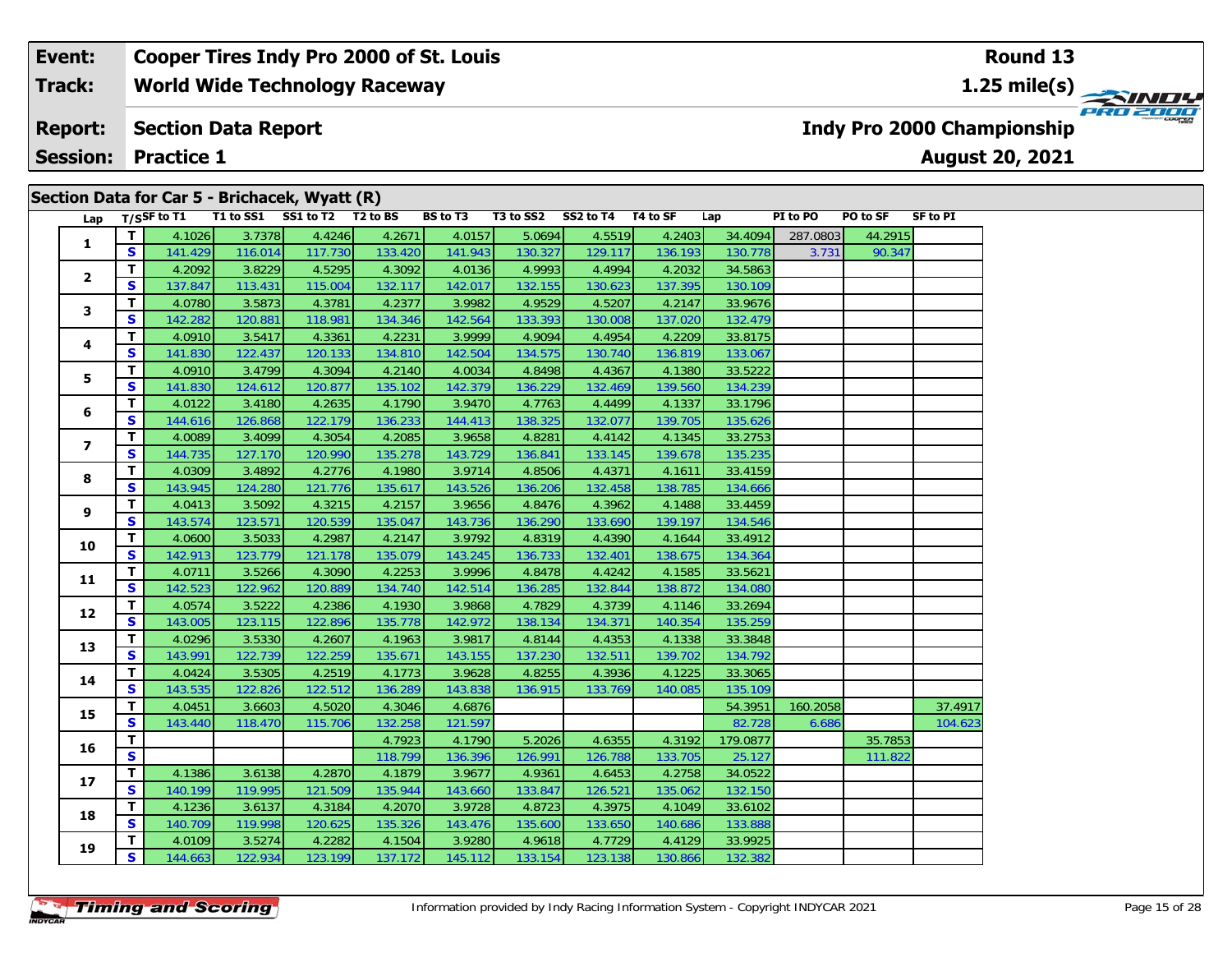#### **Event: Cooper Tires Indy Pro 2000 of St. Louis Round 13World Wide Technology Raceway 1.25 mile(s) Track:** PRO 2000 **Indy Pro 2000 Championship Report: Section Data Report August 20, 2021 Session: Practice 1**

|     |                         |                |         | Section Data for Car 5 - Brichacek, Wyatt (R) |         |                 |           |           |          |          |          |          |                 |
|-----|-------------------------|----------------|---------|-----------------------------------------------|---------|-----------------|-----------|-----------|----------|----------|----------|----------|-----------------|
| Lap |                         | $T/S$ SF to T1 |         | T1 to SS1 SS1 to T2 T2 to BS                  |         | <b>BS</b> to T3 | T3 to SS2 | SS2 to T4 | T4 to SF | Lap      | PI to PO | PO to SF | <b>SF to PI</b> |
| 20  | T                       | 4.2127         | 3.6320  | 4.3163                                        | 4.2066  | 3.9773          | 4.9807    | 4.5002    | 4.2212   | 34.0470  |          |          |                 |
|     | S                       | 137.733        | 119.393 | 120.684                                       | 135.339 | 143.313         | 132.648   | 130.600   | 136.809  | 132.170  |          |          |                 |
| 21  | т                       | 4.1103         | 3.5047  | 4.2318                                        | 4.1609  | 3.9433          | 4.9167    | 4.4321    | 4.1751   | 33.4749  |          |          |                 |
|     | $\mathbf{s}$            | 141.164        | 123.730 | 123.094                                       | 136.826 | 144.549         | 134.375   | 132.607   | 138.320  | 134.429  |          |          |                 |
| 22  | т                       | 4.0890         | 3.5280  | 4.2672                                        | 4.1854  | 3.9591          | 4.8270    | 4.4051    | 4.1612   | 33.4220  |          |          |                 |
|     | $\mathbf{s}$            | 141.900        | 122.913 | 122.073                                       | 136.025 | 143.972         | 136.872   | 133.420   | 138.782  | 134.642  |          |          |                 |
| 23  | T                       | 4.0782         | 3.5198  | 4.2327                                        | 4.1760  | 3.9562          | 4.8395    | 4.4552    | 4.1761   | 33.4337  |          |          |                 |
|     | $\mathbf{s}$            | 142.275        | 123.199 | 123.068                                       | 136.331 | 144.078         | 136.519   | 131.919   | 138.287  | 134.595  |          |          |                 |
| 24  | т                       | 4.0810         | 3.5447  | 4.2526                                        | 4.1891  | 3.9634          | 4.8879    | 4.4229    | 4.1396   | 33.4812  |          |          |                 |
|     | $\mathbf{s}$            | 142.178        | 122.334 | 122.492                                       | 135.905 | 143.816         | 135.167   | 132.883   | 139.506  | 134.404  |          |          |                 |
| 25  | T                       | 4.0182         | 3.4379  | 4.2822                                        | 4.1840  | 3.9498          | 4.8667    | 4.4304    | 4.1385   | 33.3077  |          |          |                 |
|     | S                       | 144.400        | 126.134 | 121.645                                       | 136.070 | 144.311         | 135.756   | 132.658   | 139.543  | 135.104  |          |          |                 |
| 26  | $\mathbf{T}$            | 4.0238         | 3.4828  | 4.2488                                        | 4.1761  | 3.9499          | 4.7834    | 4.3595    | 4.1204   | 33.1447  |          |          |                 |
|     | $\mathbf{s}$            | 144.199        | 124.508 | 122.601                                       | 136.328 | 144.307         | 138.120   | 134.815   | 140.156  | 135.768  |          |          |                 |
|     | $\mathbf{T}$            | 4.0238         | 3.5297  | 4.2664                                        | 4.1911  | 3.9603          | 4.8022    | 4.5603    | 4.2372   | 33.5710  |          |          |                 |
| 27  | $\mathbf{s}$            | 144.199        | 122.854 | 122.096                                       | 135.840 | 143.928         | 137.579   | 128.879   | 136.293  | 134.044  |          |          |                 |
|     | т                       | 4.0867         | 3.5117  | 4.2525                                        | 4.1898  | 3.9737          | 4.8235    | 4.4534    | 4.1648   | 33.4561  |          |          |                 |
| 28  | S                       | 141.979        | 123.483 | 122.495                                       | 135.882 | 143.443         | 136.971   | 131.973   | 138.662  | 134.505  |          |          |                 |
|     | т                       | 4.0601         | 3.5876  | 4.5066                                        | 4.3365  | 4.5014          |           |           |          | 52.4884  | 213.7667 |          | 35.7692         |
| 29  | $\mathbf{s}$            | 142.910        | 120.871 | 115.588                                       | 131.285 | 126.627         |           |           |          | 85.733   | 5.011    |          | 109.661         |
|     | T                       |                |         |                                               | 4.8522  | 4.2422          | 5.2985    | 4.6805    | 4.3159   | 233.3477 |          | 36.3002  |                 |
| 30  | S                       |                |         |                                               | 117.332 | 134.364         | 124.692   | 125.569   | 133.808  | 19.285   |          | 110.236  |                 |
|     | т                       | 4.1676         | 3.5652  | 4.3405                                        | 4.2351  | 4.0124          | 4.9039    | 4.4325    | 4.1281   | 33.7853  |          |          |                 |
| 31  | S                       | 139.223        | 121.630 | 120.011                                       | 134.429 | 142.060         | 134.726   | 132.595   | 139.895  | 133.194  |          |          |                 |
|     | т                       | 4.0387         | 3.5259  | 4.3146                                        | 4.2092  | 3.9777          | 4.9162    | 4.4725    | 4.1604   | 33.6152  |          |          |                 |
| 32  | $\mathbf{s}$            | 143.667        | 122.986 | 120.732                                       | 135.256 | 143.299         | 134.389   | 131.409   | 138.809  | 133.868  |          |          |                 |
|     | т                       | 4.0308         | 3.5751  | 4.3192                                        | 4.2022  | 4.2509          |           |           |          | 51.9020  | 97.5638  |          | 35.0759         |
| 33  | S                       | 143.948        | 121.293 | 120.603                                       | 135.481 | 134.089         |           |           |          | 86.702   | 10.979   |          | 111.829         |
|     | T                       |                |         |                                               | 4.8839  | 4.2010          | 5.3120    | 4.6747    | 4.3841   | 117.0841 |          | 36.3464  |                 |
| 34  | $\overline{\mathbf{s}}$ |                |         |                                               | 116.570 | 135.682         | 124.375   | 125.725   | 131.726  | 38.434   |          | 110.096  |                 |
|     | T.                      | 4.2155         | 3.7059  | 4.3630                                        | 4.2334  | 3.9876          | 4.9511    | 4.5265    | 4.2196   | 34.2026  |          |          |                 |
| 35  | S                       | 137.641        | 117.012 | 119.392                                       | 134.482 | 142.943         | 133.441   | 129.841   | 136.861  | 131.569  |          |          |                 |
|     | T.                      | 4.0938         | 3.5810  | 4.3013                                        | 4.2137  | 3.9883          | 4.8517    | 4.4608    | 4.2016   | 33.6922  |          |          |                 |
| 36  | <b>S</b>                | 141.733        | 121.094 | 121.105                                       | 135.111 | 142.918         | 136.175   | 131.754   | 137.448  | 133.562  |          |          |                 |
|     | т                       | 4.0870         | 3.5369  | 4.3009                                        | 4.2183  | 3.9976          | 4.8667    | 4.4247    | 4.1501   | 33.5822  |          |          |                 |
| 37  | S.                      | 141.969        | 122.604 | 121.116                                       | 134.964 | 142.586         | 135.756   | 132.829   | 139.153  | 134.000  |          |          |                 |

**<sup>T</sup>** 4.0445 3.4965 4.2780 4.2024 3.9761 4.8539 4.4259 4.1439 33.4212 **<sup>S</sup>** 143.461 124.020 121.765 135.475 143.357 136.114 132.793 139.361 134.645

**38**

134.645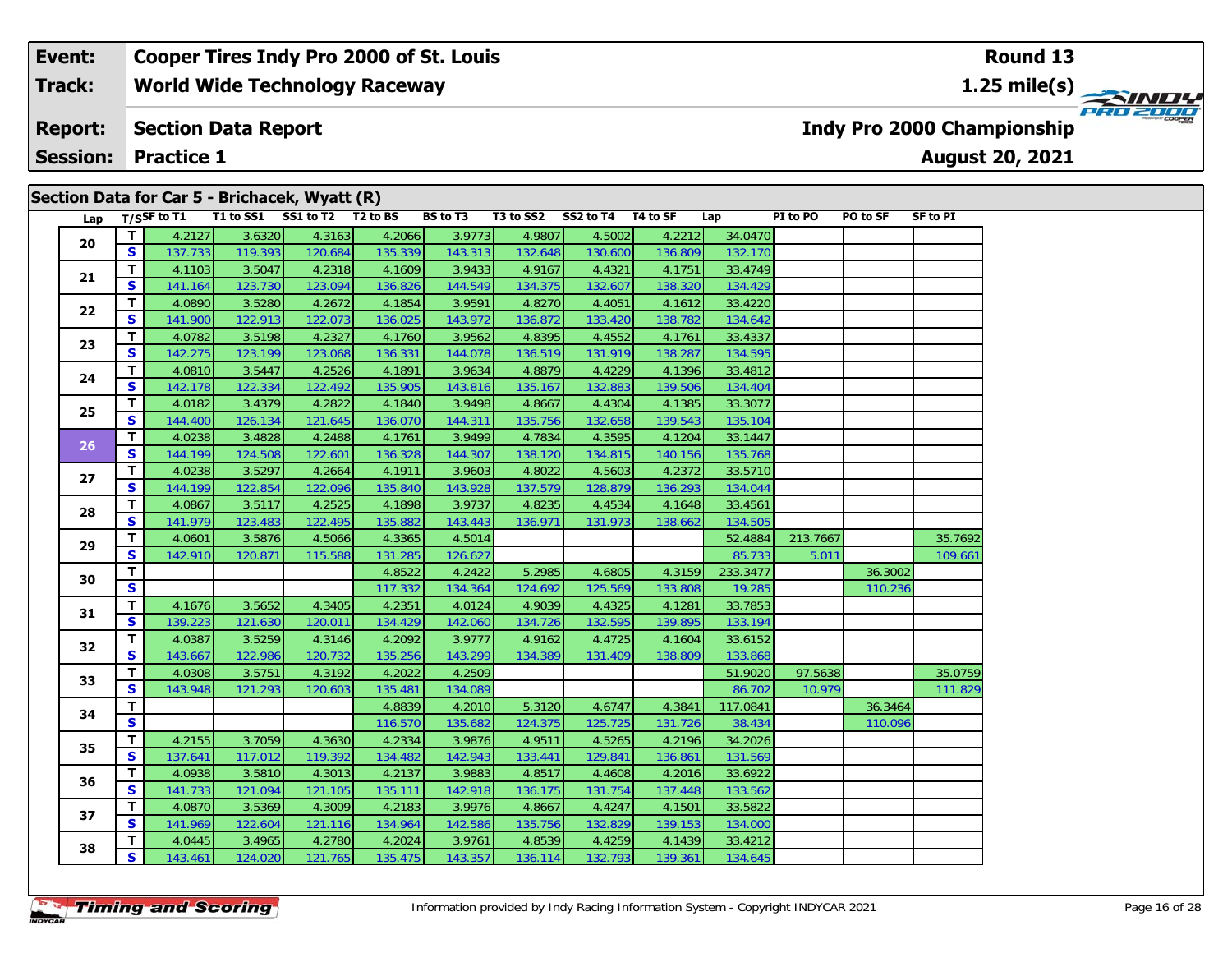| Event:        | <b>Cooper Tires Indy Pro 2000 of St. Louis</b> | Round 13                          |          |
|---------------|------------------------------------------------|-----------------------------------|----------|
| <b>Track:</b> | <b>World Wide Technology Raceway</b>           | $1.25 \text{ mile(s)}$            |          |
|               | <b>Report: Section Data Report</b>             | <b>Indy Pro 2000 Championship</b> | PRO 2000 |
|               | <b>Session: Practice 1</b>                     | <b>August 20, 2021</b>            |          |
|               |                                                |                                   |          |

# **Section Data for Car 5 - Brichacek, Wyatt (R)**

| Lap |   | $T/S$ SF to T1       | T1 to SS1 | SS1 to T2        | T <sub>2</sub> to B <sub>S</sub> | <b>BS</b> to T3 | T3 to SS2 | SS2 to T4 | T4 to SF | Lap | PI to PO | PO to SF | <b>SF to PI</b> |
|-----|---|----------------------|-----------|------------------|----------------------------------|-----------------|-----------|-----------|----------|-----|----------|----------|-----------------|
| 39  | - | 4.1228               | 3.9351    | 4.6940           | 4.5761                           | 5.5619          |           |           |          |     |          |          | 38.5319         |
|     |   | 736 <b>1</b><br>140. | 110.197   | 110.973 <b>1</b> | 124.411                          | 102.<br>483     |           |           |          |     |          |          | $-101.7.$       |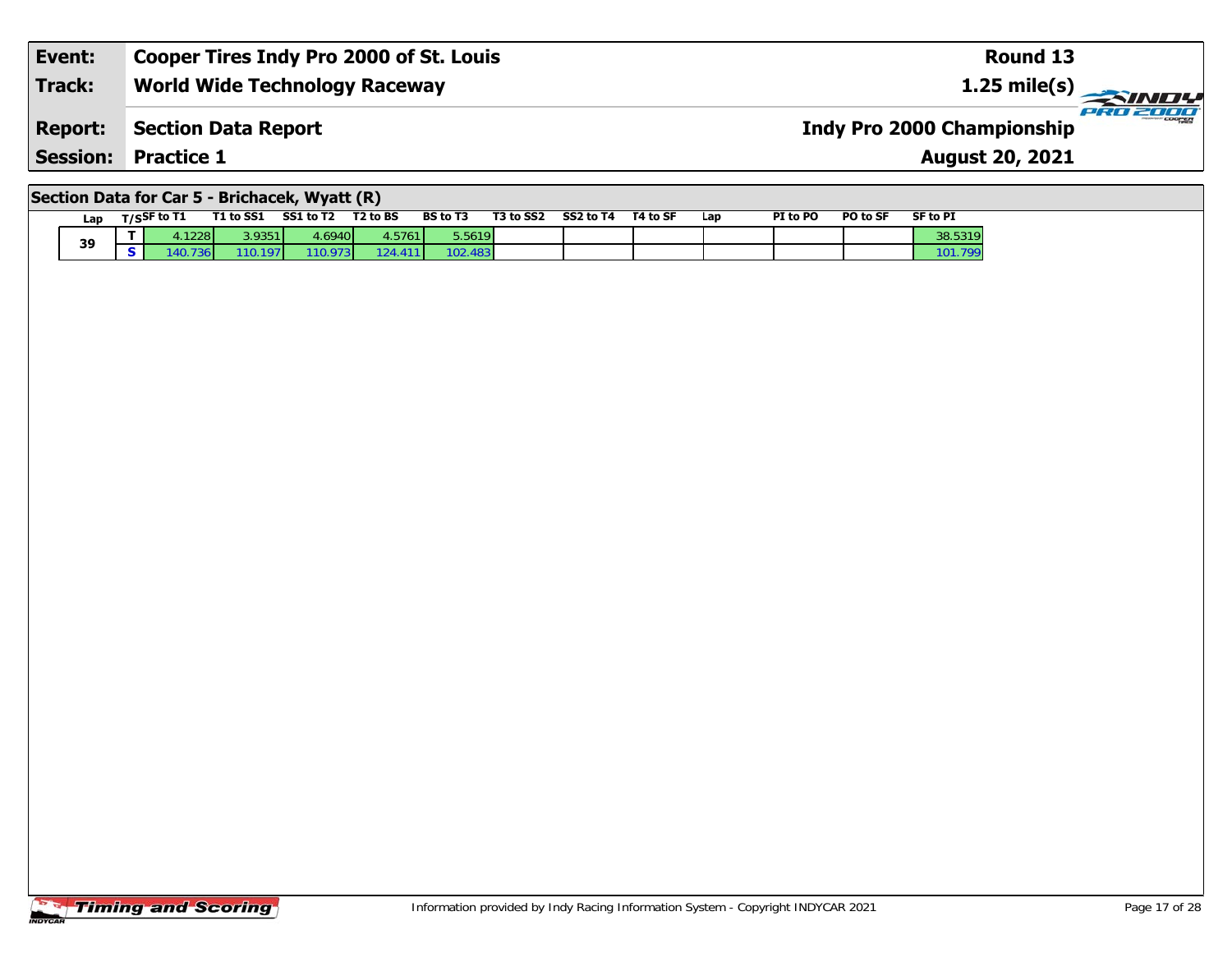#### **Event: Cooper Tires Indy Pro 2000 of St. Louis Round 13World Wide Technology Raceway 1.25 mile(s) Track: PRO 2000 Section Data Report Indy Pro 2000 Championship Report: August 20, 2021 Session: Practice 1**

|                         |              |                | Section Data for Car 51 - Abel, Jacob |                              |         |                 |           |           |          |          |          |          |          |
|-------------------------|--------------|----------------|---------------------------------------|------------------------------|---------|-----------------|-----------|-----------|----------|----------|----------|----------|----------|
| Lap                     |              | $T/S$ SF to T1 |                                       | T1 to SS1 SS1 to T2 T2 to BS |         | <b>BS</b> to T3 | T3 to SS2 | SS2 to T4 | T4 to SF | Lap      | PI to PO | PO to SF | SF to PI |
| $\mathbf{1}$            | T.           | 4.0496         | 3.5482                                | 4.3023                       | 4.1999  | 3.9600          | 4.8484    | 4.4762    | 4.1679   | 33.5525  | 288.7996 | 41.4964  |          |
|                         | S            | 143.280        | 122.213                               | 121.077                      | 135.555 | 143.939         | 136.268   | 131.300   | 138.559  | 134.118  | 3.709    | 96.432   |          |
| $\overline{\mathbf{2}}$ | T            | 4.0578         | 3.5729                                | 4.2916                       | 4.2281  | 4.2339          |           |           |          | 52.5610  | 133.6855 |          | 35.5942  |
|                         | S            | 142.991        | 121.368                               | 121.379                      | 134.651 | 134.628         |           |           |          | 85.615   | 8.012    |          | 110.201  |
| 3                       | T            |                |                                       |                              | 5.3790  | 4.3803          | 5.1159    | 4.6025    | 4.3138   | 155.1839 |          | 38.4652  |          |
|                         | S            |                |                                       |                              | 105.841 | 130.128         | 129.143   | 127.697   | 133.873  | 28.998   |          | 104.031  |          |
| 4                       | T            | 4.1882         | 3.5649                                | 4.2484                       | 4.2080  | 3.9992          | 4.7681    | 4.3836    | 4.1581   | 33.5185  |          |          |          |
|                         | S            | 138.539        | 121.641                               | 122.613                      | 135.294 | 142.529         | 138.563   | 134.074   | 138.886  | 134.254  |          |          |          |
| 5                       | T.           | 4.0773         | 3.4344                                | 4.1609                       | 4.1635  | 3.9729          | 4.7193    | 4.3884    | 4.1686   | 33.0853  |          |          |          |
|                         | S            | 142.307        | 126.263                               | 125.191                      | 136.740 | 143.472         | 139.996   | 133.927   | 138.536  | 136.012  |          |          |          |
| 6                       | $\mathbf{T}$ | 4.0874         | 3.4193                                | 4.1735                       | 4.1708  | 3.9762          | 4.6938    | 4.3865    | 4.1610   | 33.0685  |          |          |          |
|                         | S            | 141.955        | 126.820                               | 124.813                      | 136.501 | 143.353         | 140.756   | 133.985   | 138.789  | 136.081  |          |          |          |
| 7                       | $\mathbf{T}$ | 4.0732         | 3.3860                                | 4.1736                       | 4.1657  | 3.9798          | 4.6676    | 4.3560    | 4.1313   | 32.9332  |          |          |          |
|                         | S            | 142.450        | 128.067                               | 124.810                      | 136.668 | 143.223         | 141.546   | 134.924   | 139.787  | 136.640  |          |          |          |
| 8                       | T            | 4.0441         | 3.4062                                | 4.1714                       | 4.1459  | 3.9539          | 4.6745    | 4.3768    | 4.1211   | 32.8939  |          |          |          |
|                         | $\mathbf{s}$ | 143.475        | 127.308                               | 124.876                      | 137.321 | 144.161         | 141.337   | 134.282   | 140.132  | 136.803  |          |          |          |
| 9                       | T.           | 4.0154         | 3.3503                                | 4.1776                       | 4.1428  | 3.9500          | 4.6603    | 4.3950    | 4.1027   | 32.7941  |          |          |          |
|                         | S            | 144.500        | 129.432                               | 124.691                      | 137.424 | 144.304         | 141.768   | 133.726   | 140.761  | 137.220  |          |          |          |
| 10                      | T.           | 4.0242         | 3.3754                                | 4.1774                       | 4.1360  | 3.9365          | 4.6988    | 4.3594    | 4.1038   | 32.8115  |          |          |          |
|                         | S            | 144.185        | 128.470                               | 124.697                      | 137.649 | 144.799         | 140.606   | 134.818   | 140.723  | 137.147  |          |          |          |
| 11                      | T.           | 4.0123         | 3.3685                                | 4.2250                       | 4.1545  | 3.9392          | 4.7009    | 4.3720    | 4.1383   | 32.9107  |          |          |          |
|                         | $\mathbf{s}$ | 144.612        | 128.733                               | 123.292                      | 137.037 | 144.699         | 140.544   | 134.430   | 139.550  | 136.734  |          |          |          |
| 12                      | $\mathbf{T}$ | 4.0940         | 3.7263                                | 4.4488                       | 4.2850  | 4.1975          |           |           |          | 51.7186  | 179.1092 |          | 34.7893  |
|                         | S            | 141.726        | 116.372                               | 117.090                      | 132.863 | 135.795         |           |           |          | 87.009   | 5.980    |          | 112.750  |
| 13                      | T.           |                |                                       |                              | 4.7088  | 4.1814          | 4.8625    | 4.3998    | 4.1607   | 195.0642 |          | 32.8843  |          |
|                         | $\mathbf{s}$ |                |                                       |                              | 120.905 | 136.318         | 135.873   | 133.580   | 138.799  | 23.069   |          | 121.687  |          |
| 14                      | T.           | 4.0736         | 3.4116                                | 4.1535                       | 4.1513  | 3.9662          | 4.6986    | 4.3493    | 4.1168   | 32.9209  |          |          |          |
|                         | S            | 142.436        | 127.106                               | 125.414                      | 137.142 | 143.714         | 140.612   | 135.131   | 140.279  | 136.691  |          |          |          |
| 15                      | T            | 4.0397         | 3.3612                                | 4.1602                       | 4.1391  | 3.9547          | 4.8850    | 4.8056    | 4.4776   | 33.8231  |          |          |          |
|                         | S            | 143.631        | 129.012                               | 125.213                      | 137.546 | 144.132         | 135.247   | 122.300   | 128.975  | 133.045  |          |          |          |
| 16                      | T.           | 4.3092         | 3.7444                                | 4.5072                       | 4.4211  | 4.6581          |           |           |          | 53.2795  | 173.1195 |          | 36.3498  |
|                         | S            | 134.648        | 115.809                               | 115.573                      | 128.773 | 122.367         |           |           |          | 84.460   | 6.187    |          | 107.910  |
| 17                      | T.           |                |                                       |                              | 4.8000  | 4.2074          | 4.9082    | 4.4569    | 4.2190   | 189.6117 |          | 33.4219  |          |
|                         | $\mathbf{s}$ |                |                                       |                              | 118.608 | 135.476         | 134.608   | 131.869   | 136.881  | 23.733   |          | 119.730  |          |
| 18                      | T.           | 4.1262         | 3.4158                                | 4.1632                       | 4.1722  | 3.9910          | 4.7035    | 4.3610    | 4.1542   | 33.0871  |          |          |          |
|                         | S            | 140.620        | 126.950                               | 125.122                      | 136.455 | 142.821         | 140.466   | 134.769   | 139.016  | 136.005  |          |          |          |
|                         | T.           | 4.0819         | 3.3714                                | 4.1388                       | 4.1613  | 3.9941          | 4.7027    | 4.3984    | 4.1690   | 33.0176  |          |          |          |
| 19                      | S            | 142.146        | 128.622                               | 125.860                      | 136.813 | 142.710         | 140.490   | 133.623   | 138.522  | 136.291  |          |          |          |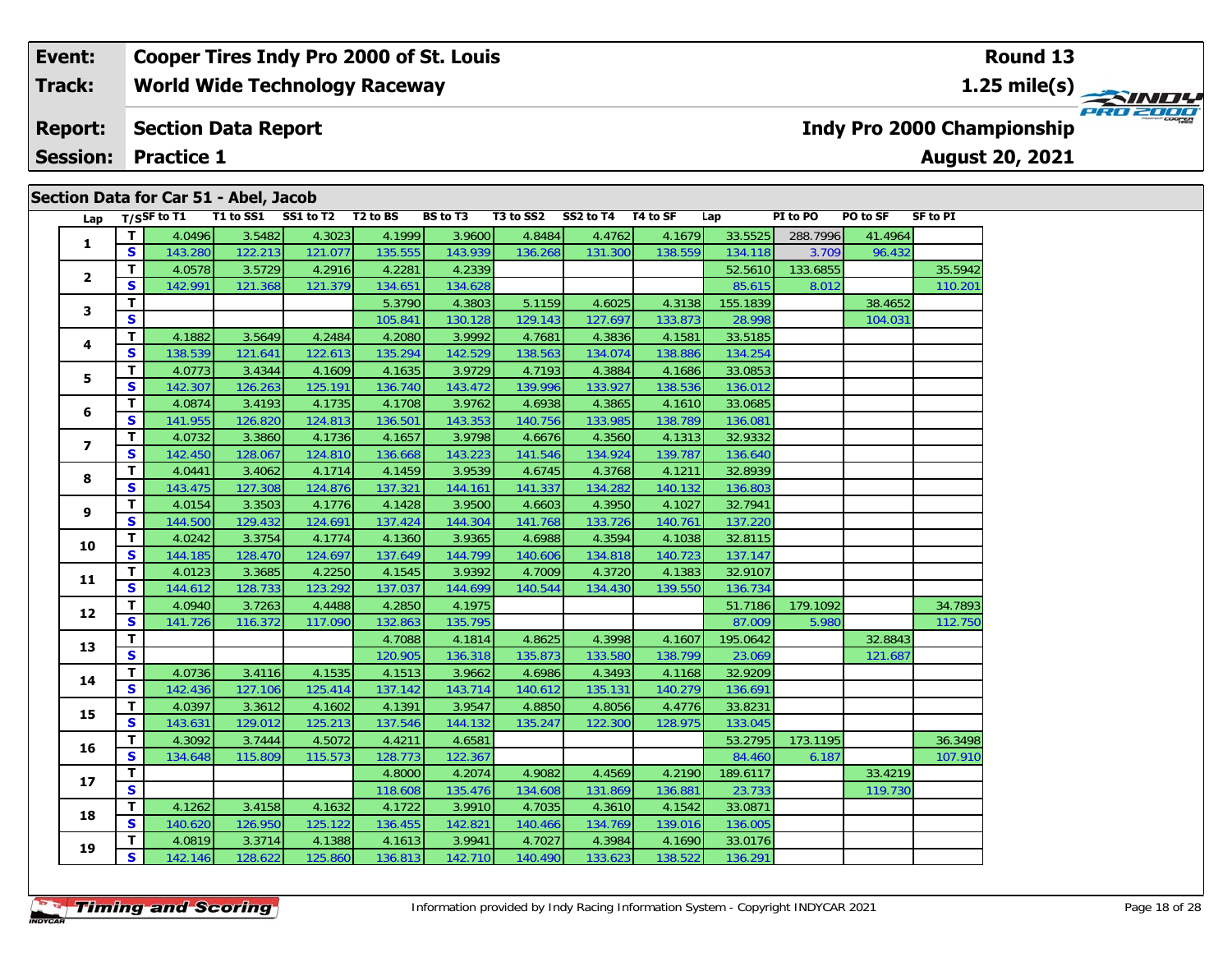## **Event: Cooper Tires Indy Pro 2000 of St. Louis Round 13Track:World Wide Technology Raceway 1.25 mile(s)** PRO 2000 **Report: Section Data Report Indy Pro 2000 Championship Session: Practice 1August 20, 2021 Section Data for Car 51 - Abel, Jacob** Lap T/S<sup>SF</sup> to T1 T1 to SS1 SS1 to T2 T2 to BS BS to T3 T3 to SS2 SS2 to T4 T4 to SF Lap PI to PO PO to SF SF to PI **<sup>T</sup>** 4.0829 3.3755 4.1373 4.1666 4.0062 4.7232 4.3769 4.1337 33.0023 **<sup>S</sup>** 142.112 128.466 125.906 136.639 142.279 139.880 134.279 139.705 136.354**20**

117.763

121.754

**<sup>T</sup>** 4.0437 3.3272 4.1420 4.1628 4.0068 4.7072 4.3473 4.1097 32.8467 **<sup>S</sup>** 143.489 130.331 125.763 136.763 142.258 140.356 135.194 140.521 137.000

**<sup>T</sup>** 4.0475 3.3966 4.1444 4.1320 3.9678 4.6970 4.3343 4.1020 32.8216 **<sup>S</sup>** 143.354 127.668 125.690 137.783 143.656 140.660 135.599 140.785 137.105

**<sup>T</sup>** 4.0206 3.3168 4.1287 4.1297 3.9680 4.6700 4.3402 4.0964 32.6704 **<sup>S</sup>** 144.314 130.739 126.168 137.859 143.649 141.474 135.415 140.977 137.739

**<sup>T</sup>** 4.0139 3.3235 4.1219 4.1307 3.9726 4.6708 4.3582 4.0684 32.6600 **<sup>S</sup>** 144.554 130.476 126.376 137.826 143.483 141.449 134.856 141.948 137.783

**<sup>T</sup>** 4.0245 3.5583 4.5585 4.5957 4.8546 55.1763 146.4958 38.2523 **<sup>S</sup>** 144.174 121.866 114.272 123.881 117.414 81.557 7.312 102.543

**<sup>T</sup>** 3.9956 3.5384 4.2795 4.1986 4.3493 51.3208 191.5356 34.3965 **<sup>S</sup>** 145.217 122.552 121.722 135.597 131.056 87.684 5.592 114.038

**<sup>T</sup>** 4.0926 3.4200 4.1596 5.6630 6.1924 41.8999 **<sup>S</sup>** 141.775 126.794 125.231 100.533 92.048 93.616

**T** 4.7853 4.2157 4.9237 4.3999 4.1405 163.5517 33.9799 33.9799 33.9799 33.9799 33.9799 33.9799 27.514 27.514 27.514

**<sup>T</sup>** 4.7321 4.1846 4.9057 4.4171 4.1829 207.4775 32.8662 **<sup>S</sup>** 120.310 136.214 134.676 133.057 138.062 21.689 121.754

**21**

**22**

**23**

**24**

**25**

**26**

**27**

**28**

**29**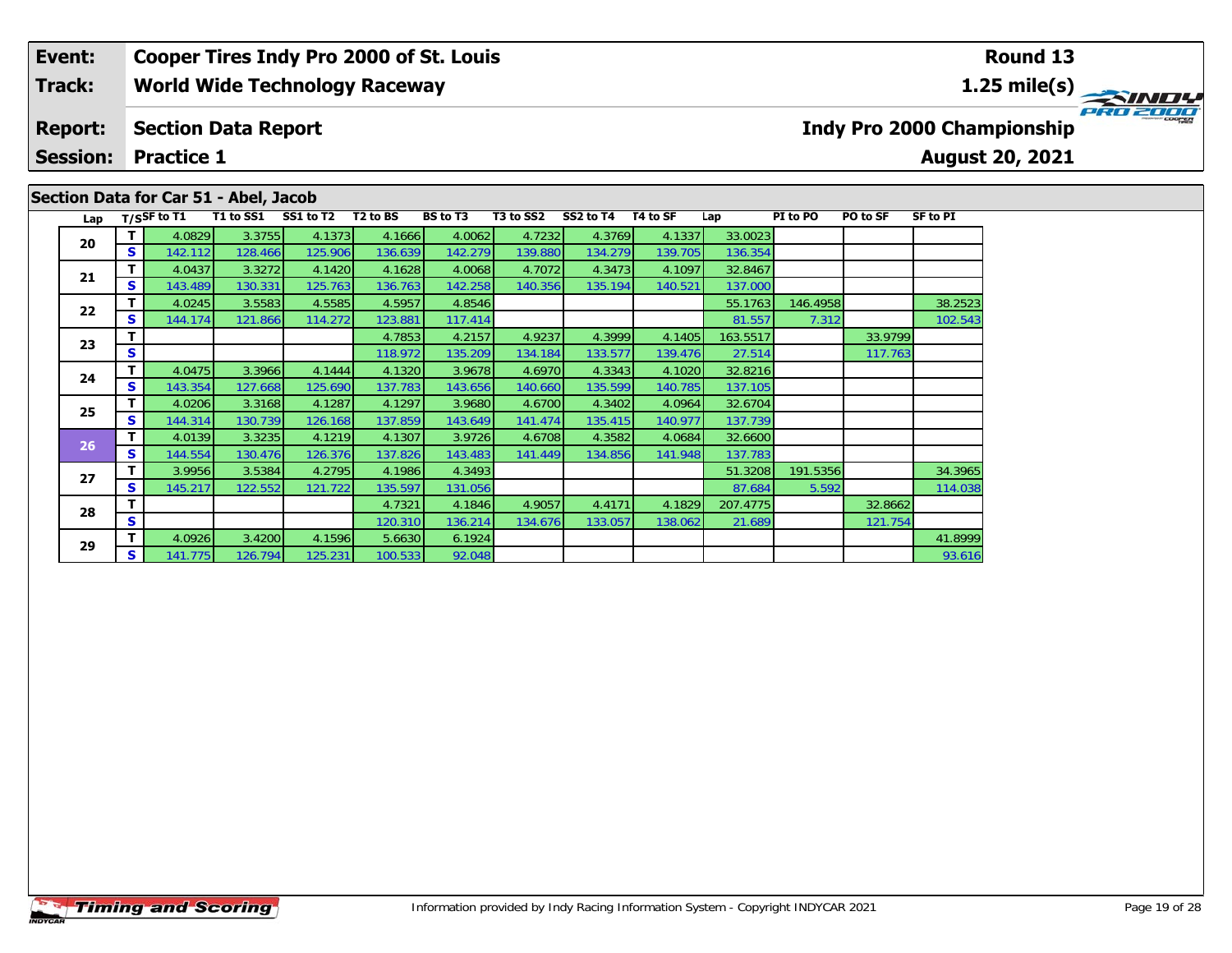#### **Event: Cooper Tires Indy Pro 2000 of St. Louis Round 13Track:World Wide Technology Raceway 1.25 mile(s)** PRO 2000 **Report: Section Data Report Indy Pro 2000 Championship August 20, 2021 Session:Practice 1**

# **Lap T/SSF to T1 T1 to SS1 SS1 to T2 T2 to BS BS to T3 T3 to SS2 SS2 to T4 T4 to SF Lap PI to PO PO to SF SF to PI 1 <sup>T</sup>** 4.4064 3.9501 4.6570 4.4110 4.2395 5.4632 4.8976 4.5868 51.7673 141.5797 36.9282 34.8409 **<sup>S</sup>** 131.678 109.779 111.855 129.068 134.450 120.933 120.003 125.905 86.927 7.566 108.361 112.583**2T 1** 4.7982 4.2271 5.0599 4.5347 4.2390 159.3605 34.7072<br> **S** 115.296 118.652 134.844 130.572 129.607 136.235 28.238 115.296 **3 <sup>T</sup>** 4.1307 3.4962 4.3400 4.2465 4.0022 4.7821 4.3549 4.1244 33.4770 **<sup>S</sup>** 140.467 124.031 120.025 134.068 142.422 138.157 134.958 140.020 134.421**4 <sup>T</sup>** 4.0535 3.3620 4.1989 4.1751 3.9706 4.7537 4.3559 4.1242 32.9939 **<sup>S</sup>** 143.142 128.982 124.058 136.360 143.555 138.983 134.927 140.027 136.389136.389 **5 <sup>T</sup>** 4.0425 3.3581 4.2320 4.1926 3.9753 4.7521 4.3567 4.1307 33.0400 **<sup>S</sup>** 143.532 129.131 123.088 135.791 143.385 139.029 134.902 139.807 136.199**6 <sup>T</sup>** 4.0486 3.3820 4.1717 4.1625 4.0383 51.6933 93.0190 34.8266 **<sup>S</sup>** 143.316 128.219 124.867 136.773 141.149 87.052 11.515 112.629**7 <sup>T</sup>** 4.7694 4.2037 4.8739 4.4329 4.1599 109.9728 33.8205 **<sup>S</sup>** 119.369 135.595 135.555 132.583 138.825 40.919 118.319**8 <sup>T</sup>** 4.0647 3.3578 4.2034 4.1781 3.9747 4.6801 4.3316 4.0928 32.8832 **<sup>S</sup>** 142.748 129.143 123.926 136.262 143.407 141.168 135.684 141.101 136.848**9 <sup>T</sup>** 4.0274 3.3762 4.2067 4.1719 4.5668 54.5804 34.8916 37.5180 **<sup>S</sup>** 144.070 128.439 123.828 136.465 124.814 82.447 30.699 104.550**10 <sup>T</sup>** 4.7508 4.1833 4.9173 4.4771 4.2006 52.2755 34.4463 **<sup>S</sup>** 119.836 136.256 134.359 131.274 137.480 86.082 116.169**11 <sup>T</sup>** 4.0885 3.3690 4.1902 4.1650 3.9606 4.6937 4.3648 4.1286 32.9604 **<sup>S</sup>** 141.917 128.714 124.316 136.691 143.918 140.759 134.652 139.878 136.527**12 <sup>T</sup>** 4.0359 3.3944 4.2135 4.1788 3.9774 4.7383 4.3517 4.1372 33.0272 **<sup>S</sup>** 143.767 127.751 123.629 136.240 143.310 139.434 135.057 139.587 136.251**13 <sup>T</sup>** 4.0478 3.3465 4.1543 4.1495 3.9550 4.6866 4.3294 4.1041 32.7732 **<sup>S</sup>** 143.344 129.579 125.390 137.202 144.121 140.973 135.753 140.713 137.307**14 <sup>T</sup>** 4.0241 3.3243 4.1510 4.1384 3.9513 4.6975 4.3435 4.0985 32.7286 **<sup>S</sup>** 144.188 130.444 125.490 137.570 144.256 140.645 135.312 140.905 137.494**15 <sup>T</sup>** 4.0167 3.3289 4.2461 4.1893 4.0761 51.5463 166.9291 34.6553 **<sup>S</sup>** 144.454 130.264 122.679 135.898 139.840 87.300 6.417 113.186**16T** 4.9463 4.2471 4.9427 4.4352 4.1869 184.8114 34.7733 34.7733<br>S S 115.077 115.100 134.209 133.668 132.514 137.930 24.349 115.077 **17 <sup>T</sup>** 4.0651 3.3561 4.1562 4.1439 3.9501 4.6850 4.3471 4.1050 32.8085 **<sup>S</sup>** 142.734 129.208 125.333 137.387 144.300 141.021 135.200 140.682 137.160**18 <sup>T</sup>** 4.0125 3.3320 4.1749 4.1489 3.9436 4.6672 4.3339 4.0990 32.7120 **<sup>S</sup>** 144.605 130.143 124.772 137.221 144.538 141.558 135.612 140.888 137.564**19 <sup>T</sup>** 4.0141 3.3183 4.1610 4.1370 3.9379 4.6133 4.6202 4.3239 33.1257 **<sup>S</sup>** 144.547 130.680 125.188 137.616 144.747 143.212 127.208 133.560 135.846**Section Data for Car 55 - Gold, Reece (R)**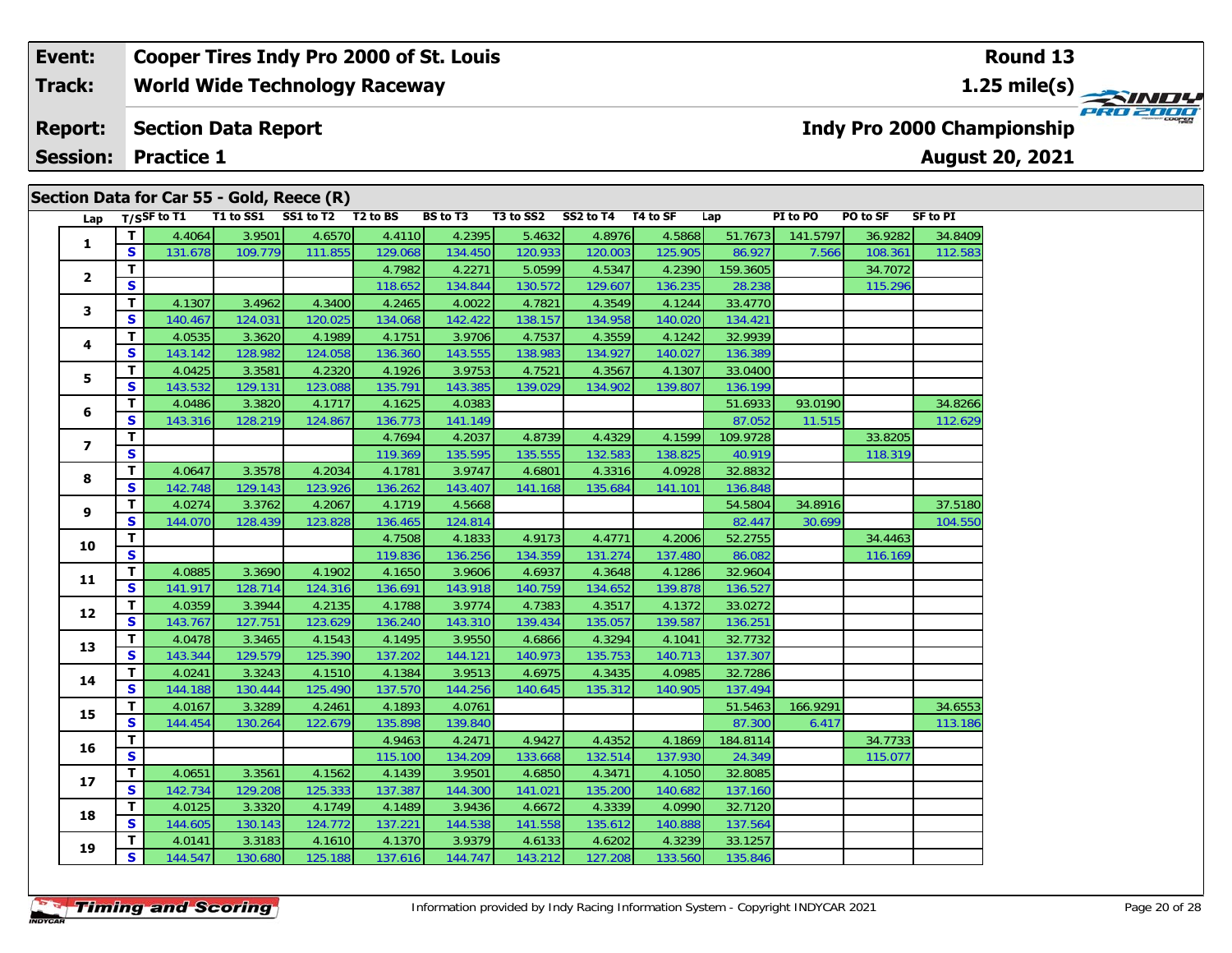#### **Event: Cooper Tires Indy Pro 2000 of St. Louis Round 131.25 mile(s) World Wide Technology Raceway Track:** PRO 2000 **Section Data Report Indy Pro 2000 Championship Report: August 20, 2021 Session: Practice 1**

| Lap |    | $T/S$ SF to T1 | T1 to SS1 | SS1 to T2 T2 to BS |         | <b>BS to T3</b> | T3 to SS2 | SS2 to T4 T4 to SF |         | Lap      | PI to PO | PO to SF | <b>SF to PI</b> |
|-----|----|----------------|-----------|--------------------|---------|-----------------|-----------|--------------------|---------|----------|----------|----------|-----------------|
|     | Τ. | 4.1389         | 3.4091    | 4.2200             | 4.1826  | 3.9681          | 4.7185    | 4.3475             | 4.1126  | 33.0973  |          |          |                 |
| 20  | S. | 140.189        | 127.200   | 123.438            | 136.116 | 143.646         | 140.019   | 135.187            | 140.422 | 135.963  |          |          |                 |
| 21  | T. | 4.0255         | 3.3501    | 4.1816             | 4.1632  | 3.9710          | 4.7363    | 4.3467             | 4.1145  | 32.8889  |          |          |                 |
|     | S. | 144.138        | 129.440   | 124.572            | 136.750 | 143.541         | 139.493   | 135.212            | 140.357 | 136.824  |          |          |                 |
| 22  | T. | 4.0144         | 3.2952    | 4.2135             | 4.1718  | 3.9790          | 4.7272    | 4.3417             | 4.0936  | 32.8364  |          |          |                 |
|     | S  | 144.536        | 131.596   | 123.629            | 136.468 | 143.252         | 139.762   | 135.368            | 141.074 | 137.043  |          |          |                 |
| 23  | T. | 3.9883         | 3.2867    | 4.1733             | 4.1539  | 3.9759          | 4.6790    | 4.4230             | 4.1231  | 32.8032  |          |          |                 |
|     | S. | 145.482        | 131.937   | 124.819            | 137.056 | 143.364         | 141.201   | 132.880            | 140.065 | 137.182  |          |          |                 |
| 24  | T. | 4.0035         | 3.3205    | 4.1719             | 4.1584  | 4.1410          |           |                    |         | 51.0943  | 239.6420 |          | 34.3094         |
|     | S  | 144.930        | 130.594   | 124.861            | 136.908 | 137.648         |           |                    |         | 88.072   | 4.470    |          | 114.327         |
| 25  | т  |                |           |                    | 4.7784  | 4.2083          | 5.0534    | 4.5150             | 4.1931  | 257.5255 |          | 34.6684  |                 |
|     | S  |                |           |                    | 119.144 | 135.447         | 130.740   | 130.172            | 137.726 | 17.474   |          | 115.425  |                 |
| 26  | T. | 4.0699         | 3.4142    | 4.2054             | 4.1466  | 3.9637          | 4.6863    | 4.2953             | 4.0388  | 32.8202  |          |          |                 |
|     | S. | 142.565        | 127.010   | 123.867            | 137.298 | 143.805         | 140.982   | 136.830            | 142.988 | 137.111  |          |          |                 |
| 27  | T. | 3.9586         | 3.2752    | 4.1262             | 4.1108  | 3.9249          | 4.6384    | 4.3025             | 4.0407  | 32.3773  |          |          |                 |
|     | S. | 146.574        | 132.400   | 126.244            | 138.493 | 145.227         | 142.437   | 136.601            | 142.921 | 138.986  |          |          |                 |
| 28  | T. | 3.9599         | 3.2801    | 4.0896             | 4.0897  | 3.8988          | 4.6903    | 4.3262             | 4.1059  | 32.4405  |          |          |                 |
|     | S. | 146.526        | 132.202   | 127.374            | 139.208 | 146.199         | 140.861   | 135.853            | 140.651 | 138.715  |          |          |                 |
| 29  | T. | 4.0201         | 3.3242    | 4.1695             | 4.1261  | 3.9250          | 4.7007    | 4.3183             | 4.1013  | 32.6852  |          |          |                 |
|     | S. | 144.332        | 130.448   | 124.933            | 137.980 | 145.223         | 140.550   | 136.102            | 140.809 | 137.677  |          |          |                 |
| 30  | T. | 3.9990         | 3.3075    | 4.1145             | 4.1084  | 3.9332          | 4.6871    | 4.3349             | 4.1169  | 32.6015  |          |          |                 |
|     | S. | 145.093        | 131.107   | 126.603            | 138.574 | 144.920         | 140.957   | 135.580            | 140.275 | 138.030  |          |          |                 |
| 31  | T. | 4.0112         | 3.3059    | 4.1497             | 4.1263  | 3.9440          | 4.6543    | 4.3451             | 4.1092  | 32.6457  |          |          |                 |
|     | S. | 144.652        | 131.170   | 125.529            | 137.973 | 144.523         | 141.951   | 135.262            | 140.538 | 137.844  |          |          |                 |
| 32  | T. | 4.0084         | 3.2803    | 4.1373             | 4.1225  | 3.9506          | 4.6480    | 4.3254             | 4.0811  | 32.5536  |          |          |                 |
|     | S  | 144.753        | 132.194   | 125.906            | 138.100 | 144.282         | 142.143   | 135.878            | 141.506 | 138.234  |          |          |                 |
| 33  | T. | 3.9922         | 3.2819    | 4.1173             | 4.1269  | 4.0444          |           |                    |         | 51.4240  |          |          | 34.5504         |
|     | S. | 145.340        | 132.130   | 126.517            | 137.953 | 140.936         |           |                    |         | 87.508   |          |          | 113.530         |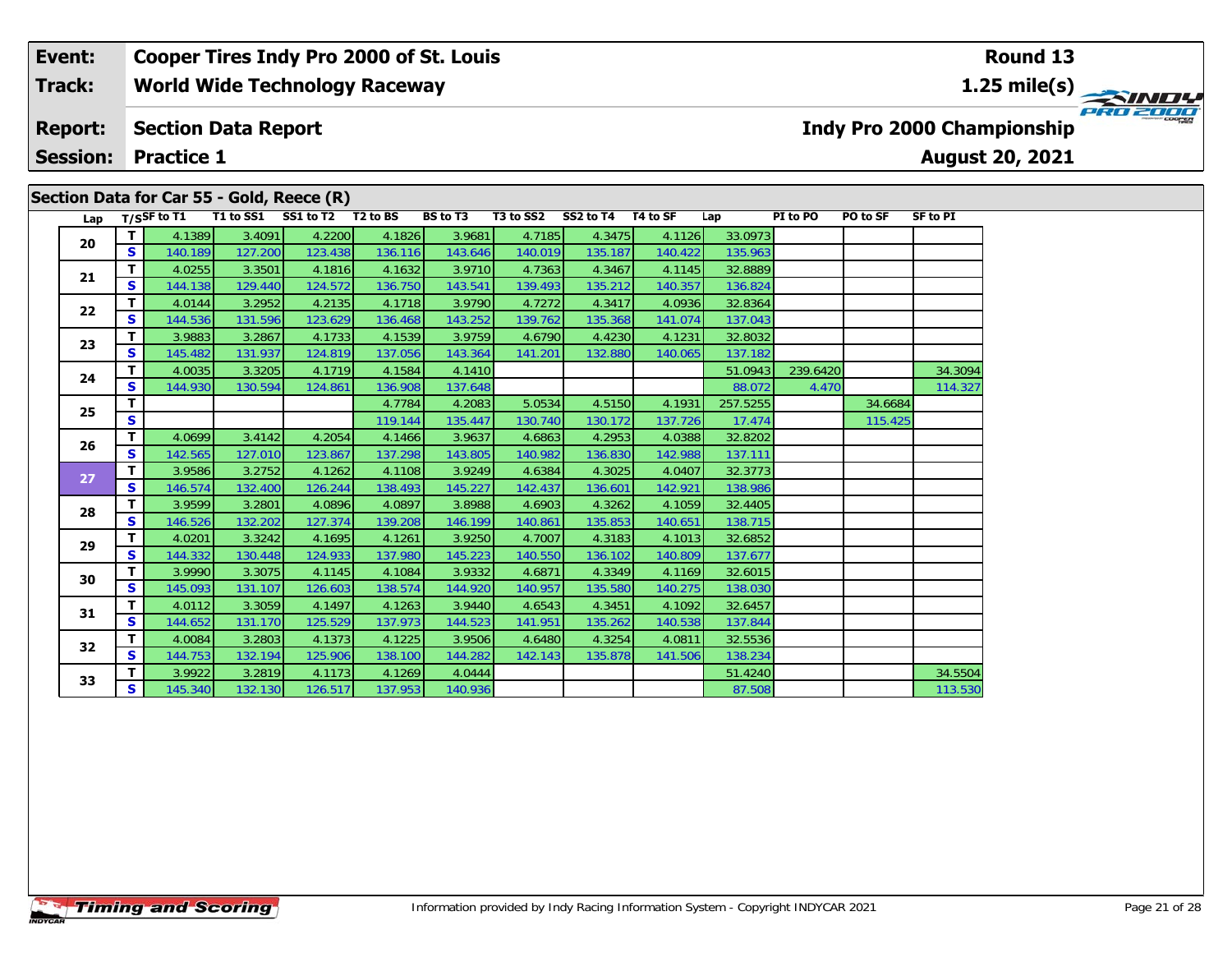#### **Event: Cooper Tires Indy Pro 2000 of St. Louis Round 131.25 mile(s) World Wide Technology Raceway Track:** PRO 2000 **Section Data Report Report: Indy Pro 2000 Championship August 20, 2021 Session: Practice 1 Section Data for Car 7 - Enders, Kory**

| Lap                     |              | $T/S$ SF to T1 |         | T1 to SS1 SS1 to T2 T2 to BS |         | <b>BS</b> to T3 |         | T3 to SS2 SS2 to T4 T4 to SF |         | Lap      | PI to PO | PO to SF | SF to PI |
|-------------------------|--------------|----------------|---------|------------------------------|---------|-----------------|---------|------------------------------|---------|----------|----------|----------|----------|
| 1                       | Τ.           | 4.1380         | 3.5648  | 4.1892                       | 4.1859  | 3.9998          | 4.8542  | 4.7230                       | 4.3571  | 34.0120  | 302.6762 | 37.0851  |          |
|                         | S            | 140.219        | 121.644 | 124.346                      | 136.009 | 142.507         | 136.105 | 124.439                      | 132.542 | 132.306  | 3.539    | 107.903  |          |
|                         | T.           | 4.1773         | 3.5243  | 4.2354                       | 4.1895  | 3.9482          | 4.9108  | 4.7066                       | 4.3613  | 34.0534  |          |          |          |
| 2                       | S.           | 138.900        | 123.042 | 122.989                      | 135.892 | 144.370         | 134.536 | 124.873                      | 132.415 | 132.145  |          |          |          |
| 3                       | т            | 4.2606         | 3.5878  | 4.2007                       | 4.1646  | 3.9566          | 4.9452  | 4.5052                       | 4.2214  | 33.8421  |          |          |          |
|                         | S            | 136.184        | 120.864 | 124.005                      | 136.704 | 144.063         | 133.601 | 130.455                      | 136.803 | 132.970  |          |          |          |
| 4                       | T.           | 4.0760         | 3.5006  | 4.3131                       | 4.1877  | 3.9442          | 4.9297  | 4.6833                       | 4.3478  | 33.9824  |          |          |          |
|                         | S            | 142.352        | 123.875 | 120.774                      | 135.950 | 144.516         | 134.021 | 125.494                      | 132.826 | 132.421  |          |          |          |
| 5                       | T.           | 4.1854         | 3.4525  | 4.1924                       | 4.1540  | 3.9511          | 4.8468  | 4.5449                       | 4.1971  | 33.5242  |          |          |          |
|                         | S            | 138.631        | 125.601 | 124.251                      | 137.053 | 144.264         | 136.313 | 129.316                      | 137.595 | 134.231  |          |          |          |
| 6                       | T.           | 4.0459         | 3.4355  | 4.2190                       | 4.1691  | 3.9466          | 4.8056  | 4.3885                       | 4.1520  | 33.1622  |          |          |          |
|                         | S            | 143.411        | 126.222 | 123.467                      | 136.557 | 144.428         | 137.482 | 133.924                      | 139.090 | 135.697  |          |          |          |
| $\overline{\mathbf{z}}$ | T.           | 4.0188         | 3.4488  | 4.2486                       | 4.2042  | 4.7425          |         |                              |         | 55.8213  | 147.4020 |          | 38.3973  |
|                         | S            | 144.378        | 125.735 | 122.607                      | 135.417 | 120.190         |         |                              |         | 80.614   | 7.267    |          | 102.156  |
| 8                       | T.           |                |         |                              | 5.2346  | 4.7997          | 5.4354  | 4.8405                       | 4.5587  | 167.7832 |          | 37.8052  |          |
|                         | $\mathbf{s}$ |                |         |                              | 108.761 | 118.757         | 121.552 | 121.419                      | 126.681 | 26.820   |          | 105.848  |          |
| 9                       | T.           | 4.3464         | 3.6104  | 4.2229                       | 4.1900  | 3.9995          | 4.9008  | 4.4491                       | 4.1649  | 33.8840  |          |          |          |
|                         | S            | 133.496        | 120.108 | 123.353                      | 135.875 | 142.518         | 134.811 | 132.100                      | 138.659 | 132.806  |          |          |          |
| 10                      | T.           | 4.0454         | 3.4443  | 4.1632                       | 4.1524  | 3.9509          | 4.7550  | 4.4435                       | 4.1449  | 33.0996  |          |          |          |
|                         | S            | 143.429        | 125.900 | 125.122                      | 137.106 | 144.271         | 138.945 | 132.267                      | 139.328 | 135.953  |          |          |          |
| 11                      | T.           | 4.0332         | 3.4144  | 4.1472                       | 4.1471  | 3.9740          | 4.8171  | 4.4788                       | 4.2372  | 33.2490  |          |          |          |
|                         | S            | 143.863        | 127.002 | 125.605                      | 137.281 | 143.432         | 137.153 | 131.224                      | 136.293 | 135.342  |          |          |          |
| 12                      | т            | 4.1381         | 3.4573  | 4.1504                       | 4.1602  | 3.9868          | 4.7640  | 4.3809                       | 4.1754  | 33.2131  |          |          |          |
|                         | S            | 140.216        | 125.426 | 125.508                      | 136.849 | 142.972         | 138.682 | 134.157                      | 138.310 | 135.489  |          |          |          |
| 13                      | T.           | 4.0912         | 3.4289  | 4.1349                       | 4.1590  | 3.9780          | 4.7528  | 4.3772                       | 4.1680  | 33.0900  |          |          |          |
|                         | S.           | 141.823        | 126.465 | 125.979                      | 136.888 | 143.288         | 139.009 | 134.270                      | 138.556 | 135.993  |          |          |          |
| 14                      | T.           | 4.0857         | 3.4008  | 4.1293                       | 4.1552  | 3.9766          | 4.7053  | 4.6041                       | 4.3458  | 33.4028  |          |          |          |
|                         | S            | 142.014        | 127.510 | 126.149                      | 137.013 | 143.339         | 140.412 | 127.653                      | 132.887 | 134.719  |          |          |          |
| 15                      | T.           | 4.2485         | 3.7208  | 4.3528                       | 4.3250  | 4.5705          |         |                              |         | 55.4876  | 162.2727 |          | 38.0460  |
|                         | S            | 136.572        | 116.544 | 119.672                      | 131.634 | 124.713         |         |                              |         | 81.099   | 6.601    |          | 103.099  |
| 16                      | T.           |                |         |                              | 4.7909  | 4.2001          | 4.9815  | 4.5151                       | 4.2834  | 179.9629 |          | 35.1318  |          |
|                         | S            |                |         |                              | 118.833 | 135.711         | 132.627 | 130.169                      | 134.823 | 25.005   |          | 113.902  |          |
| 17                      | T.           | 4.1796         | 3.4636  | 4.1382                       | 4.1563  | 3.9747          | 4.7452  | 4.3932                       | 4.1996  | 33.2504  |          |          |          |
|                         | S            | 138.824        | 125.198 | 125.878                      | 136.977 | 143.407         | 139.232 | 133.781                      | 137.513 | 135.337  |          |          |          |
| 18                      | T.           | 4.1253         | 3.4153  | 4.1549                       | 4.1649  | 3.9810          | 4.7190  | 4.3943                       | 4.1740  | 33.1287  |          |          |          |
|                         | S            | 140.651        | 126.969 | 125.372                      | 136.694 | 143.180         | 140.005 | 133.748                      | 138.356 | 135.834  |          |          |          |
| 19                      | T.           | 4.0999         | 3.4028  | 4.1633                       | 4.1862  | 4.0025          | 4.8126  | 4.4335                       | 4.2128  | 33.3136  |          |          |          |
|                         | S            | 141.522        | 127.435 | 125.119                      | 135.999 | 142.411         | 137.282 | 132.565                      | 137.082 | 135.080  |          |          |          |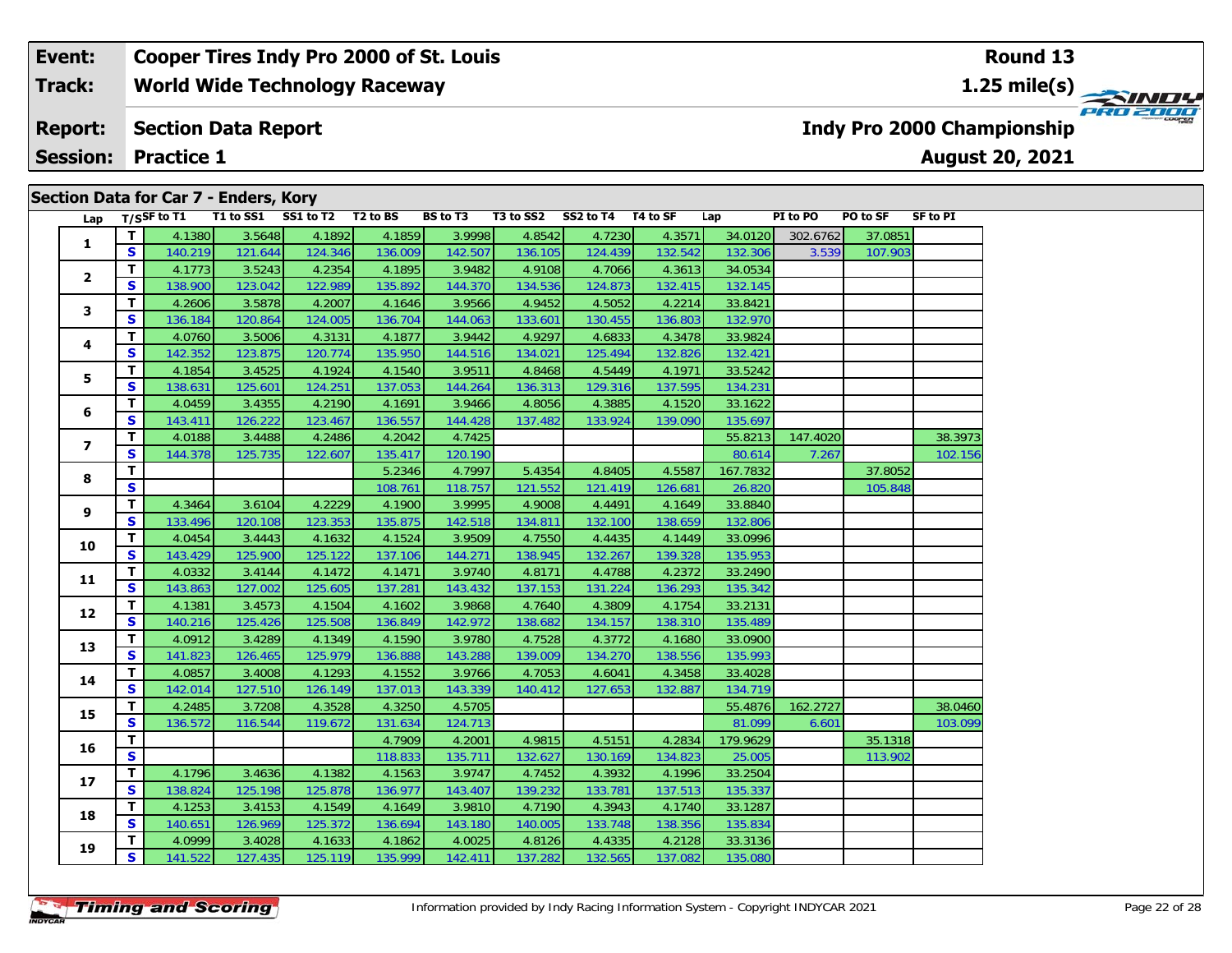## **Event: Cooper Tires Indy Pro 2000 of St. Louis Round 13Track:World Wide Technology Raceway 1.25 mile(s)** PRO 2000 **Report: Section Data Report Indy Pro 2000 Championship Session: Practice 1August 20, 2021 Section Data for Car 7 - Enders, Kory Lap T/SSF to T1 T1 to SS1 SS1 to T2 T2 to BS BS to T3 T3 to SS2 SS2 to T4 T4 to SF Lap PI to PO PO to SF SF to PI <sup>T</sup>** 4.6594 3.7119 4.3910 4.2597 4.2504 4.9745 4.4764 4.2308 34.9541 **<sup>S</sup>** 124.528 116.823 118.631 133.652 134.105 132.814 131.295 136.499 128.740**20**

**<sup>T</sup>** 4.1097 3.4434 4.3054 4.2648 4.0239 4.7821 4.4087 4.1840 33.5220 **<sup>S</sup>** 141.185 125.933 120.990 133.492 141.654 138.157 133.311 138.026 134.240

**<sup>T</sup>** 4.0922 3.4518 4.1848 4.1847 3.9905 4.7434 4.4001 4.1728 33.2203 **<sup>S</sup>** 141.789 125.626 124.476 136.048 142.839 139.284 133.571 138.396 135.459

**<sup>T</sup>** 4.1252 3.4031 4.1074 4.1350 3.9888 4.6710 4.4118 4.1639 33.0062 **<sup>S</sup>** 140.654 127.424 126.822 137.683 142.900 141.443 133.217 138.692 136.338

**<sup>T</sup>** 4.0667 3.3588 4.1193 4.1423 3.9872 4.7189 4.3325 4.1204 32.8461 **<sup>S</sup>** 142.678 129.105 126.456 137.440 142.957 140.008 135.655 140.156 137.003

**<sup>T</sup>** 4.0977 3.5597 4.2815 4.2636 4.6115 55.4873 567.6466 37.6130 **<sup>S</sup>** 141.598 121.818 121.665 133.530 123.604 81.100 1.887 104.286

**T** 4.0272 3.3868 4.1239 5.2943 6.4853 4 5.29 4.1239 4.1239 4.1239 5.2943 6.4853 4 5 5 5 6 6 6 7 8 9 4.610

**T | 116.261 135.2022**<br> **T | 116.261 134.507 133.240 131.356 135.719 7.693 113.674** 

**21**

**22**

**23**

**24**

**25**

**26**

**27**

137.003

104.286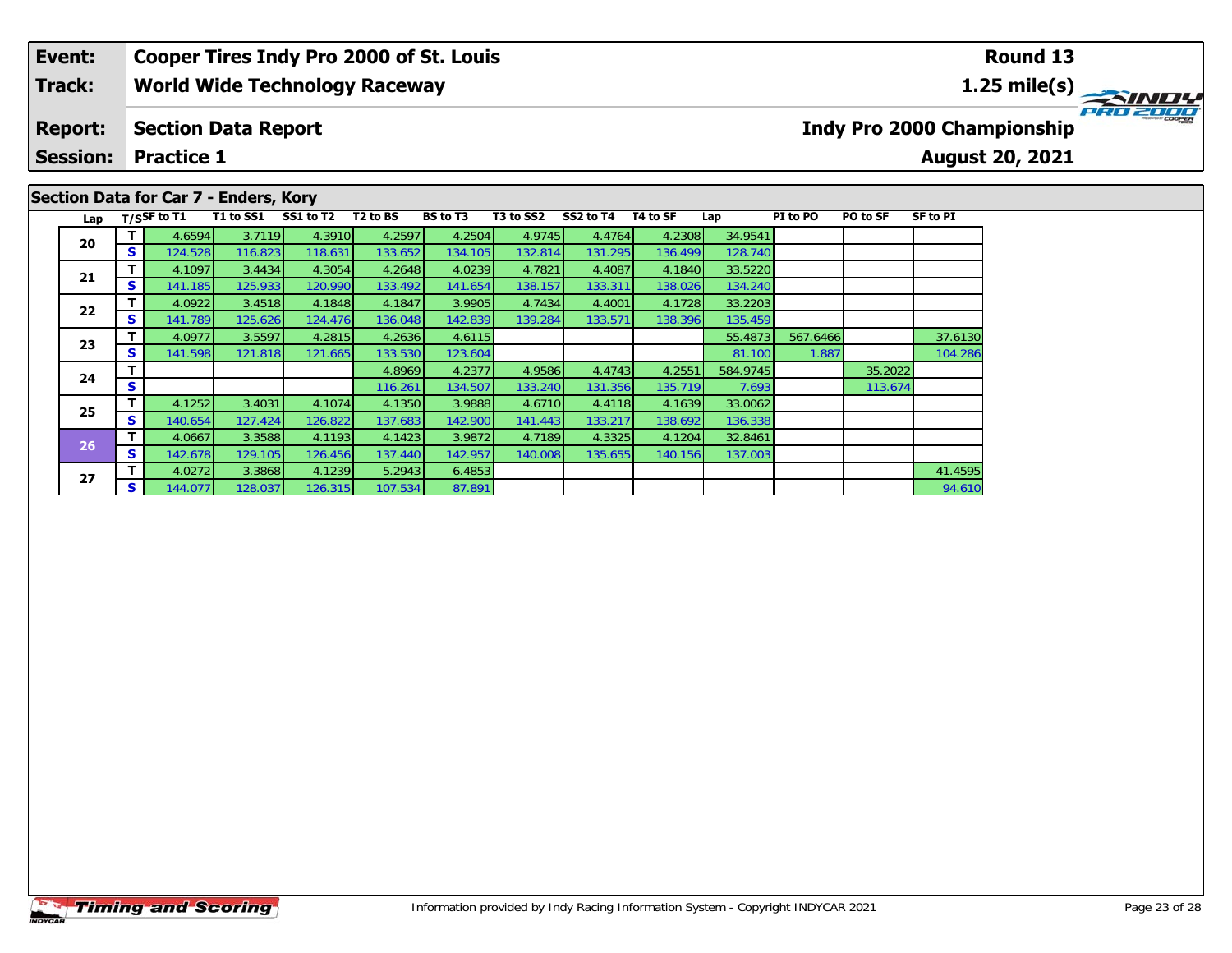#### **Event: Cooper Tires Indy Pro 2000 of St. Louis Round 13World Wide Technology Raceway 1.25 mile(s) Track:** PRO 2000 **Section Data Report Report: Indy Pro 2000 Championship August 20, 2021 Session: Practice 1 Section Data for Car 8 - Siegel, Nolan (R)**

| Lap                     |              | $T/S$ SF to T1 |         | Secuon Data for Car 8 - Sieger, Noian (K)<br>T1 to SS1 SS1 to T2 T2 to BS |         | BS to T3 |         | T3 to SS2 SS2 to T4 T4 to SF |         | Lap      | PI to PO | PO to SF | SF to PI |
|-------------------------|--------------|----------------|---------|---------------------------------------------------------------------------|---------|----------|---------|------------------------------|---------|----------|----------|----------|----------|
|                         | $\mathbf{T}$ | 3.9729         | 3.5723  | 4.4592                                                                    | 4.2735  | 3.9789   | 4.9865  | 4.4193                       | 4.1155  | 33.7781  | 299.5418 | 38.3940  |          |
| $\mathbf{1}$            | S            | 146.046        | 121.389 | 116.817                                                                   | 133.221 | 143.256  | 132.494 | 132.991                      | 140.323 | 133.222  | 3.576    | 104.224  |          |
|                         | T.           | 4.0599         | 3.4410  | 4.2967                                                                    | 4.2253  | 3.9995   | 4.6955  | 4.3433                       | 4.1472  | 33.2084  |          |          |          |
| $\overline{2}$          | S.           | 142.917        | 126.020 | 121.235                                                                   | 134.740 | 142.518  | 140.705 | 135.318                      | 139.251 | 135.508  |          |          |          |
| 3                       | T.           | 4.0563         | 3.3789  | 4.2249                                                                    | 4.1831  | 3.9689   | 4.6579  | 4.4758                       | 4.1463  | 33.0921  |          |          |          |
|                         | S            | 143.043        | 128.337 | 123.295                                                                   | 136.100 | 143.617  | 141.841 | 131.312                      | 139.281 | 135.984  |          |          |          |
|                         | T.           | 4.0360         | 3.3974  | 4.2999                                                                    | 4.1953  | 3.9405   | 4.9075  | 4.4978                       | 4.1654  | 33.4398  |          |          |          |
| 4                       | S            | 143.763        | 127.638 | 121.144                                                                   | 135.704 | 144.652  | 134.627 | 130.670                      | 138.642 | 134.570  |          |          |          |
| 5                       | T.           | 4.0244         | 3.3881  | 4.4196                                                                    | 4.2317  | 3.9468   | 5.1291  | 5.2160                       | 4.5689  | 34.9246  |          |          |          |
|                         | S            | 144.177        | 127.988 | 117.863                                                                   | 134.537 | 144.421  | 128.810 | 112.678                      | 126.398 | 128.849  |          |          |          |
| 6                       | T.           | 4.2356         | 3.4215  | 4.2620                                                                    | 4.2117  | 3.9977   | 4.6612  | 4.3512                       | 4.1152  | 33.2561  |          |          |          |
|                         | S            | 136.988        | 126.739 | 122.222                                                                   | 135.175 | 142.582  | 141.741 | 135.072                      | 140.333 | 135.314  |          |          |          |
| $\overline{\mathbf{z}}$ | T.           | 4.0397         | 3.3303  | 4.2015                                                                    | 4.1704  | 3.9685   | 4.6295  | 4.3915                       | 4.1093  | 32.8407  |          |          |          |
|                         | S            | 143.631        | 130.209 | 123.982                                                                   | 136.514 | 143.631  | 142.711 | 133.833                      | 140.535 | 137.025  |          |          |          |
| 8                       | T.           | 4.0347         | 3.3075  | 4.2259                                                                    | 4.1858  | 3.9738   | 4.6407  | 4.3890                       | 4.1189  | 32.8763  |          |          |          |
|                         | $\mathbf{s}$ | 143.809        | 131.107 | 123.266                                                                   | 136.012 | 143.440  | 142.367 | 133.909                      | 140.207 | 136.877  |          |          |          |
| 9                       | T.           | 4.0318         | 3.3449  | 4.2539                                                                    | 4.1952  | 4.1969   |         |                              |         | 51.7616  | 144.4518 |          | 35.0530  |
|                         | S            | 143.913        | 129.641 | 122.454                                                                   | 135.707 | 135.815  |         |                              |         | 86.937   | 7.415    |          | 111.902  |
| 10                      | T            |                |         |                                                                           | 4.7091  | 4.1622   | 4.8039  | 4.3837                       | 4.1676  | 160.9818 |          | 33.2386  |          |
|                         | $\mathbf{s}$ |                |         |                                                                           | 120.897 | 136.947  | 137.530 | 134.071                      | 138.569 | 27.953   |          | 120.390  |          |
| 11                      | $\mathbf{T}$ | 4.0838         | 3.3514  | 4.1823                                                                    | 4.1675  | 3.9701   | 4.5826  | 4.4498                       | 4.1685  | 32.9560  |          |          |          |
|                         | S            | 142.080        | 129.390 | 124.551                                                                   | 136.609 | 143.573  | 144.172 | 132.079                      | 138.539 | 136.546  |          |          |          |
| 12                      | T.           | 4.0909         | 3.3150  | 4.1740                                                                    | 4.1554  | 3.9704   | 4.6431  | 4.3820                       | 4.1504  | 32.8812  |          |          |          |
|                         | <b>S</b>     | 141.834        | 130.810 | 124.799                                                                   | 137.007 | 143.562  | 142.293 | 134.123                      | 139.143 | 136.856  |          |          |          |
| 13                      | T.           | 4.0819         | 3.3468  | 4.1664                                                                    | 4.1560  | 3.9686   | 4.6153  | 4.4287                       | 4.1713  | 32.9350  |          |          |          |
|                         | S            | 142.146        | 129.567 | 125.026                                                                   | 136.987 | 143.627  | 143.150 | 132.709                      | 138.446 | 136.633  |          |          |          |
| 14                      | T.           | 4.0869         | 3.3676  | 4.2202                                                                    | 4.2025  | 4.1720   |         |                              |         | 50.1615  | 202.1190 |          | 33.3221  |
|                         | S.           | 141.972        | 128.767 | 123.432                                                                   | 135.471 | 136.625  |         |                              |         | 89.710   | 5.300    |          | 117.715  |
| 15                      | T.           |                |         |                                                                           | 5.1275  | 4.8115   | 5.5533  | 4.7624                       | 4.2708  | 221.6629 |          | 36.3833  |          |
|                         | $\mathbf{s}$ |                |         |                                                                           | 111.032 | 118.466  | 118.971 | 123.410                      | 135.221 | 20.301   |          | 109.984  |          |
| 16                      | T.           | 4.1010         | 3.4008  | 4.1752                                                                    | 4.1524  | 3.9468   | 4.6218  | 4.3886                       | 4.1613  | 32.9479  |          |          |          |
|                         | S            | 141.484        | 127.510 | 124.763                                                                   | 137.106 | 144.421  | 142.949 | 133.921                      | 138.779 | 136.579  |          |          |          |
| 17                      | T.           | 4.0633         | 3.2801  | 4.1390                                                                    | 4.1302  | 3.9457   | 4.5952  | 4.3434                       | 4.1314  | 32.6283  |          |          |          |
|                         | S            | 142.797        | 132.202 | 125.854                                                                   | 137.843 | 144.461  | 143.777 | 135.315                      | 139.783 | 137.917  |          |          |          |
| 18                      | T.           | 4.0403         | 3.2715  | 4.1477                                                                    | 4.1369  | 3.9518   | 4.5748  | 4.3573                       | 4.1187  | 32.5990  |          |          |          |
|                         | S.           | 143.610        | 132.550 | 125.590                                                                   | 137.620 | 144.238  | 144.418 | 134.883                      | 140.214 | 138.041  |          |          |          |
| 19                      | T.           | 4.0184         | 3.3005  | 4.1991                                                                    | 4.1774  | 4.1483   |         |                              |         | 49.4568  | 394.2269 |          | 32.6612  |
|                         | S            | 144.393        | 131.385 | 124.053                                                                   | 136.285 | 137.406  |         |                              |         | 90.988   | 2.717    |          | 120.097  |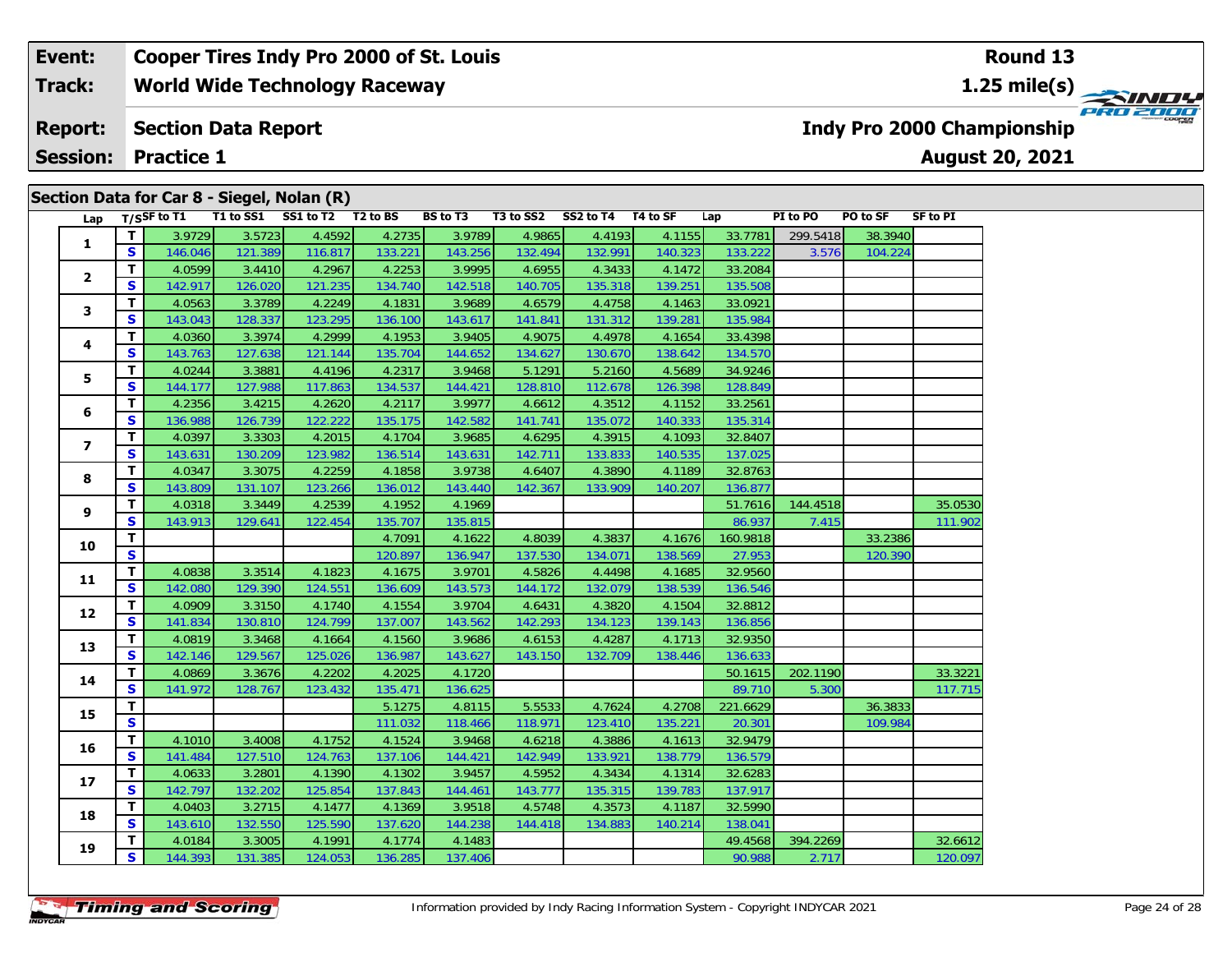#### **Event: Cooper Tires Indy Pro 2000 of St. Louis Round 13Track:World Wide Technology Raceway 1.25 mile(s)** PRO 2000 **Report: Section Data Report Indy Pro 2000 Championship Session: Practice 1August 20, 2021 Section Data for Car 8 - Siegel, Nolan (R)** Lap T/S<sup>SF</sup> to T1 T1 to SS1 SS1 to T2 T2 to BS BS to T3 T3 to SS2 SS2 to T4 T4 to SF Lap PI to PO PO to SF SF to PI

138.899

122.633

**d T** 6.2523 6.4294 7.7136 5.1865 4.4029 419.4879 42.0566 42.0566 108.394 88.655 85.652 113.319 131.164 10.727

**<sup>T</sup>** 4.1756 3.6388 4.7035 4.4213 4.2312 52.1300 71.0174 35.2669 **<sup>S</sup>** 138.957 119.170 110.749 128.767 134.714 86.323 15.083 111.223

**<sup>T</sup>** 4.0246 3.3269 4.1217 4.1483 4.1862 33.5002 **<sup>S</sup>** 144.170 130.342 126.382 137.241 136.162 117.089

**<sup>T</sup>** 4.6802 4.1674 4.7027 4.2687 4.0984 86.7848 32.6305 **<sup>S</sup>** 121.644 136.776 140.490 137.683 140.909 51.852 122.633

**<sup>T</sup>** 4.1463 3.3909 4.1710 4.1497 4.0342 6.5465 5.0344 4.3323 35.8053 **<sup>S</sup>** 139.939 127.882 124.888 137.195 141.292 100.921 116.742 133.301 125.680

**<sup>T</sup>** 4.1135 3.3641 4.1486 4.1416 3.9742 4.5850 4.2997 4.0648 32.6915 **<sup>S</sup>** 141.054 128.901 125.563 137.463 143.425 144.096 136.690 142.073 137.650

**<sup>T</sup>** 3.9918 3.2556 4.1164 4.1193 3.9620 4.5845 4.3113 4.0567 32.3976 **<sup>S</sup>** 145.355 133.197 126.545 138.208 143.867 144.112 136.323 142.357 138.899

**<sup>T</sup>** 3.9764 3.2541 4.1152 4.1166 3.9472 4.5696 4.2868 4.0516 32.3175 **<sup>S</sup>** 145.918 133.258 126.582 138.298 144.406 144.582 137.102 142.536 139.243

**<sup>T</sup>** 3.9752 3.2585 4.1130 4.1130 3.9304 4.5663 4.2691 4.0641 32.2896 **<sup>S</sup>** 145.962 133.079 126.649 138.419 145.023 144.686 137.670 142.098 139.364

**<sup>T</sup>** 3.9941 3.3069 4.1147 4.1146 3.9239 4.6857 4.6305 4.3270 33.0974 **<sup>S</sup>** 145.271 131.131 126.597 138.365 145.264 141.000 126.925 133.464 135.962

**20**

**21**

**22**

**23**

**24**

**25**

**26**

**27**

**28**

**29**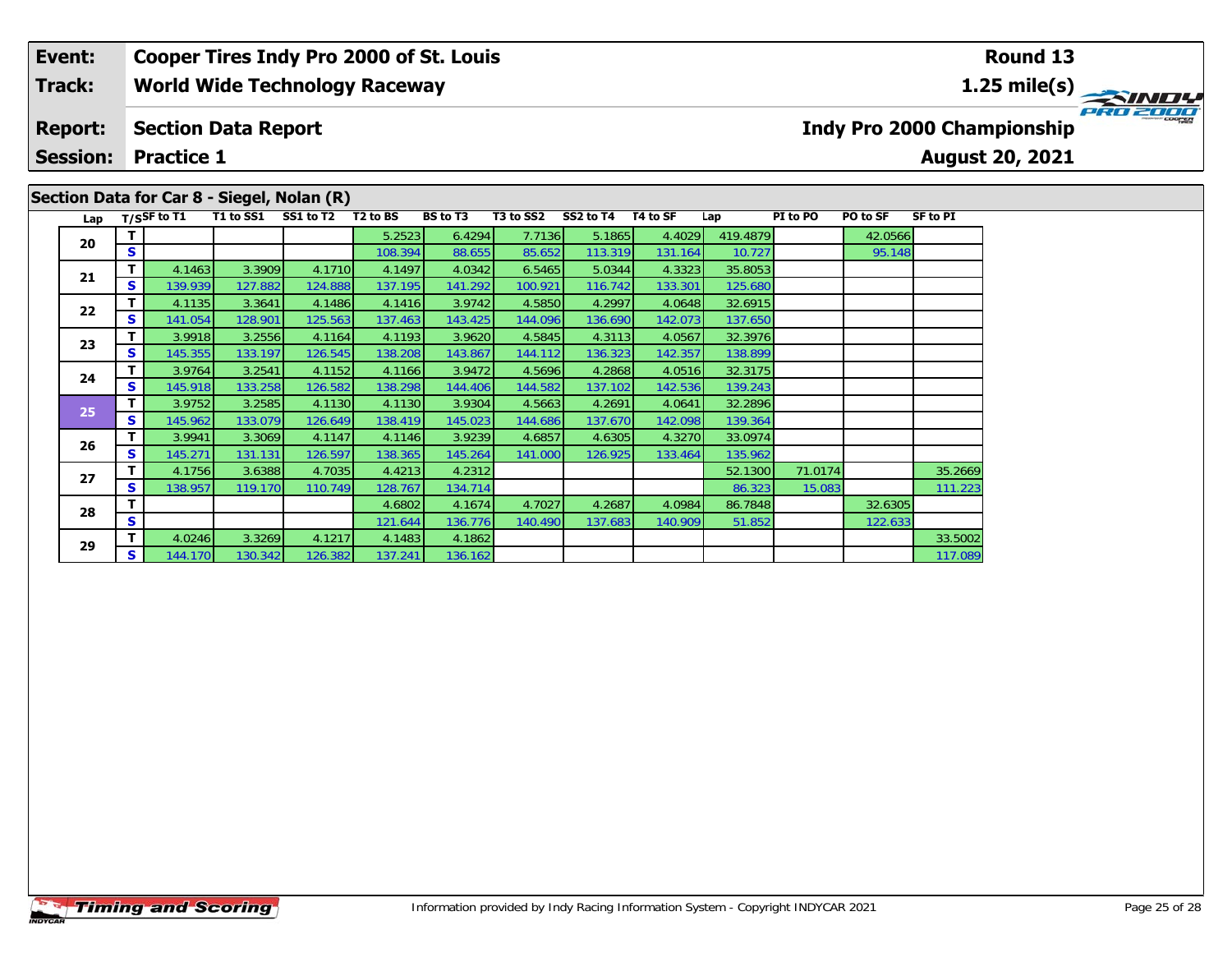#### **Event: Cooper Tires Indy Pro 2000 of St. Louis Round 131.25 mile(s) World Wide Technology Raceway Track:** PRO 2000 **Section Data Report Indy Pro 2000 Championship Report: August 20, 2021 Session: Practice 1**

| Lap                      |              | $T/S$ SF to T1 |         | T1 to SS1 SS1 to T2 T2 to BS |         | BS to T3 |         | T3 to SS2 SS2 to T4 T4 to SF |         | Lap      | PI to PO | PO to SF | SF to PI |
|--------------------------|--------------|----------------|---------|------------------------------|---------|----------|---------|------------------------------|---------|----------|----------|----------|----------|
|                          | Т            | 4.0999         | 3.3892  | 4.2086                       | 4.1821  | 4.0020   | 4.6413  | 4.3179                       | 4.0934  | 32.9344  | 304.6931 | 34.7506  |          |
| 1                        | S            | 141.522        | 127.947 | 123.773                      | 136.132 | 142.429  | 142.348 | 136.114                      | 141.081 | 136.635  | 3.515    | 115.152  |          |
|                          | Т            | 4.0525         | 3.2809  | 4.1106                       | 4.1317  | 3.9773   | 4.5823  | 4.2466                       | 4.0636  | 32.4455  |          |          |          |
| $\overline{\mathbf{2}}$  | S            | 143.178        | 132.170 | 126.723                      | 137.793 | 143.313  | 144.181 | 138.399                      | 142.115 | 138.694  |          |          |          |
|                          | T.           | 4.0395         | 3.2336  | 4.1633                       | 4.1447  | 3.9827   | 4.5858  | 4.4742                       | 4.1899  | 32.8137  |          |          |          |
| 3                        | S            | 143.638        | 134.103 | 125.119                      | 137.361 | 143.119  | 144.071 | 131.359                      | 137.831 | 137.138  |          |          |          |
|                          | T.           | 4.1242         | 3.5458  | 4.4483                       | 4.3241  | 4.6628   |         |                              |         | 52.7616  | 417.4988 |          | 35.8718  |
| 4                        | S            | 140.688        | 122.296 | 117.103                      | 131.662 | 122.244  |         |                              |         | 85.289   | 2.566    |          | 109.348  |
| 5                        | Т            |                |         |                              | 4.6981  | 4.1656   | 4.8507  | 4.4432                       | 4.1807  | 435.9543 |          | 35.3453  |          |
|                          | S            |                |         |                              | 121.181 | 136.835  | 136.203 | 132.276                      | 138.135 | 10.322   |          | 113.214  |          |
| 6                        | Т            | 4.1071         | 3.4143  | 4.2005                       | 4.1595  | 3.9755   | 4.6361  | 4.3382                       | 4.1058  | 32.9370  |          |          |          |
|                          | $\mathbf{s}$ | 141.274        | 127.006 | 124.011                      | 136.872 | 143.378  | 142.508 | 135.477                      | 140.655 | 136.624  |          |          |          |
| $\overline{\phantom{a}}$ | T.           | 4.0471         | 3.3554  | 4.1500                       | 4.1476  | 3.9787   | 4.6454  | 4.3275                       | 4.1125  | 32.7642  |          |          |          |
|                          | S            | 143.369        | 129.235 | 125.520                      | 137.264 | 143.263  | 142.223 | 135.812                      | 140.426 | 137.345  |          |          |          |
| 8                        | T.           | 4.0388         | 3.3067  | 4.1750                       | 4.1597  | 3.9968   | 4.6457  | 4.3180                       | 4.1093  | 32.7500  |          |          |          |
|                          | S            | 143.663        | 131.139 | 124.769                      | 136.865 | 142.614  | 142.214 | 136.111                      | 140.535 | 137.405  |          |          |          |
| 9                        | Т            | 4.0454         | 3.2950  | 4.1021                       | 4.1225  | 3.9685   | 4.6321  | 4.3233                       | 4.1042  | 32.5931  |          |          |          |
|                          | S            | 143.429        | 131.604 | 126.986                      | 138.100 | 143.631  | 142.631 | 135.944                      | 140.710 | 138.066  |          |          |          |
| 10                       | T.           | 4.0327         | 3.2521  | 4.1039                       | 4.1056  | 3.9553   | 4.6093  | 4.3037                       | 4.0910  | 32.4536  |          |          |          |
|                          | S            | 143.881        | 133.340 | 126.930                      | 138.669 | 144.110  | 143.337 | 136.563                      | 141.164 | 138.660  |          |          |          |
| 11                       | Т            | 4.0271         | 3.2631  | 4.0955                       | 4.1101  | 3.9601   | 4.6039  | 4.2736                       | 4.0860  | 32.4194  |          |          |          |
|                          | S            | 144.081        | 132.891 | 127.191                      | 138.517 | 143.936  | 143.505 | 137.525                      | 141.336 | 138.806  |          |          |          |
| 12                       | Т            | 4.0424         | 3.3058  | 4.0844                       | 4.1066  | 3.9444   | 4.6180  | 4.3056                       | 4.1012  | 32.5084  |          |          |          |
|                          | S            | 143.535        | 131.174 | 127.536                      | 138.635 | 144.509  | 143.067 | 136.503                      | 140.812 | 138.426  |          |          |          |
| 13                       | T.           | 4.0619         | 3.2901  | 4.1086                       | 4.1181  | 3.9626   | 4.6371  | 4.2968                       | 4.1193  | 32.5945  |          |          |          |
|                          | S            | 142.846        | 131.800 | 126.785                      | 138.248 | 143.845  | 142.477 | 136.783                      | 140.194 | 138.060  |          |          |          |
| 14                       | T.           | 4.0845         | 3.2945  | 4.0974                       | 4.1118  | 3.9426   | 4.5774  | 4.2873                       | 4.0900  | 32.4855  |          |          |          |
|                          | S            | 142.056        | 131.624 | 127.132                      | 138.460 | 144.575  | 144.336 | 137.086                      | 141.198 | 138.523  |          |          |          |
| 15                       | T.           | 4.0399         | 3.2841  | 4.1246                       | 4.1168  | 3.9419   | 4.5928  | 4.3094                       | 4.1039  | 32.5134  |          |          |          |
|                          | S            | 143.624        | 132.041 | 126.293                      | 138.291 | 144.600  | 143.852 | 136.383                      | 140.720 | 138.404  |          |          |          |
| 16                       | Т            | 4.0398         | 3.3075  | 4.1165                       | 4.1128  | 3.9222   | 4.6161  | 4.3473                       | 4.1101  | 32.5723  |          |          |          |
|                          | S            | 143.628        | 131.107 | 126.542                      | 138.426 | 145.327  | 143.126 | 135.194                      | 140.508 | 138.154  |          |          |          |
| 17                       | Т            | 4.0255         | 3.3034  | 4.1592                       | 4.1262  | 3.9231   | 4.6724  | 4.4121                       | 4.1122  | 32.7341  |          |          |          |
|                          | S            | 144.138        | 131.270 | 125.243                      | 137.976 | 145.293  | 141.401 | 133.208                      | 140.436 | 137.471  |          |          |          |
| 18                       | T.           | 4.0365         | 3.3267  | 4.1219                       | 4.1393  | 3.9619   | 4.6251  | 4.3257                       | 4.1206  | 32.6577  |          |          |          |
|                          | S            | 143.745        | 130.350 | 126.376                      | 137.540 | 143.870  | 142.847 | 135.869                      | 140.149 | 137.793  |          |          |          |
| 19                       | т            | 4.0648         | 3.3411  | 4.1105                       | 4.1330  | 3.9645   | 4.6254  | 4.4484                       | 4.1997  | 32.8874  |          |          |          |
|                          | S            | 142.744        | 129.789 | 126.726                      | 137.749 | 143.776  | 142.838 | 132.121                      | 137.510 | 136.831  |          |          |          |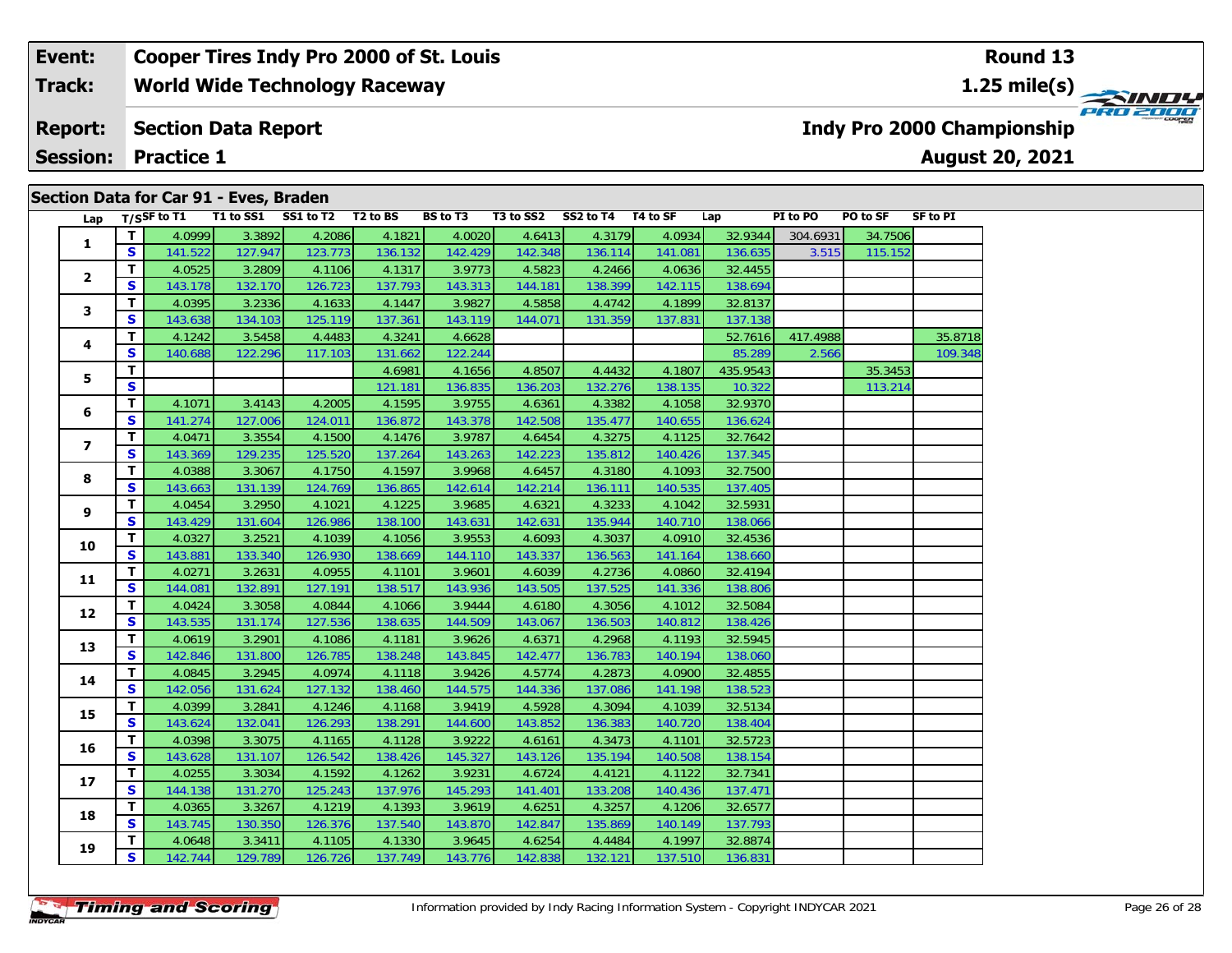#### **Event: Cooper Tires Indy Pro 2000 of St. Louis Round 13World Wide Technology Raceway 1.25 mile(s) Track: PRO 2000 Report: Section Data Report Indy Pro 2000 Championship August 20, 2021 Session: Practice 1**

| Lap |              | T/SSF to T1 | T1 to SS1 | SS1 to T2 T2 to BS |         | <b>BS</b> to T3 | T3 to SS2 | SS2 to T4 | T4 to SF | Lap      | PI to PO | PO to SF | <b>SF to PI</b> |
|-----|--------------|-------------|-----------|--------------------|---------|-----------------|-----------|-----------|----------|----------|----------|----------|-----------------|
| 20  | T            | 4.1285      | 3.4451    | 4.3146             | 4.2454  | 4.2244          |           |           |          | 50.8158  | 182.5188 |          | 33.9362         |
|     | S.           | 140.542     | 125.870   | 120.732            | 134.102 | 134.930         |           |           |          | 88.555   | 5.869    |          | 115.585         |
| 21  | T.           |             |           |                    | 4.7346  | 4.2027          | 4.7908    | 4.3797    | 4.1097   | 199.2500 |          | 33.6108  |                 |
|     | S            |             |           |                    | 120.246 | 135.627         | 137.906   | 134.194   | 140.521  | 22.585   |          | 119.057  |                 |
| 22  | T.           | 4.0369      | 3.3350    | 4.1099             | 4.1389  | 4.0030          | 4.6641    | 4.3053    | 4.0825   | 32.6756  |          |          |                 |
|     | S            | 143.731     | 130.026   | 126.745            | 137.553 | 142.393         | 141.653   | 136.513   | 141.457  | 137.717  |          |          |                 |
| 23  | T.           | 4.0191      | 3.2840    | 4.0614             | 4.1212  | 3.9965          | 4.6606    | 4.3057    | 4.0719   | 32.5204  |          |          |                 |
|     | S.           | 144.367     | 132.045   | 128.259            | 138.144 | 142.625         | 141.759   | 136.500   | 141.826  | 138.375  |          |          |                 |
| 24  | T.           | 4.0137      | 3.2787    | 4.0543             | 4.1061  | 3.9865          | 4.6261    | 4.2838    | 4.0553   | 32.4045  |          |          |                 |
|     | S.           | 144.562     | 132.259   | 128.483            | 138.652 | 142.983         | 142.816   | 137.198   | 142.406  | 138.870  |          |          |                 |
| 25  | T.           | 4.0019      | 3.2904    | 4.0551             | 4.0946  | 3.9694          | 4.6011    | 4.2692    | 4.0372   | 32.3189  |          |          |                 |
|     | S            | 144.988     | 131.788   | 128.458            | 139.041 | 143.599         | 143.592   | 137.667   | 143.045  | 139.237  |          |          |                 |
| 26  | T.           | 3.9959      | 3.2539    | 4.0472             | 4.0832  | 3.9555          | 4.6063    | 4.2685    | 4.0640   | 32.2745  |          |          |                 |
|     | S.           | 145.206     | 133.267   | 128.709            | 139.429 | 144.103         | 143.430   | 137.689   | 142.101  | 139.429  |          |          |                 |
| 27  | T.           | 4.0223      | 3.2656    | 4.0534             | 4.0982  | 3.9590          | 4.5900    | 4.2637    | 4.0551   | 32.3073  |          |          |                 |
|     | $\mathbf{s}$ | 144.253     | 132.789   | 128.512            | 138.919 | 143.976         | 143.939   | 137.844   | 142.413  | 139.287  |          |          |                 |
| 28  | T.           | 4.0085      | 3.2768    | 4.1005             | 4.1151  | 3.9717          | 4.6369    | 4.2905    | 4.0586   | 32.4586  |          |          |                 |
|     | S            | 144.749     | 132.335   | 127.036            | 138.349 | 143.515         | 142.484   | 136.983   | 142.290  | 138.638  |          |          |                 |
| 29  | T.           | 4.0048      | 3.2871    | 4.0839             | 4.1066  | 3.9615          | 4.6042    | 4.2562    | 4.0334   | 32.3377  |          |          |                 |
|     | S            | 144.883     | 131.921   | 127.552            | 138.635 | 143.885         | 143.495   | 138.087   | 143.179  | 139.156  |          |          |                 |
| 30  | T            | 3.9859      | 3.2922    | 4.0657             | 4.0867  | 3.9294          | 4.5901    | 4.2752    | 4.0402   | 32.2654  |          |          |                 |
|     | S            | 145.570     | 131.716   | 128.123            | 139.310 | 145.060         | 143.936   | 137.474   | 142.938  | 139.468  |          |          |                 |
| 31  | T.           | 3.9945      | 3.2638    | 4.1149             | 4.1170  | 3.9381          | 4.6076    | 4.2963    | 4.1078   | 32.4400  |          |          |                 |
|     | S.           | 145.257     | 132.862   | 126.591            | 138.285 | 144.740         | 143.390   | 136.798   | 140.586  | 138.718  |          |          |                 |
| 32  | T.           | 4.0607      | 3.3076    | 4.0939             | 4.1058  | 3.9393          | 4.5845    | 4.3317    | 4.1067   | 32.5302  |          |          |                 |
|     | S.           | 142.888     | 131.103   | 127.240            | 138.662 | 144.696         | 144.112   | 135.681   | 140.624  | 138.333  |          |          |                 |
| 33  | T.           | 4.0442      | 3.3184    | 4.0724             | 4.0941  | 3.9490          | 4.6238    | 4.3084    | 4.1032   | 32.5135  |          |          |                 |
|     | S            | 143.471     | 130.676   | 127.912            | 139.058 | 144.340         | 142.887   | 136.414   | 140.744  | 138.404  |          |          |                 |
| 34  | T.           | 4.0381      | 3.3098    | 4.0838             | 4.1042  | 3.9520          | 4.6115    | 4.3063    | 4.0881   | 32.4938  |          |          |                 |
|     | S.           | 143.688     | 131.016   | 127.555            | 138.716 | 144.231         | 143.268   | 136.481   | 141.264  | 138.488  |          |          |                 |
|     | T.           | 4.0286      | 3.2937    | 4.0714             | 4.0972  | 3.9504          | 4.6145    | 4.3155    | 4.0818   | 32.4531  |          |          |                 |
| 35  | S            | 144.027     | 131.656   | 127.943            | 138.953 | 144.289         | 143.175   | 136.190   | 141.482  | 138.662  |          |          |                 |
|     | T.           | 4.0084      | 3.3318    | 4.1087             | 4.1168  | 4.2181          |           |           |          | 53.3700  |          |          | 36.5112         |
| 36  | S            | 144.753     | 130.151   | 126.782            | 138.291 | 135.132         |           |           |          | 84.317   |          |          | 107.433         |